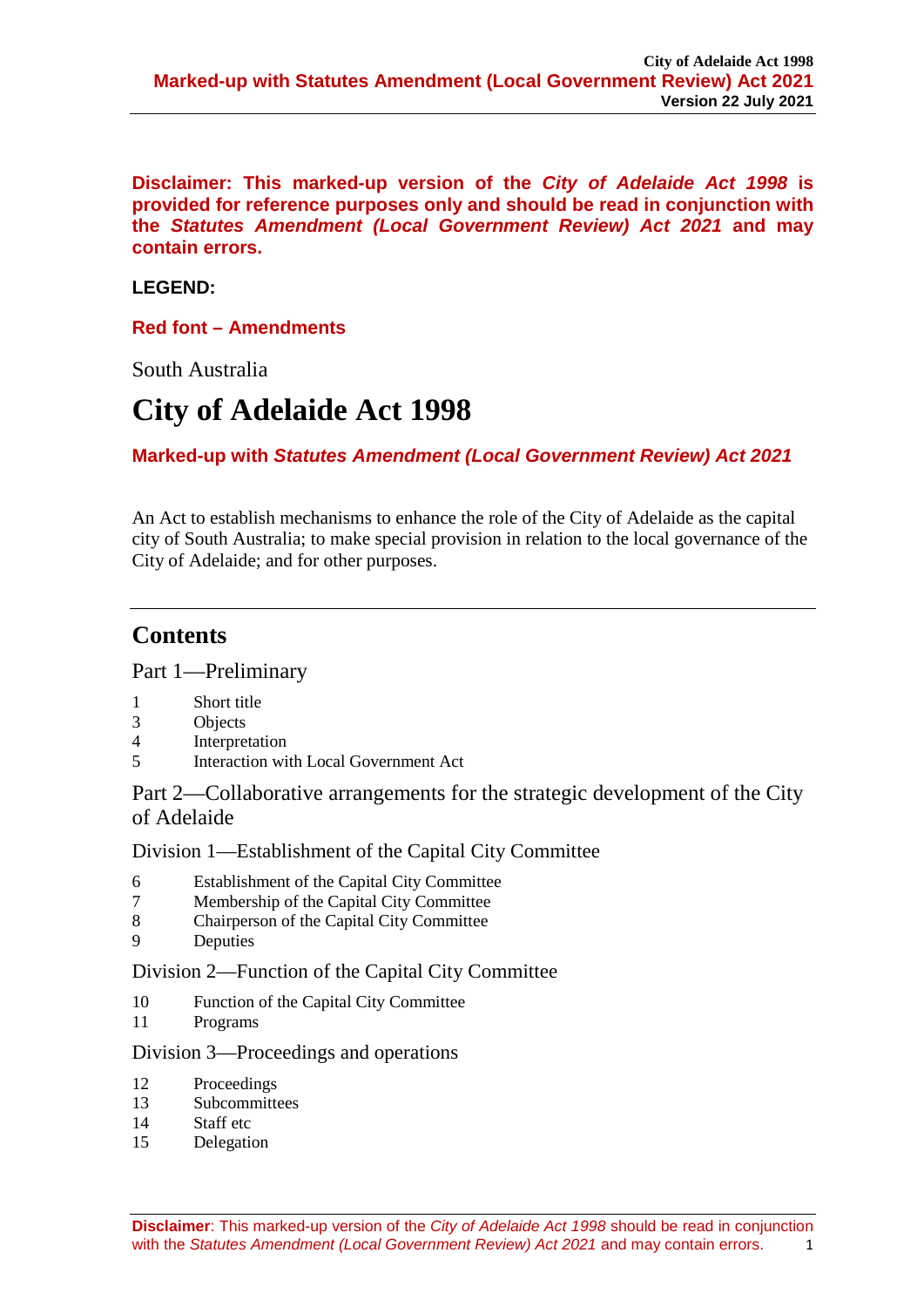### [Division 4—Reporting and review](#page-8-0)

- 16 [Reporting](#page-8-1)<br>17 Review
- **[Review](#page-8-2)**

# [Division 5—Other matters](#page-8-3)

- 18 [Access to information](#page-8-4)<br>19 Committee not to be so
- [Committee not to be subject to Parliamentary Committees Act](#page-9-0)

# [Part 3—Special arrangements for the Adelaide City Council](#page-9-1)

# [Division 1—Constitution of Council](#page-9-2)

20 [Constitution of Council](#page-9-3)

# [Division 2—Role of members](#page-10-0)

- 21 [Lord Mayor](#page-10-1)
- 22 [Members](#page-11-0)

# [Division 4—Allowances and benefits](#page-12-0)

- 24 [Allowances](#page-12-1)<br>25 Reimbursen
- [Reimbursement of expenses](#page-13-0)
- 26 [Provision of facilities and support](#page-14-0)

# [Division 5—Specific provisions relating to the chief executive officer](#page-14-1)

- 27 [Role of the chief executive officer](#page-14-2)<br>28 Appointment of staff
- [Appointment of staff](#page-15-0)

# [Division 6—Administrative and financial matters](#page-15-1)

- 29 [Objectives](#page-15-2)
- 30 [Strategic plans](#page-16-0)
- 34 [Financial reporting](#page-16-1)

# [Part 4—Miscellaneous](#page-16-2)

- 37A [Rundle Mall](#page-16-3)
- 37B [Corporate name](#page-18-0)
- 37C [The Corporation Acre](#page-18-1)
- 38 [Regulations](#page-18-2)

# [Schedule 1—Special provisions for elections and polls](#page-18-3)

# Part 1—Preliminary

1 Interaction with *[Local Government \(Elections\) Act](#page-18-4) 1999*

# Part 2—Enrolment

- 2 [Qualifications for enrolment](#page-19-0)
- 3 [The voters roll](#page-20-0)
- 3A [Nominating person to vote on behalf of body corporate or group](#page-23-0)
- 3B [Nominating default person to vote on behalf of body corporate or group](#page-23-1)
- 3C [Notice of default person and further nomination of person to vote on behalf of body](#page-24-0)  [corporate or group](#page-24-0)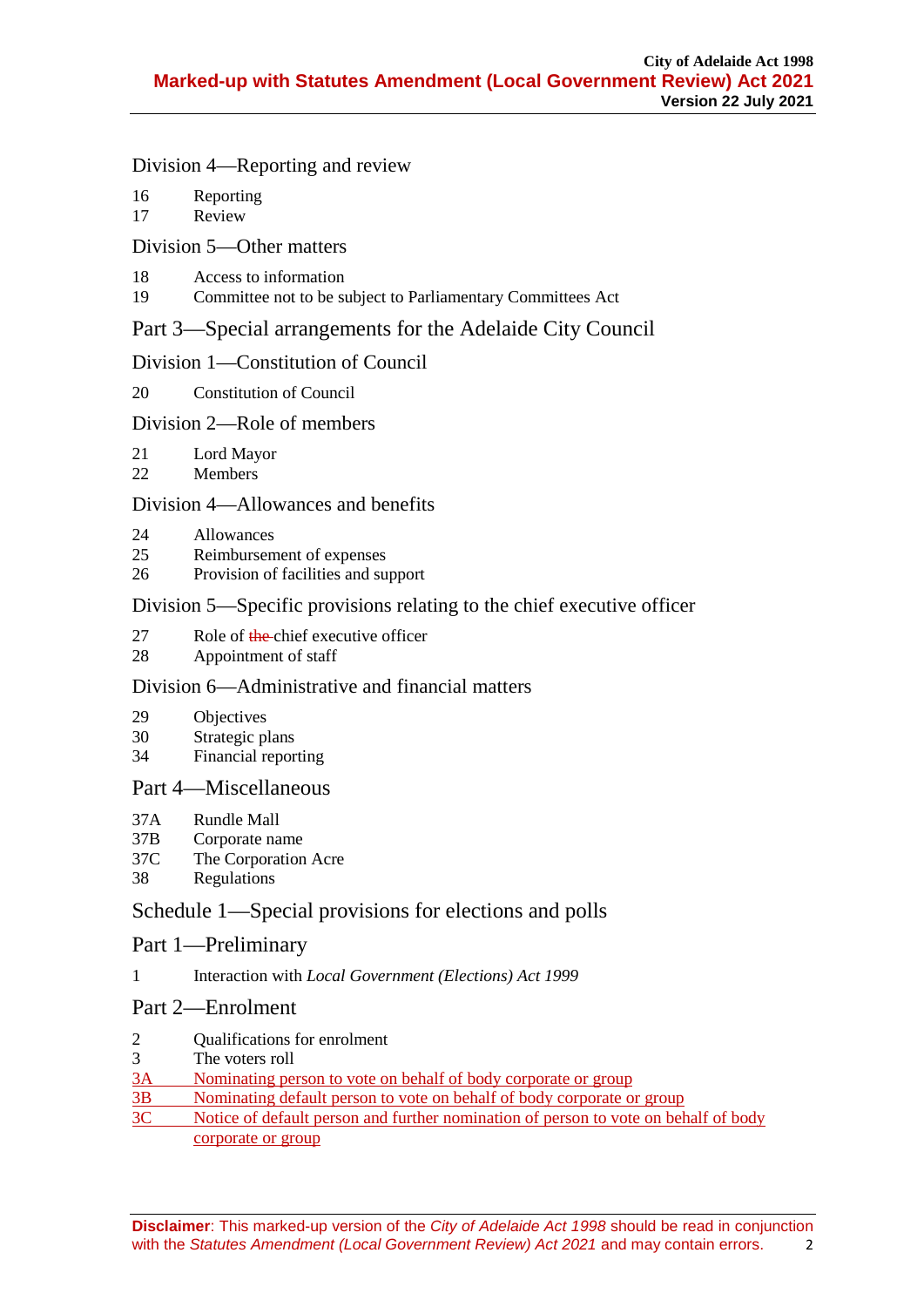# Part 3—Entitlement to vote

- 4 [Entitlement to vote](#page-24-1)<br>5 Entitlement to stand
- 5 [Entitlement to stand for election](#page-25-0)

# Part 7—Special provisions relating to postal voting

- 18 [Issue of postal voting papers](#page-27-0)<br>19 Arranging postal papers
- [Arranging postal papers](#page-29-0)

# Part 8—Campaign donations and expenditure

### Division 1—Preliminary

22 [Interpretation](#page-30-0)

### Division 2—Returns

- 23 [Returns for candidates](#page-31-0)<br>24 Campaign donations re
- [Campaign donations returns](#page-31-1)
- 24A [Large gift returns](#page-33-0)<br>24B Disclosure period

# 24B [Disclosure period etc for returns](#page-33-1)<br>25 Campaign expenditure return

- 25 [Campaign expenditure return](#page-34-0)<br>26 Certain gifts not to be received
- 26 [Certain gifts not to be received](#page-35-0)<br>27 Inability to complete returns
- 27 [Inability to complete returns](#page-36-0)<br>28 Amendment of returns
- [Amendment of returns](#page-36-1)
- 29 [Offences](#page-37-0)<br>30 Failure to
- [Failure to comply with Division](#page-37-1)

#### Division 3—Public access to information

- 31 [Public inspection of returns](#page-37-2)
- 32 [Restrictions on publication](#page-38-0)

#### Division 4—Related matters

- 33 [Requirement to keep proper records](#page-38-1)<br>34 Related matters
- [Related matters](#page-39-0)

# Legislative history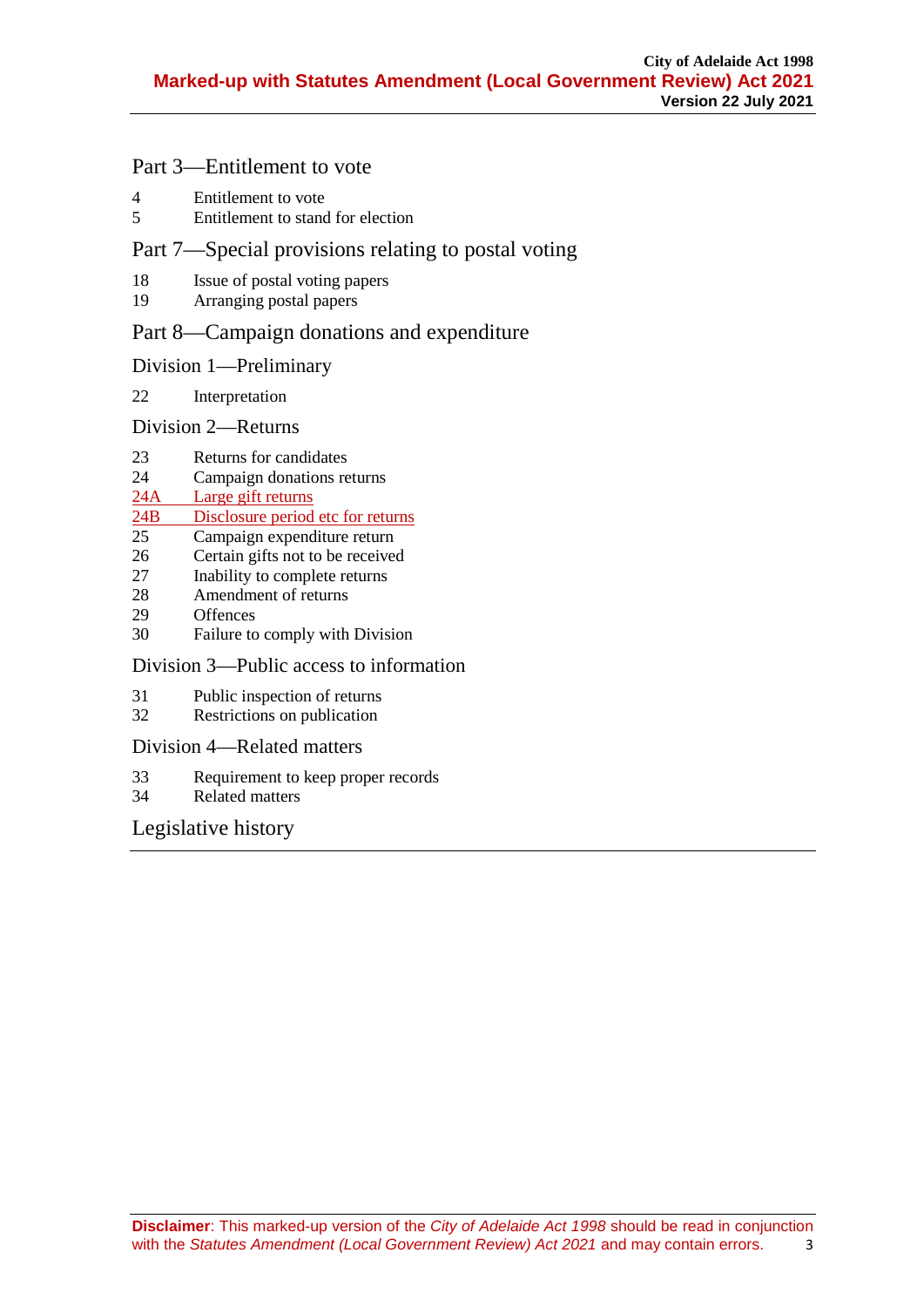<span id="page-3-0"></span>**The Parliament of South Australia enacts as follows:**

# **Part 1—Preliminary**

# <span id="page-3-1"></span>**1—Short title**

This Act may be cited as the *City of Adelaide Act 1998*.

# <span id="page-3-2"></span>**3—Objects**

The objects of this Act are—

- (a) to recognise, promote and enhance the special social, commercial, cultural and civic role that the City of Adelaide plays as the capital city and heart of South Australia; and
- (b) to provide for collaborative arrangements for intergovernmental liaison between the State and The Corporation of the City of Adelaide for the strategic development of the City of Adelaide and the representation of the interests of South Australians not enfranchised to vote in elections for the Corporation; and
- (c) to revise and enhance local governance arrangements for the City of Adelaide; and
- (d) to ensure access to the City of Adelaide for all South Australians.

# <span id="page-3-3"></span>**4—Interpretation**

In this Act, unless the contrary intention appears—

*Adelaide City Council* or *the Council* means The Corporation of the City of Adelaide;

*Capital City Committee* or *the Committee* means the Capital City Committee established by [section](#page-4-3) 6;

*City of Adelaide* means the area of the Adelaide City Council;

*City of Adelaide community* includes all people who live, work, study or conduct business in, or who visit, use or enjoy the services, facilities and public places of, the City of Adelaide;

*council member* means a member of the Adelaide City Council.

*default person*, in respect of a body corporate or group, means an eligible person who has been nominated by the chief executive officer under Schedule 1 clause 3B(1) to vote on behalf of the body corporate or group in an election or poll;

*eligible person*, in respect of a body corporate or group, means a natural person, of or above the age of majority, who is—

- (a) in the case of a body corporate—an officer of the body corporate who is authorised to act on behalf of the body corporate for the purposes of voting; or
- (b) in the case of a group—a member of the group, or an officer of a body corporate that is a member of the group, who is authorised to act on behalf of the group for the purposes of voting,

and who is not already on the voters roll or otherwise entitled to be enrolled on the voters roll;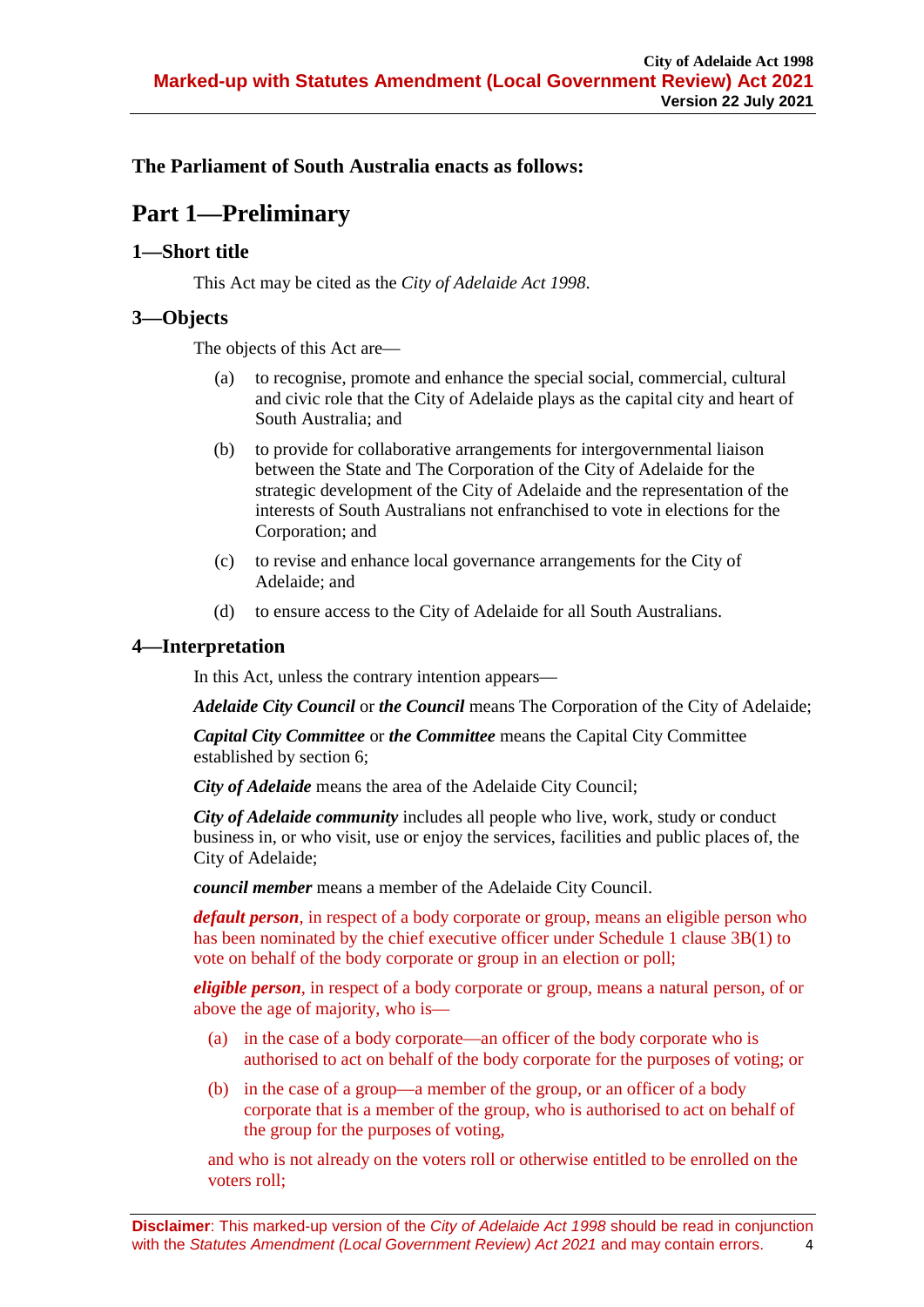*nominated person*, in respect of a body corporate or group, means an eligible person who has been nominated by the body corporate or group under Schedule 1 clause 3A(3) or 3C(2) to vote on behalf of the body corporate or group in an election or poll.

# <span id="page-4-0"></span>**5—Interaction with Local Government Act**

- (1) This Act, the *[Local Government Act](http://www.legislation.sa.gov.au/index.aspx?action=legref&type=act&legtitle=Local%20Government%20Act%201999) 1999* and the *[Local Government \(Elections\)](http://www.legislation.sa.gov.au/index.aspx?action=legref&type=act&legtitle=Local%20Government%20(Elections)%20Act%201999)  Act [1999](http://www.legislation.sa.gov.au/index.aspx?action=legref&type=act&legtitle=Local%20Government%20(Elections)%20Act%201999)* will be read together and construed as if the three Acts constituted a single Act.
- (2) In the event of an inconsistency between this Act and the *[Local Government Act](http://www.legislation.sa.gov.au/index.aspx?action=legref&type=act&legtitle=Local%20Government%20Act%201999) 1999* or the *[Local Government \(Elections\) Act](http://www.legislation.sa.gov.au/index.aspx?action=legref&type=act&legtitle=Local%20Government%20(Elections)%20Act%201999) 1999*, the provisions of this Act prevail.

# <span id="page-4-1"></span>**Part 2—Collaborative arrangements for the strategic development of the City of Adelaide**

# <span id="page-4-2"></span>**Division 1—Establishment of the Capital City Committee**

# <span id="page-4-3"></span>**6—Establishment of the Capital City Committee**

The *Capital City Committee* is established.

# <span id="page-4-4"></span>**7—Membership of the Capital City Committee**

- <span id="page-4-7"></span><span id="page-4-6"></span><span id="page-4-5"></span>(1) The Capital City Committee consists of the following members:
	- $(a)$ 
		- (i) the Premier, or a Minister nominated by the Premier; and
		- (ii) two other Ministers nominated by the Premier; and
	- $(b)$
- (i) the Lord Mayor or, if the Lord Mayor chooses not to be a member of the Committee, another member of the Adelaide City Council nominated by the Council; and
- (ii) two other members of the Adelaide City Council nominated by the Council.
- <span id="page-4-9"></span><span id="page-4-8"></span>(2) A person ceases to be a member of the Committee if
	- (a) in the case of a person holding office as a member under [subsection](#page-4-5)  $(1)(a)$ 
		- (i) in the case of a nominee of the Premier under [subsection](#page-4-6)  $(1)(a)(i)$  the nomination is withdrawn by the Premier; or
		- (ii) the person ceases to be a Minister; or
		- (iii) another Minister is nominated in substitution for the person;
	- (b) in the case of a person holding office as a member under [subsection](#page-4-7)  $(1)(b)$ 
		- (i) in the case of a nominee of the Adelaide City Council under [subsection](#page-4-8) (1)(b)(i)—the Lord Mayor chooses to become a member of the Committee, or another member of the Council is nominated in substitution for the person; or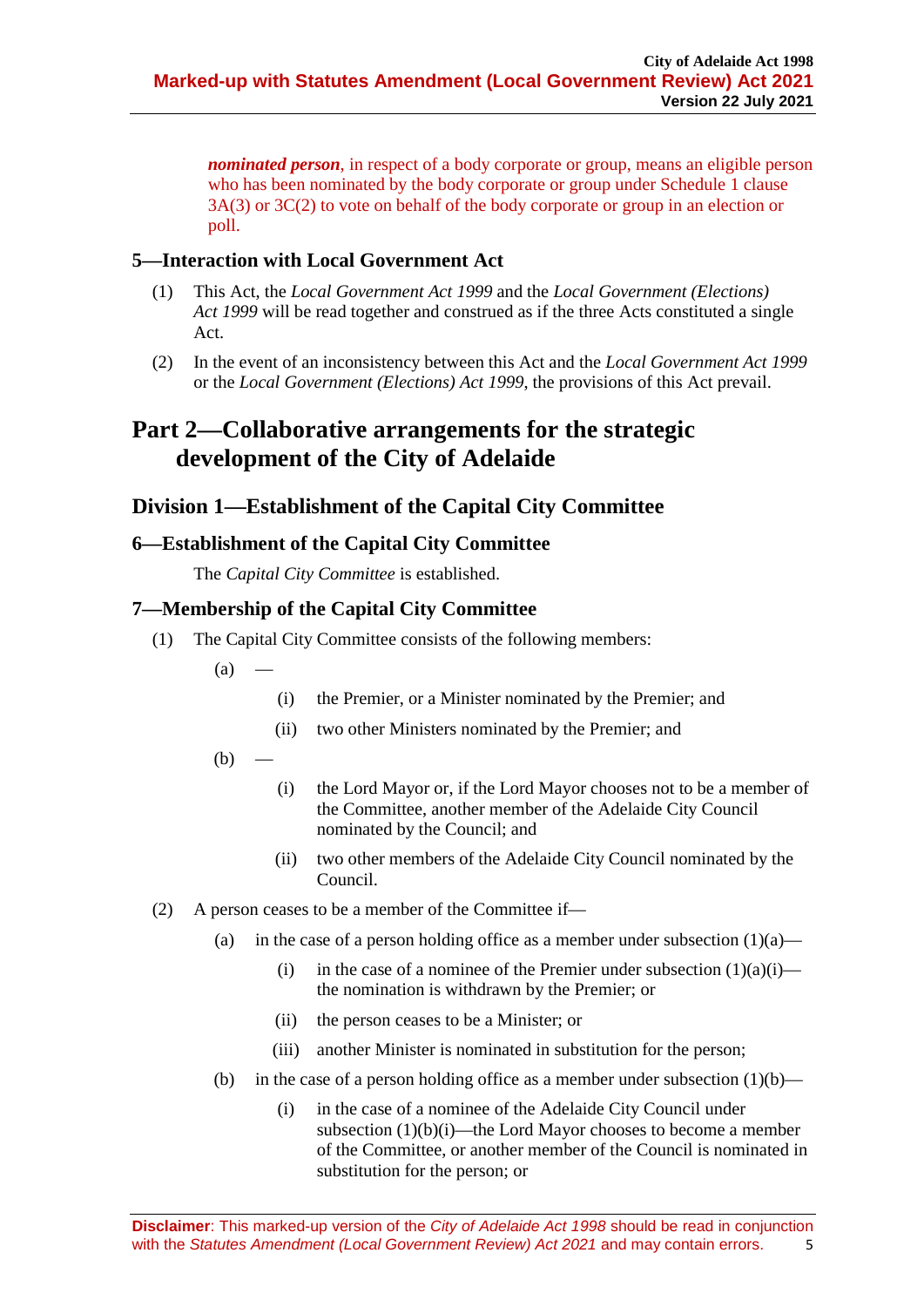- (ii) the person ceases to be a member of the Adelaide City Council; or
- (iii) in the case of a nominee of the Adelaide City Council under [subsection](#page-4-9) (1)(b)(ii)—another member of the Adelaide City Council is nominated in substitution for the person.
- (3) The performance of a function or the exercise of a power by the Committee is not affected by a vacancy or vacancies in the membership of the Committee.
- (4) Anything done by or in relation to a person purporting to act under a nomination under this section is not invalid merely because there was a defect or irregularity in connection with the nomination.
- <span id="page-5-2"></span>(5) A member of the Committee incurs no civil liability for an honest act or omission in the performance or exercise, or purported performance or exercise, of the member's or the Committee's functions or powers under this Act.
- (6) A civil liability that would, but for [subsection](#page-5-2) (5), attach to a member attaches instead to
	- (a) in the case of a member holding office unde[r subsection](#page-4-5)  $(1)(a)$ —the Crown;
	- (b) in the case of a member holding office unde[r subsection](#page-4-7)  $(1)(b)$ —the Adelaide City Council.

### <span id="page-5-0"></span>**8—Chairperson of the Capital City Committee**

The Premier, or another member of the Committee nominated by the Premier from time to time, will be the Chairperson of the Capital City Committee.

#### <span id="page-5-1"></span>**9—Deputies**

- (1) The Premier may nominate a Minister to be a deputy of the Premier, or of another Minister, for the purposes of the Capital City Committee.
- (2) The Adelaide City Council may nominate a member of the Council to be a deputy of a member of the Capital City Committee under [section](#page-4-7) 7(1)(b), for the purposes of the Committee.
- (3) A deputy may act as a member of the Committee in the event of the absence or unavailability of the member of the Committee in relation to whom the deputy is appointed.
- (4) Anything done by or in relation to a person purporting to act under a nomination under this section is not invalid merely because—
	- (a) there was a defect or irregularity in connection with the nomination; or
	- (b) the occasion to act had not arisen or had ceased.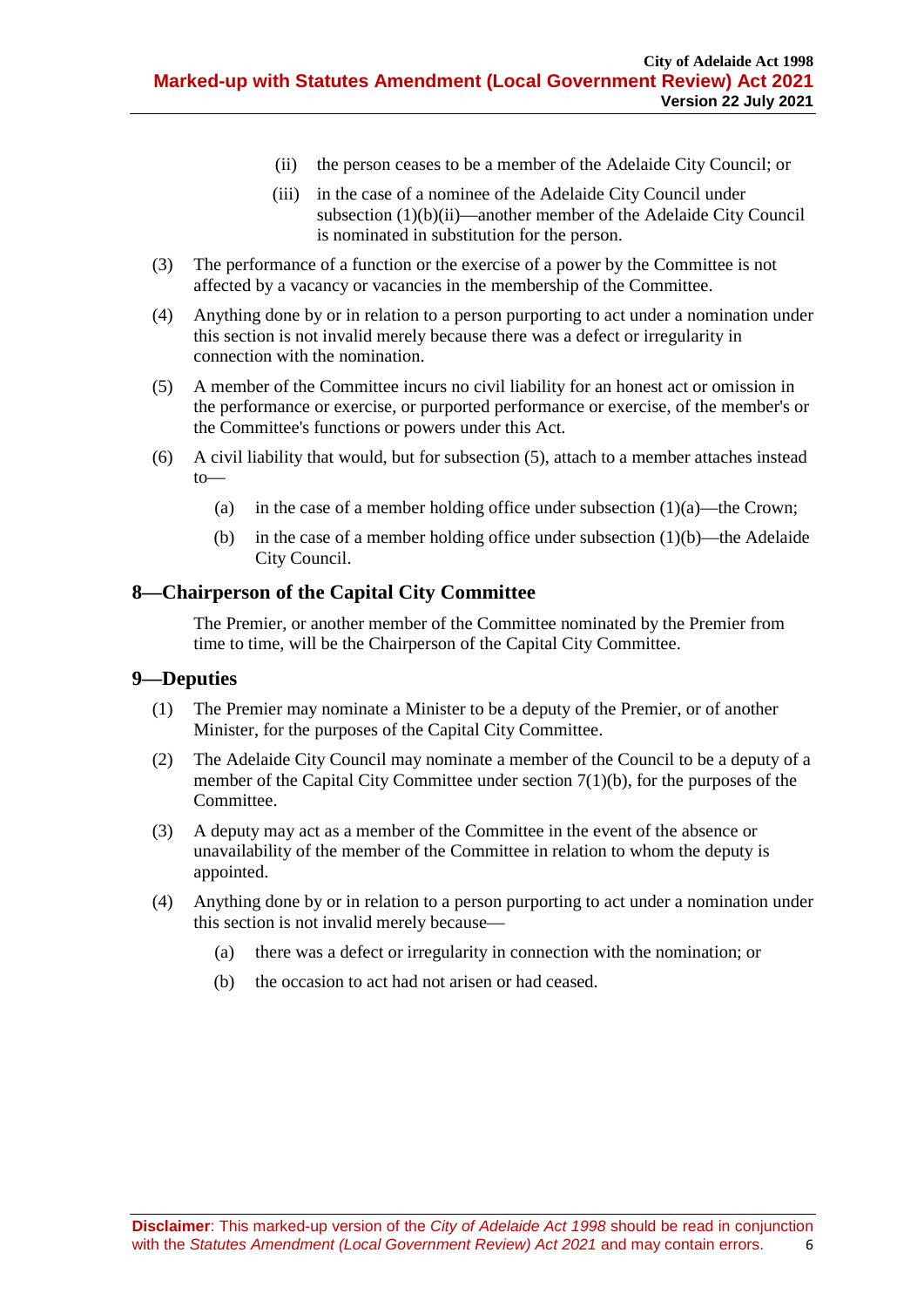# <span id="page-6-0"></span>**Division 2—Function of the Capital City Committee**

# <span id="page-6-1"></span>**10—Function of the Capital City Committee**

- (1) The Capital City Committee is established as an intergovernmental body to enhance and promote the development of the City of Adelaide as the capital city of the State and, for that purpose, may—
	- (a) identify and promote key strategic requirements for the economic, social, physical and environmental development and growth of the City of Adelaide as the primary focus for the cultural, educational, tourism, retail and commercial activities of South Australia; and
	- (b) promote and assist in the maximisation of opportunities for the effective coordination of public and private resources to meet the key strategic requirements identified by the Committee, and recommend priorities for joint action by the State Government and the Adelaide City Council (within established budget processes and programs); and
	- (c) monitor the implementation of programs designed to promote the development of the City of Adelaide; and
	- (d) make provision for the publication (as appropriate) of key strategies, goals and commitments relevant to the development and growth of the City of Adelaide that have been agreed by the parties who are (or will be) required to undertake responsibility for their implementation or delivery; and
	- (e) collect, analyse and disseminate information about the economic, social, physical and environmental development of the City of Adelaide, with particular emphasis on assessing outcomes and identifying factors that will encourage or facilitate future development within the City of Adelaide; and
	- (f) take on other tasks incidental to the preceding paragraphs.
- (2) The Committee must convene a forum ("the Capital City Forum") drawn from members of the City of Adelaide community determined by the Committee, and seek advice from, or share information with, the members of the forum.

# <span id="page-6-2"></span>**11—Programs**

- (1) The Capital City Committee must prepare a Capital City Development Program for consideration by the State Government and the Adelaide City Council.
- (2) The Committee may prepare or adopt other programs.
- <span id="page-6-3"></span>(3) A program prepared or adopted by the Committee—
	- (a) is subject to endorsement or adoption by the State Government and the Adelaide City Council (unless already so endorsed); and
	- (b) is to be taken to be an expression of policy that does not derogate from the ability or power of the State Government or the Adelaide City Council to act in any matter itself, and that does not affect rights or liabilities (whether of a substantive, procedural or other nature).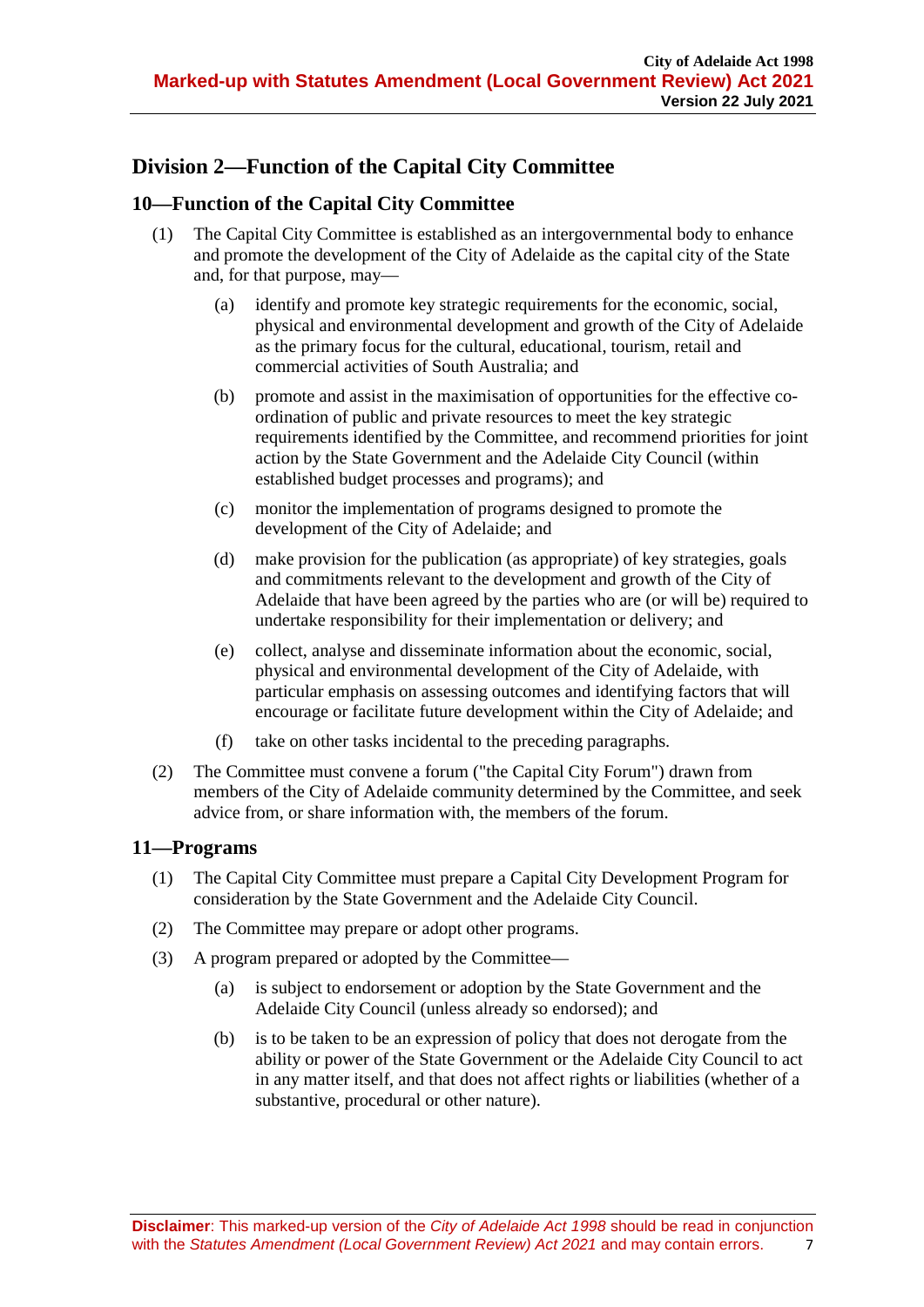(4) The Committee must monitor the implementation of the Capital City Development Program (once endorsed or adopted under [subsection](#page-6-3) (3)) on a regular basis and, to the extent that is appropriate and necessary, ensure that it is revised by the end of February in each year for the purposes of the ensuing financial year.

# <span id="page-7-0"></span>**Division 3—Proceedings and operations**

# <span id="page-7-1"></span>**12—Proceedings**

- (1) The Capital City Committee must meet at least four times in each year.
- <span id="page-7-5"></span>(2) The proceedings of the Committee will be—
	- (a) as prescribed by regulation; or
	- (b) insofar as the proceedings are not prescribed by regulation—as determined by the Committee.
- (3) A regulation cannot be made for the purposes of [subsection](#page-7-5) (2) except after agreement between the Minister and the Adelaide City Council.

# <span id="page-7-2"></span>**13—Subcommittees**

- (1) The Capital City Committee may establish subcommittees.
- (2) The membership of a subcommittee will be determined by the Committee and may, but need not, consist of, or include, members of the Committee.
- (3) The proceedings of a subcommittee will be—
	- (a) as determined by the Committee; or
	- (b) insofar as the proceedings are not determined by the Committee—as determined by the subcommittee.

# <span id="page-7-3"></span>**14—Staff etc**

- (1) The Premier and the Adelaide City Council will jointly determine the administrative and staffing arrangements for the Capital City Committee.
- (2) The Committee may—
	- (a) by arrangement with the appropriate authority, make use of the services, facilities or staff of a government department, agency or instrumentality;
	- (b) by arrangement with the Adelaide City Council, make use of the services, facilities or staff of the Council.
- (3) The administrative and staffing costs of the Committee must be shared equally between the State and the Adelaide City Council.

# <span id="page-7-4"></span>**15—Delegation**

- (1) The Capital City Committee may delegate a function or power under this Act—
	- (a) to a specified person or body; or
	- (b) to a person occupying a specified position.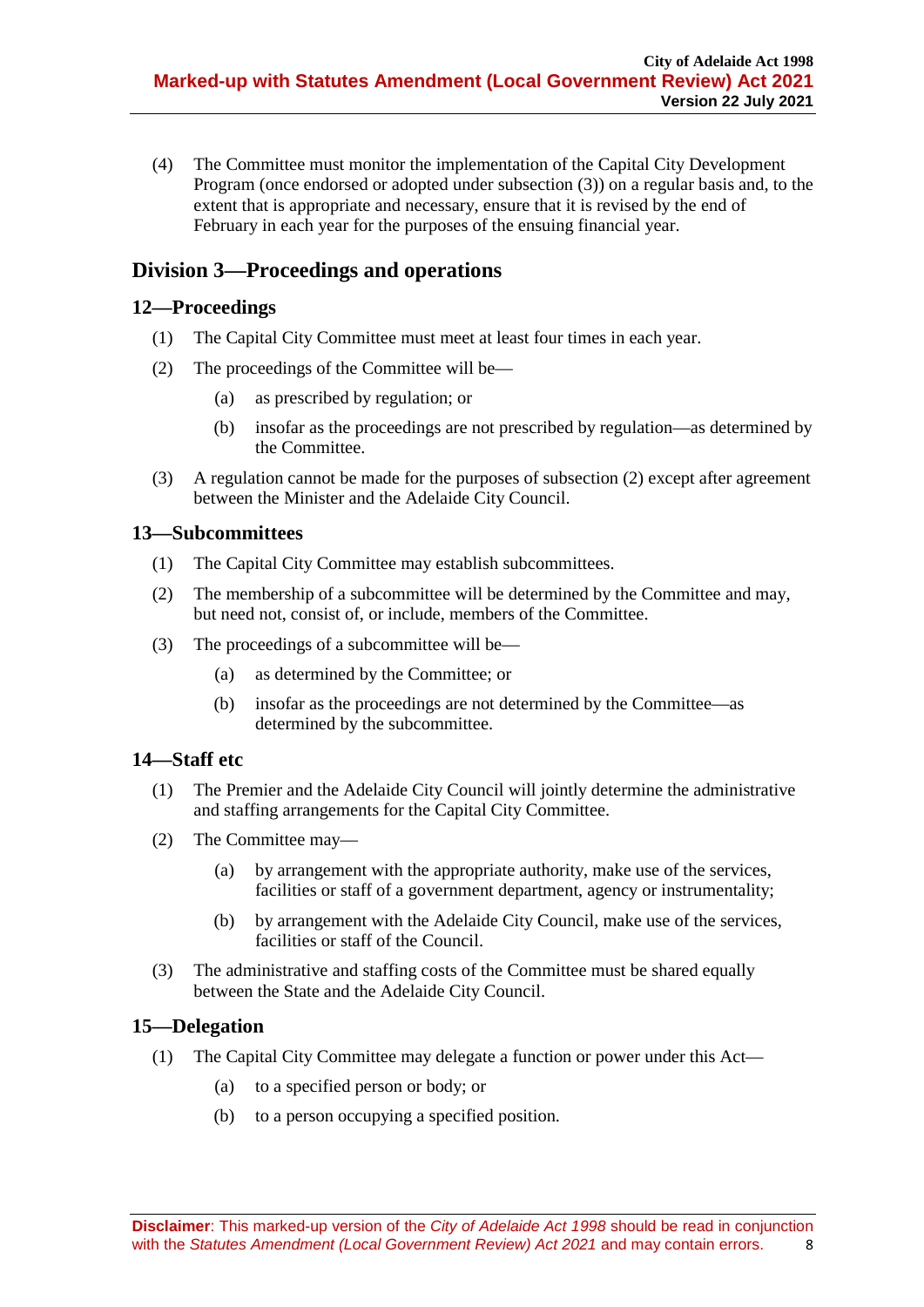- (2) A delegation—
	- (a) may be made subject to conditions and limitations specified in the instrument of delegation; and
	- (b) if the instrument of delegation so provides—may be further delegated by the delegate; and
	- (c) is revocable at will and does not prevent the Committee from acting itself in a matter.

# <span id="page-8-0"></span>**Division 4—Reporting and review**

# <span id="page-8-5"></span><span id="page-8-1"></span>**16—Reporting**

- (1) The Capital City Committee must ensure that a report is prepared by 31 October in each year on the operation of the collaborative arrangements established under or pursuant to this Act during the financial year ending on the preceding 30 June.
- (2) The Premier must ensure that copies of a report prepared under [subsection](#page-8-5) (1) are laid before both Houses of Parliament within 12 sitting days after the report is completed.
- (3) The Lord Mayor must ensure that copies of a report prepared under [subsection](#page-8-5) (1) are presented to the Adelaide City Council within four weeks after the report is completed.

### <span id="page-8-6"></span><span id="page-8-2"></span>**17—Review**

- (1) The Premier must ensure that a report is prepared by 30 June 2002 on the operation of the collaborative arrangements established under or pursuant to this Act, and on any changes that should be considered or implemented to improve or enhance those arrangements.
- (2) The Premier must ensure—
	- (a) that the Adelaide City Council is consulted during the preparation of the report under [subsection](#page-8-6) (1); and
	- (b) that any matters raised by the Adelaide City Council for inclusion in the report are so included; and
	- (c) that the Adelaide City Council is given a reasonable opportunity to comment on a final draft of the report.
- (3) The Premier must ensure that copies of the report prepared under [subsection](#page-8-6) (1) are laid before both Houses of Parliament within 12 sitting days after the report is completed.

# <span id="page-8-3"></span>**Division 5—Other matters**

#### <span id="page-8-9"></span><span id="page-8-4"></span>**18—Access to information**

- <span id="page-8-8"></span><span id="page-8-7"></span>(1) The following will be taken to be exempt documents for the purposes of the *[Freedom](http://www.legislation.sa.gov.au/index.aspx?action=legref&type=act&legtitle=Freedom%20of%20Information%20Act%201991)  [of Information Act](http://www.legislation.sa.gov.au/index.aspx?action=legref&type=act&legtitle=Freedom%20of%20Information%20Act%201991) 1991*:
	- (a) a document that has been specifically prepared for submission to the Capital City Committee (whether or not it has been so submitted);
	- (b) a preliminary draft of a document referred to in [paragraph](#page-8-7) (a);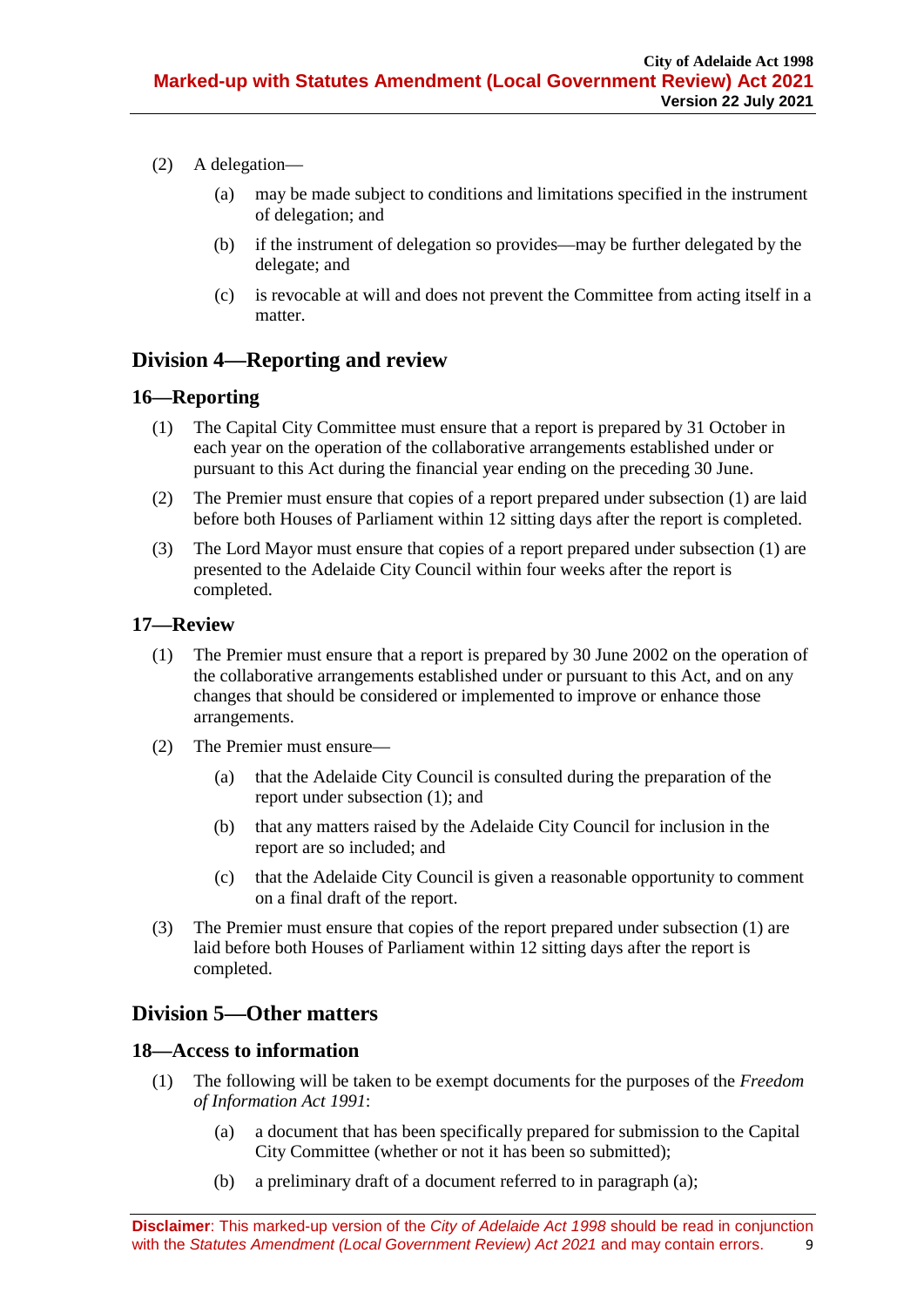- (c) a document that is a copy of a part of, or contains an extract from, a document referred to in [paragraph](#page-8-7) (a) or [\(b\);](#page-8-8)
- (d) an official record of the Committee;
- (e) a document that contains matter the disclosure of which would disclose information concerning any deliberation or decision of the Committee.
- (2) A document is not an exempt document under [subsection](#page-8-9) (1) if—
	- (a) it merely consists of factual or statistical material that does not disclose information concerning any deliberation or decision of the Committee; or
	- (b) it is within a class of documents excluded from the operation of [subsection](#page-8-9) (1) by the regulations.
- <span id="page-9-4"></span>(3) The Crown and the Adelaide City Council are entitled to access to—
	- (a) a document referred to in [subsection](#page-8-9) (1); and
	- (b) any other document in the possession or control of the Committee under this Act.
- (4) However—
	- (a) access to a document is not available under [subsection](#page-9-4) (3) in breach of a duty of confidence; and
	- (b) access to a document under [subsection](#page-9-4) (3) may be given on conditions determined by the Committee.
- (5) In this section, a reference to the Committee includes a reference to a subcommittee or delegate of the Committee acting under this Act.

# <span id="page-9-0"></span>**19—Committee not to be subject to Parliamentary Committees Act**

The functions and operations of the Capital City Committee may not be subject to inquiry under the *[Parliamentary Committees Act](http://www.legislation.sa.gov.au/index.aspx?action=legref&type=act&legtitle=Parliamentary%20Committees%20Act%201991) 1991*.

# <span id="page-9-1"></span>**Part 3—Special arrangements for the Adelaide City Council**

# <span id="page-9-2"></span>**Division 1—Constitution of Council**

#### <span id="page-9-3"></span>**20—Constitution of Council**

- (1) The Adelaide City Council will be constituted of—
	- (a) the Lord Mayor; and
	- (b) other members.

#### (3) A person cannot hold office as Lord Mayor for more than two consecutive terms.

(4) The Council may resolve to have a Deputy Lord Mayor in accordance with the provisions of the *[Local Government Act](http://www.legislation.sa.gov.au/index.aspx?action=legref&type=act&legtitle=Local%20Government%20Act%201999) 1999*.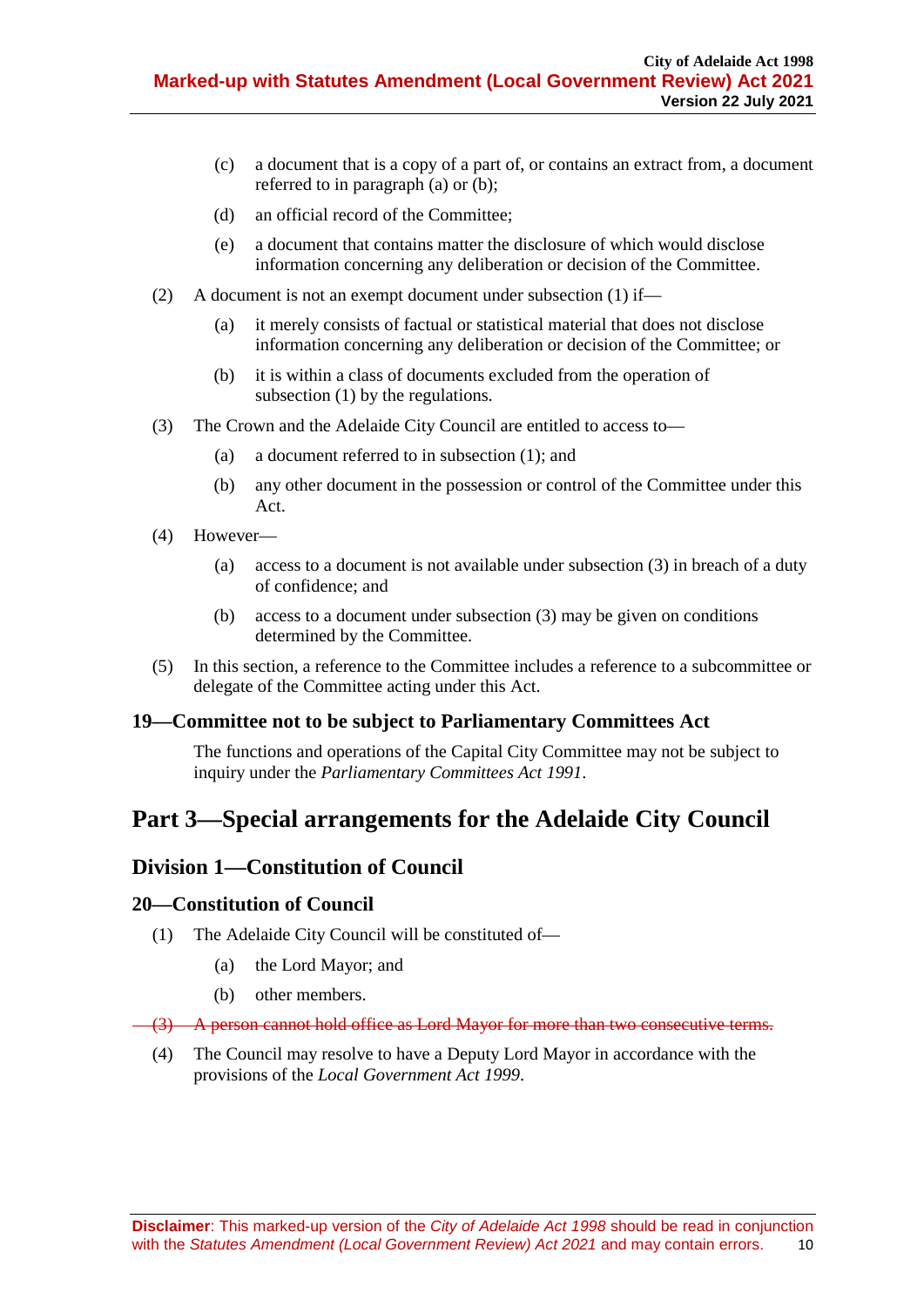# <span id="page-10-0"></span>**Division 2—Role of members**

### <span id="page-10-1"></span>**21—Lord Mayor**

The Subject to this Act, the role of the Lord Mayor as leader of the council is—

- $(a)$  as the principal elected member of the Council representing the capital city of South Australia—
	- (i) to provide leadership and guidance to the City of Adelaide community;
	- (ii) to participate in the maintenance of inter-governmental relationships at regional, State and national levels;
	- (iii) to carry out civic and ceremonial duties associated with the office of Lord Mayor; and
- (b) as the principal member of the Council—
	- (i) to provide leadership and guidance to the Council;
	- (ii) to preside at meetings of the Council;
	- (iii) to advise the chief executive officer on the implementation of decisions of the Council between council meetings (as necessary);

 $(iv)$  to act as the principal spokesperson of the Council;

 $(v)$  to exercise other functions of the Council as the Council determines.

- (a) as the principal member of the Council—
	- (i) to provide leadership and guidance to the Council; and
	- (ii) to lead the promotion of positive and constructive working relationships among members of the council; and
	- (iii) to provide guidance to council members on the performance of their role, including on the exercise and performance of their official functions and duties; and
	- (iv) to support council members' understanding of the separation of responsibilities between elected representatives and employees of the council; and
	- (v) to preside at meetings of the Council; and
	- (vi) to liaise with the chief executive officer on the implementation of decisions of the Council between Council meetings (as necessary); and
	- (vii) to act as the principal spokesperson of the Council; and
	- (viii) to exercise other functions of the Council as the Council determines; and
- (b) as the principal elected member of the Council representing the capital city of South Australia—
	- (i) to provide leadership and guidance to the City of Adelaide community; and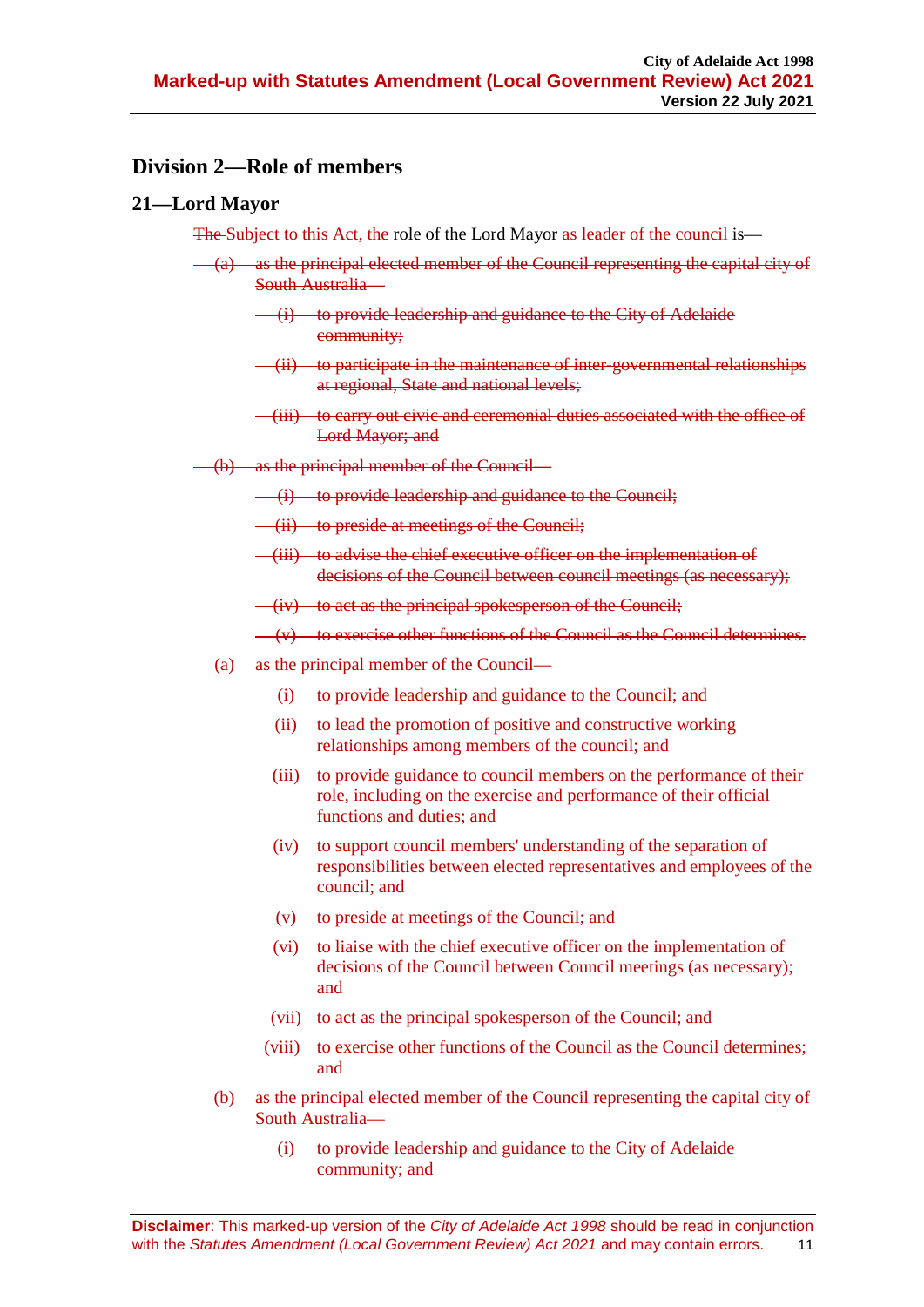- (ii) to participate in the maintenance of inter-governmental relationships at regional, State and national levels; and
- (iii) to carry out civic and ceremonial duties associated with the office of Lord Mayor.

### <span id="page-11-0"></span>**22—Members**

(1) The role of a member of the Council is—

 $(a)$  as a member of the governing body of the Council—

- (i) to participate in the deliberations and activities of the Council;
- (ii) to provide community leadership and guidance to the City of Adelaide community and to participate in achieving a vision for the desired future of the City through the formulation of strategic plans and policies;
- (iii) to keep the Council's goals and policies under review to ensure that they are appropriate and effective;
- (iv) to keep the Council's resource allocation, expenditure and corporate strategies, and the efficiency and effectiveness of its service delivery, under review;
- (v) to participate in setting and assessing performance standards to be met under the Council's contract with the chief executive officer;

(vi) to serve the overall public interest of the City of Adelaide;

- (a) as a member of the governing body of the Council—
	- (i) to act with integrity; and
	- (ii) to ensure positive and constructive working relationships within the Council; and
	- (iii) to recognise and support the role of the Lord Mayor under the Act; and
	- (iv) to develop skills relevant to the role of a member of the Council and the functions of the Council as a body; and
	- (v) to participate in the deliberations and activities of the Council; and
	- (vi) to provide community leadership and guidance to the City of Adelaide community and to participate in achieving a vision for the desired future of the City through the formulation of strategic plans and policies; and
	- (vii) to keep the Council's goals and policies under review to ensure that they are appropriate and effective; and
	- (viii) to keep the Council's resource allocation, expenditure and activities, and the efficiency and effectiveness of its service delivery, under review; and
	- (ix) to participate in the oversight of the chief executive officer's performance under the Council's contract with the chief executive officer; and
	- (x) to serve the overall public interest of the City of Adelaide; and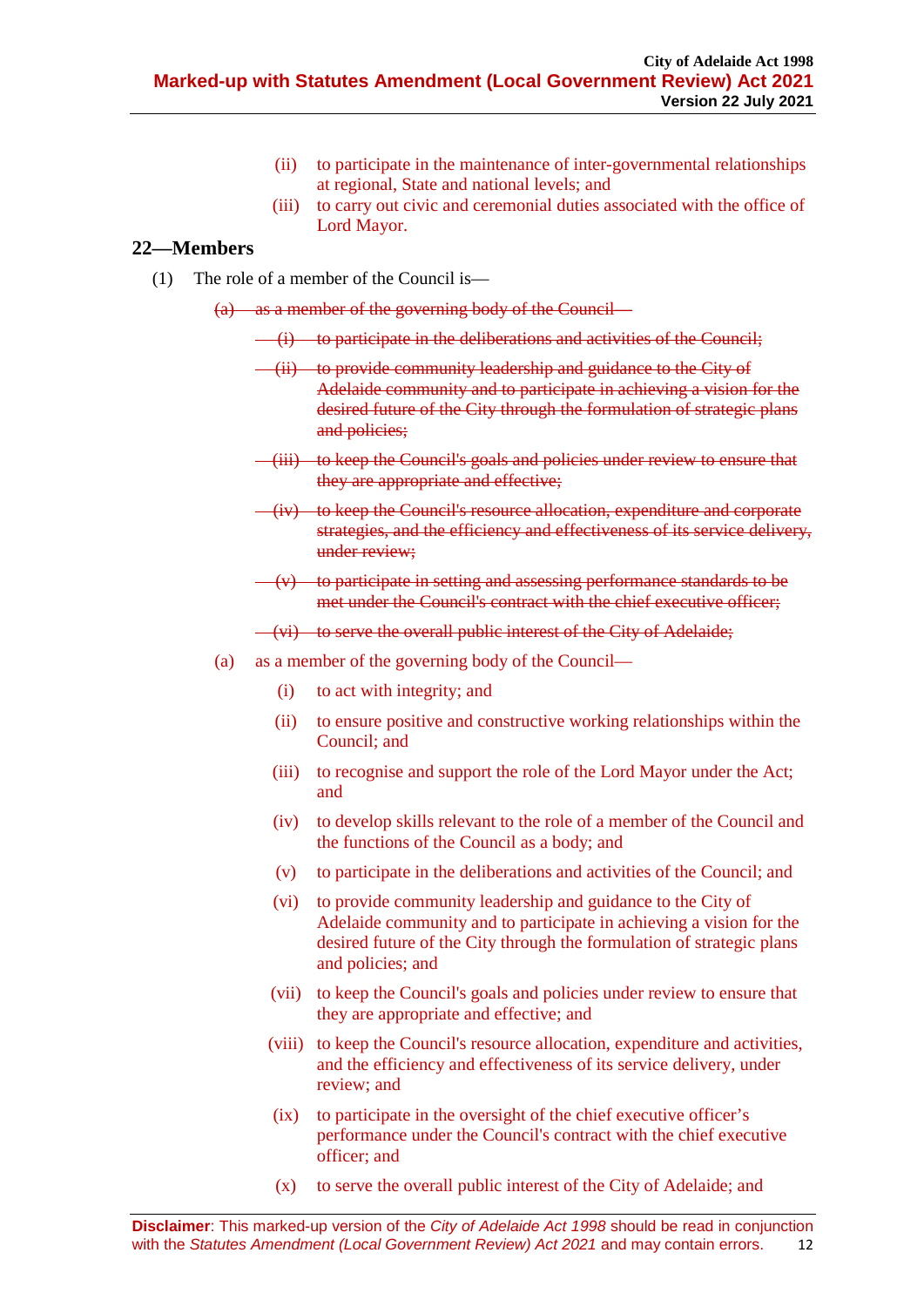- (b) as a person elected to the Council—to represent the interests of residents and ratepayers of the Council and to facilitate communication between the community and the Council.
- <span id="page-12-2"></span>(2) The Lord Mayor may authorise another member of the Council to act in place of, or to represent, the Lord Mayor in the performance of a particular function.
- (3) An authorisation unde[r subsection](#page-12-2) (2) cannot derogate from the role of a Deputy Lord Mayor under the *[Local Government Act](http://www.legislation.sa.gov.au/index.aspx?action=legref&type=act&legtitle=Local%20Government%20Act%201999) 1999*.
- (4) A member of the Council has no direct authority over an employee of the Council with respect to the way in which the employee performs his or her duties.

# <span id="page-12-0"></span>**Division 4—Allowances and benefits**

#### <span id="page-12-1"></span>**24—Allowances**

- (1) Subject to this section Act, a member of the Council is entitled to the allowance determined by the Remuneration Tribunal in relation to the member's office and indexed in accordance with this section.
- (2) The Remuneration Tribunal must make determinations under this section on a 4 yearly basis before the designated day in relation to each periodic election for the City of Adelaide held under the *[Local Government \(Elections\) Act](http://www.legislation.sa.gov.au/index.aspx?action=legref&type=act&legtitle=Local%20Government%20(Elections)%20Act%201999) 1999*.
- <span id="page-12-3"></span>(3) The Remuneration Tribunal must, in making a determination under this section, have regard to the following:
	- (a) the role of members of the Council as members of the Council's governing body and as representatives of their area;
	- (b) the size, population and revenue of the Council, and any relevant economic and social factors in the council area;
	- (c) the fact that an allowance under this section is not intended to amount to a salary for a member;
	- (d) the fact that an allowance under this section should reflect the nature of a member's office;
	- (e) the provisions of this Act providing for the reimbursement of expenses of members.
- (4) For the purposes of the proceedings before the Remuneration Tribunal but without derogating from the operation of [subsection](#page-12-3) (3), the allowances to be determined under this section will be taken to be in the nature of a fee under the definition of *remuneration* in the *[Remuneration Act](http://www.legislation.sa.gov.au/index.aspx?action=legref&type=act&legtitle=Remuneration%20Act%201990) 1990*.
- <span id="page-12-4"></span>(5) Without limiting section 10 of the *[Remuneration Act](http://www.legislation.sa.gov.au/index.aspx?action=legref&type=act&legtitle=Remuneration%20Act%201990) 1990*, the Remuneration Tribunal must allow persons who are entitled to be enrolled on the voters roll for the City of Adelaide, and the LGA, a reasonable opportunity to make submissions orally or in writing to the Tribunal in relation to any determination under this section.
- (6) Nothing in [subsection](#page-12-4) (5) requires the Remuneration Tribunal, for the purposes of making all determinations required under this section in any 4 year period, to hold more than 1 hearing to receive any oral submissions that persons may care to make (and the Tribunal is not required to hold any hearing if it appears to the Tribunal that no one is seeking to make oral submissions).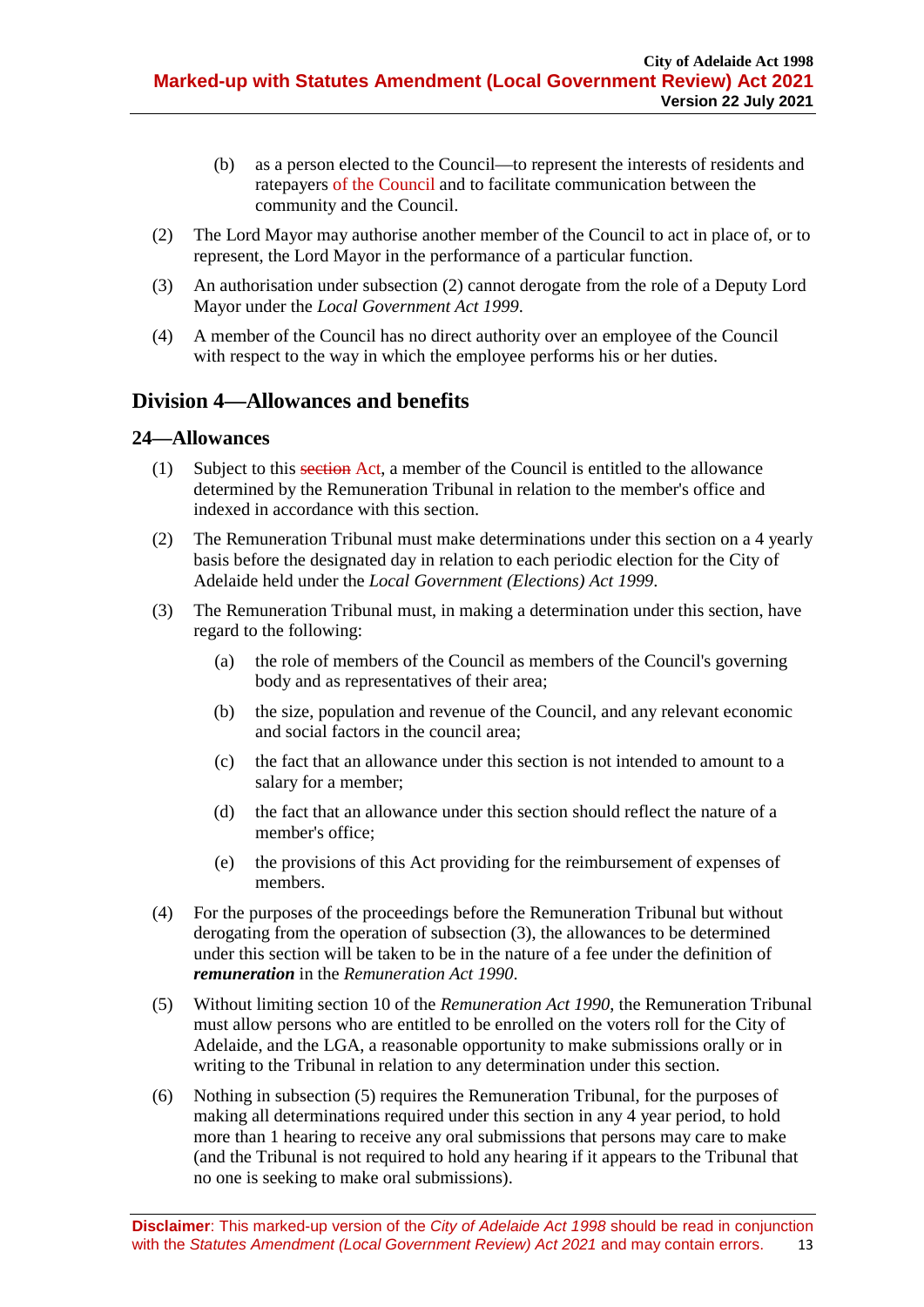- (7) The rates of allowances may vary from office to office.
- <span id="page-13-1"></span>(8) An allowance determined under this section will be payable for the period—
	- (a) commencing on the conclusion of the relevant periodic election; and
	- (b) concluding at the time at which the last result of the next periodic election for the City of Adelaide held under the *[Local Government \(Elections\)](http://www.legislation.sa.gov.au/index.aspx?action=legref&type=act&legtitle=Local%20Government%20(Elections)%20Act%201999) Act 1999* is certified by the returning officer under that Act (including in respect of a member of the Council for whom the conclusion of the next periodic election is, for other purposes, the last business day before the second Saturday of November of the year of the periodic election as a result of the operation of section 4(2)(a) of the *[Local Government Act](http://www.legislation.sa.gov.au/index.aspx?action=legref&type=act&legtitle=Local%20Government%20Act%201999) 1999*).
- (9) An allowance determined under this section is to be adjusted on the first, second and third anniversaries of the relevant periodic election to reflect changes in the Consumer Price Index under a scheme prescribed by the regulations.
- (10) Sections 17 and 19 of the *[Remuneration Act](http://www.legislation.sa.gov.au/index.aspx?action=legref&type=act&legtitle=Remuneration%20Act%201990) 1990* do not apply in relation to a determination under this section.
- (11) Subject to [subsection](#page-13-1) (8), a member of the Council who holds an office for part only of the period in respect of which an allowance is payable is entitled to the proportion of the allowance that the period for which the member held the office bears to the total period.
- (12) An allowance under this section is to be paid in accordance with any requirement set out in the regulations (unless the member declines to accept payment of an allowance).
- (13) Despite any other Act or law, the reasonable costs of the Remuneration Tribunal in making a determination under this section are to be paid by the LGA under an arrangement established by the Minister from time to time after consultation with the President of the LGA and the President of the Tribunal President of the Tribunal after consultation with the LGA.
- (13a) The LGA may recover the reasonable costs incurred by the Remuneration Tribunal in making a determination under this section as a debt from the Council.
- (14) Regulations made for the purposes of this section may make different provisions according to the offices to which they are expressed to apply.
- (15) In this section—

*Consumer Price Index* means the Consumer Price Index (All groups index for Adelaide) published by the Australian Bureau of Statistics;

*designated day*, in relation to a particular periodic election, means the day that is 14 days before the day on which nominations close for that election.

#### <span id="page-13-0"></span>**25—Reimbursement of expenses**

- (1) A member of the Council is entitled to receive from the Council—
	- (a) reimbursement of expenses of a kind prescribed for the purposes of this paragraph incurred in performing or discharging official functions and duties; and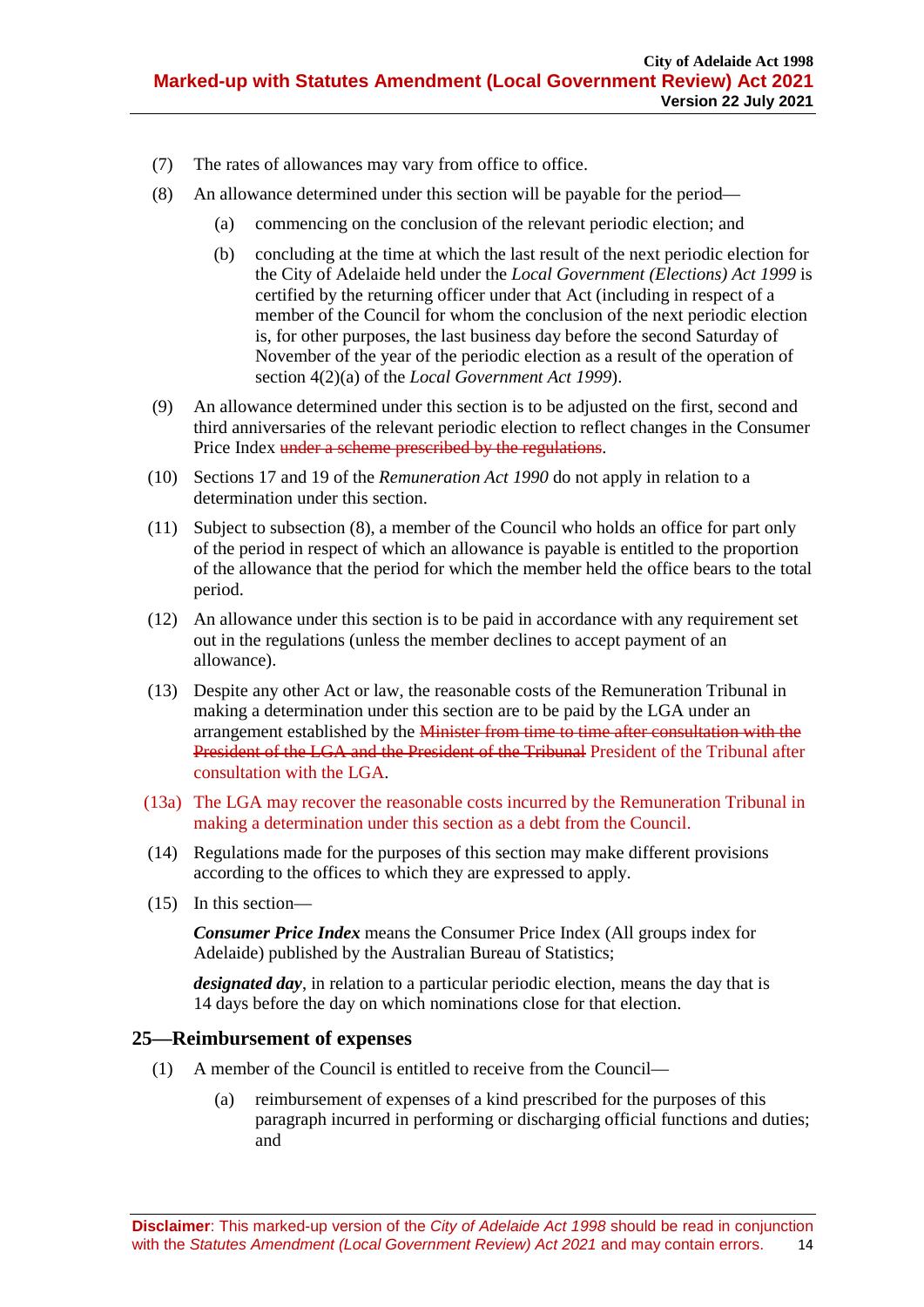- <span id="page-14-3"></span>(b) reimbursement of expenses of a kind prescribed for the purposes of this paragraph, and approved by the Council (either specifically or under a policy established by the Council for the purposes of this section), incurred in performing or discharging official functions and duties.
- (2) A policy under [subsection](#page-14-3) (1)(b) lapses at a general election of the Council.

# <span id="page-14-0"></span>**26—Provision of facilities and support**

- (1) The Council may provide facilities and other forms of support to its members to assist the members in performing or discharging official functions and duties.
- (2) The provision of facilities and services under this section is at the discretion of the Council subject to complying with the following requirements:
	- (a) the Council must specifically resolve that the provision of the facilities or services is necessary or expedient to the performance or discharge of official functions or duties;
	- (b) facilities and services must be available to members on a uniform basis (other than facilities or services specifically provided for the benefit of the Lord Mayor);
	- (c) any property provided to a member remains the Council's.
- (3) A member of the Council must not use a facility or service provided by the Council under this section for a purpose unrelated to the performance or discharge of official functions or duties (unless the use has been approved by the Council and the member has agreed to reimburse the Council for any additional costs or expenses associated with this use).

# <span id="page-14-1"></span>**Division 5—Specific provisions relating to the chief executive officer**

# <span id="page-14-2"></span>**27—Role of the chief executive officer**

The functions of the chief executive officer of the Council include—

- (a) to ensure that the policies and lawful decisions of the Council are implemented in a timely and efficient manner;
- (b) to undertake responsibility for the day-to-day operations and affairs of the Council;
- (c) to provide advice and reports to the Council on the exercise and performance of its powers and functions under this or any other Act;
- (d) to co-ordinate proposals for consideration by the Council for developing objectives, policies and programs for the area;
- (e) to provide information to the Council to assist the Council to assess performance against its strategic, corporate and operational plans;
- (f) to ensure that timely and accurate information about Council policies and programs is regularly provided to the City of Adelaide community, and to ensure that appropriate and prompt responses are given to specific requests for information made to the Council;
- (g) to support and advance the role that the City of Adelaide plays as the capital city of South Australia;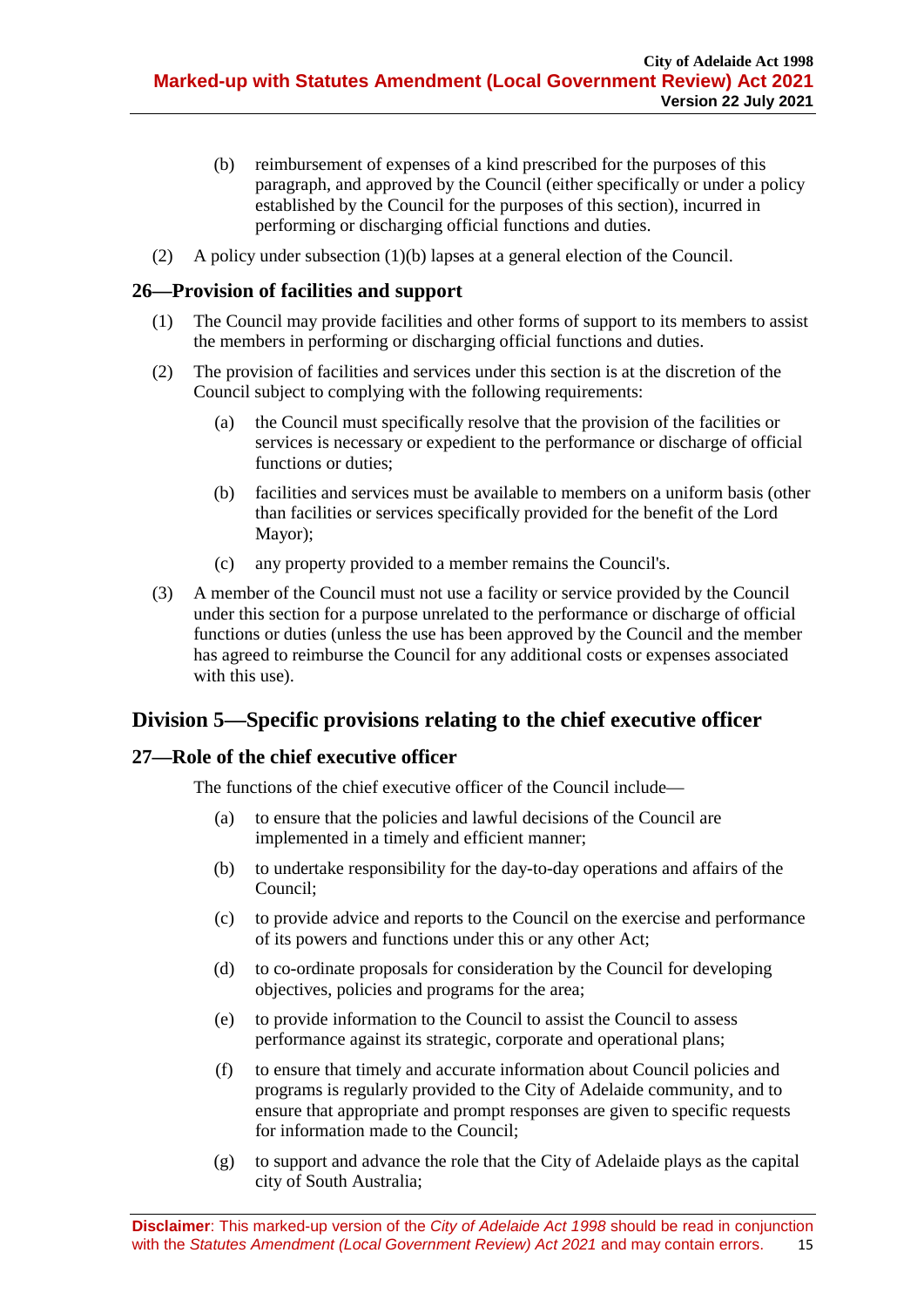- (h) to ensure that the assets and resources of the Council are properly managed and maintained;
- (i) to ensure that records required under this or another Act are properly kept and maintained;
- (j) to give effect to the principles of human resource management prescribed by the *[Local Government Act](http://www.legislation.sa.gov.au/index.aspx?action=legref&type=act&legtitle=Local%20Government%20Act%201999) 1999* and to apply proper management practices;
- (ja) to ensure that effective policies, systems and procedures are established and maintained for the identification, assessment, monitoring, management and annual review of strategic, financial and operational risks;
- (jb) to report annually to the relevant audit and risk committee on the Council's internal audit processes;
- (k) to exercise, perform or discharge other powers, functions or duties conferred on the chief executive officer by or under this or other Acts, and to perform other functions lawfully directed by the Council.

# <span id="page-15-3"></span><span id="page-15-0"></span>**28—Appointment of staff**

- (1) The chief executive officer is responsible for appointing, managing, suspending and dismissing the other employees of the Council (on behalf of the Council).
- (2) The chief executive officer must ensure that an appointment under [subsection](#page-15-3) (1) is consistent with strategic policies and budgets adopted or approved by the Council.

# <span id="page-15-1"></span>**Division 6—Administrative and financial matters**

### <span id="page-15-2"></span>**29—Objectives**

The Council must, in the performance of its roles and functions—

- (a) provide open, responsive and accountable government;
- (b) be sensitive to the needs, interests and aspirations of individuals and groups within the City of Adelaide community;
- (c) participate with other councils, and with State and national governments, in setting regional, State and national objectives;
- (d) give due weight, in all its plans, policies and activities, to regional, State and national objectives and strategies concerning the economic, social, physical and environmental development and management of the City of Adelaide;
- (e) seek to co-ordinate with State and national governments in the planning and delivery of services in which those governments have an interest;
- (f) seek to ensure a proper balance within its community between economic, social, environmental and cultural considerations;
- (g) manage its operations and affairs in a manner that emphasises the importance of service to the community;
- (h) seek to ensure that Council resources are used fairly, effectively and efficiently;
- (i) provide services, facilities and programs that are adequate and appropriate and seek to ensure equitable access to its services, facilities and programs.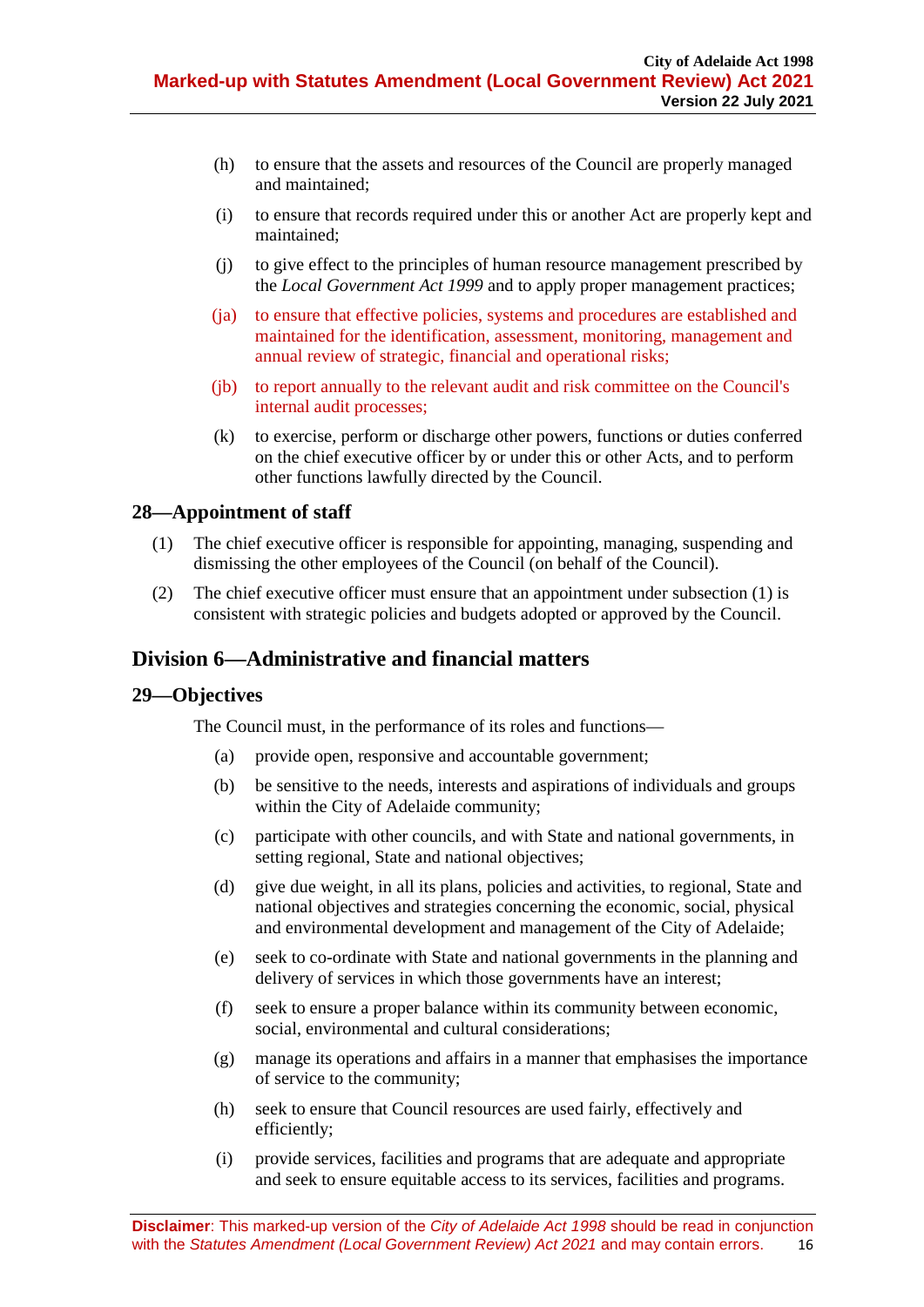# <span id="page-16-0"></span>**30—Strategic plans**

- (1) The Council should take reasonable steps to undertake, or to participate in, strategic planning for its area, and the State more generally (so far as is relevant to the City of Adelaide).
- (2) The Council should, in undertaking, or participating in, strategic planning seek—
	- (a) to include an assessment of local and wider issues affecting the City of Adelaide and the Council's responses to those issues (including by cooperation with other councils and bodies); and
	- (b) to develop policy statements and proposals to address issues associated with the economic, social, physical and environmental development and management of the City of Adelaide; and
	- (c) to ensure consistency with the Planning Strategy for the Metropolitan Adelaide under the *[Development Act](http://www.legislation.sa.gov.au/index.aspx?action=legref&type=act&legtitle=Development%20Act%201993) 1993* and other relevant policies and plans; and
	- (d) to address other relevant issues.

# <span id="page-16-1"></span>**34—Financial reporting**

- (1) The Adelaide City Council must include in its financial statements under Chapter 8 Part 3 Division 3 of the *[Local Government Act](http://www.legislation.sa.gov.au/index.aspx?action=legref&type=act&legtitle=Local%20Government%20Act%201999) 1999* for each financial year specific information that shows its expenditure, in actual terms and as a percentage of the total expenditure of the Council, in relation to—
	- (a) the Council's commitments under the Capital City Development Program; and
	- (b) works, services and activities that are directly related to the Council's economic development program for the City of Adelaide.
- (2) The Adelaide City Council must include in its annual report under Chapter 8 Part 4 of the *[Local Government Act](http://www.legislation.sa.gov.au/index.aspx?action=legref&type=act&legtitle=Local%20Government%20Act%201999) 1999* specific information on the relationship between its annual business plan, general revenue raising policies and expenditure policies.
- (3) The Council must, at the request of the Minister, furnish the Minister with such additional information as the Minister may reasonably require concerning the relationship between its annual business plan, general revenue raising policies and expenditure policies.

# <span id="page-16-2"></span>**Part 4—Miscellaneous**

# <span id="page-16-3"></span>**37A—Rundle Mall**

- (1) Rundle Mall (the *Mall*) continues as a pedestrian mall.
- (2) A person must not—
	- (a) drive a vehicle on any part of the Mall; or
	- (b) allow a vehicle to be or remain on any part of the Mall,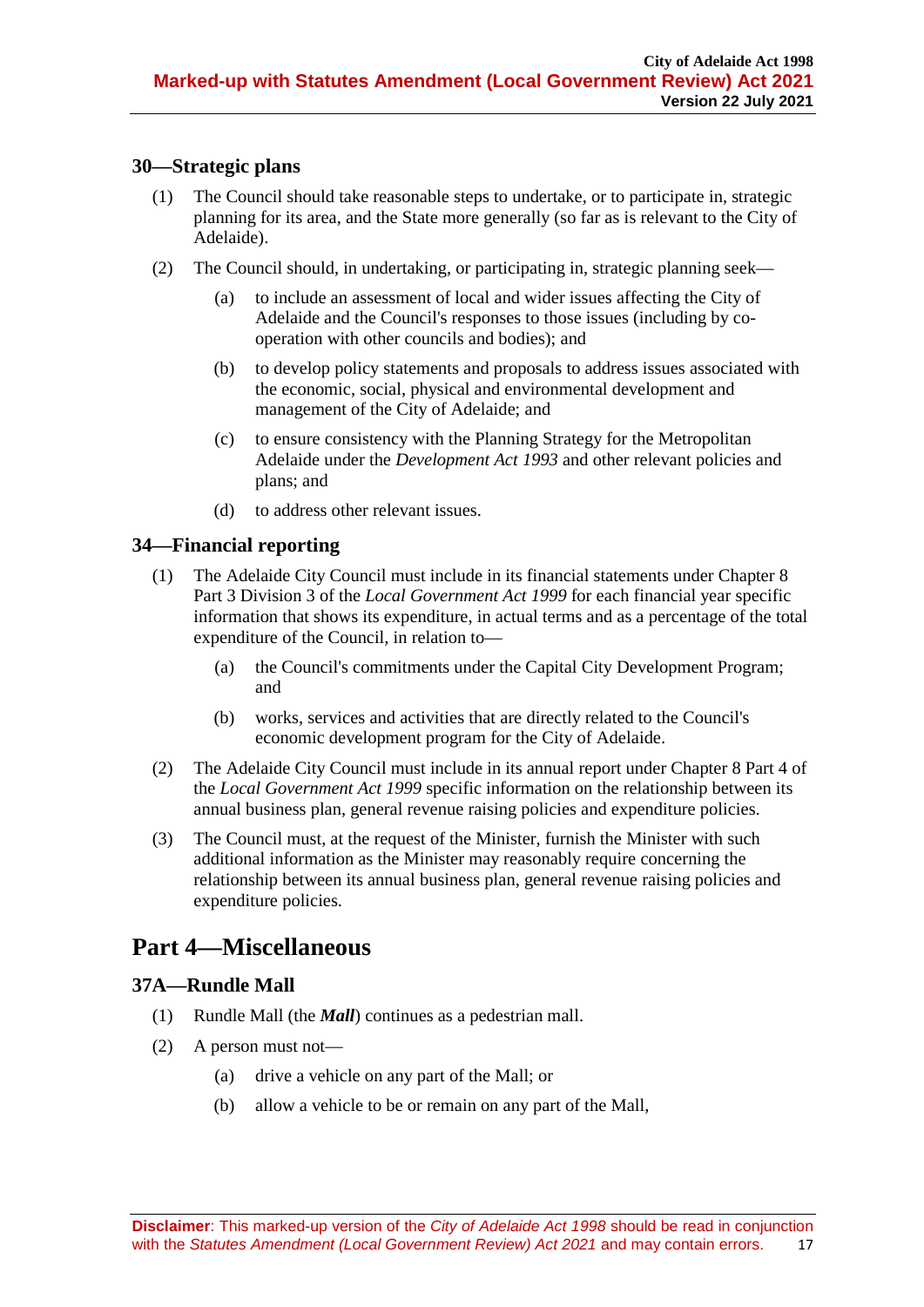otherwise than in accordance with a notice or permit published or given by the Adelaide City Council under this section.

Maximum penalty: \$750.

Expiation fee: \$105.

- (3) The Council may, by notice published in the Gazette—
	- (a) specify the vehicles that may enter or remain in the Mall (and those vehicles may be defined by reference to vehicles generally, vehicles of a specified class, vehicles used for a specified purpose or by a specified person or persons of a specified class, or vehicles used in specified circumstances);
	- (b) specify the hours or occasions during which vehicles may enter or remain in the Mall (and the hours so specified may vary according to a vehicle or class of vehicles or according to other specified circumstances).
- <span id="page-17-0"></span>(4) The Council may, by notice in writing, permit a vehicle to enter and remain in the Mall for the purpose and for the period, and subject to the conditions (if any), specified in the permission.
- (5) A person must not contravene or fail to comply with a condition imposed under [subsection](#page-17-0)  $(4)$ .

Maximum penalty: \$750.

Expiation fee: \$105.

- (6) The Council may, by further notice, vary or revoke a notice or permit published or given under this section.
- (7) In addition to any other power to make by-laws, the Council may make by-laws—
	- (a) regulating, controlling or prohibiting any activity in the Mall, or any activity in the vicinity of the Mall, that is, in the opinion of the Council, likely to affect the use or enjoyment of the Mall; and
	- (b) providing for the fixing, and varying or revoking, by resolution of the Council, of fees and charges for the use of the Mall or any part of the Mall for any display, activity or entertainment, or for any service provided or permit issued in or in connection with the Mall, and providing for any matter or thing in connection with the collection or remission of those fees or charges; and
	- (c) regulating any matter or thing connected with the external appearance of a building or structure on, abutting or visible from the Mall; and
	- (d) regulating, controlling or prohibiting the movement or standing of vehicles on access or egress areas to the Mall; and
	- (e) fixing a penalty not exceeding \$250 for a breach of a by-law.
- (8) In any proceedings for an offence against this section, an allegation that a person is the owner of a specified vehicle will, in the absence of proof to the contrary, be taken to be proved.
- (9) If in any proceedings for an offence against this section it is proved that a vehicle was driven, parked, standing or stationary in any place in contravention of this section, it will, in the absence of proof to the contrary, be presumed that the vehicle was driven, parked, left standing or allowed to remain stationary by the owner of the vehicle.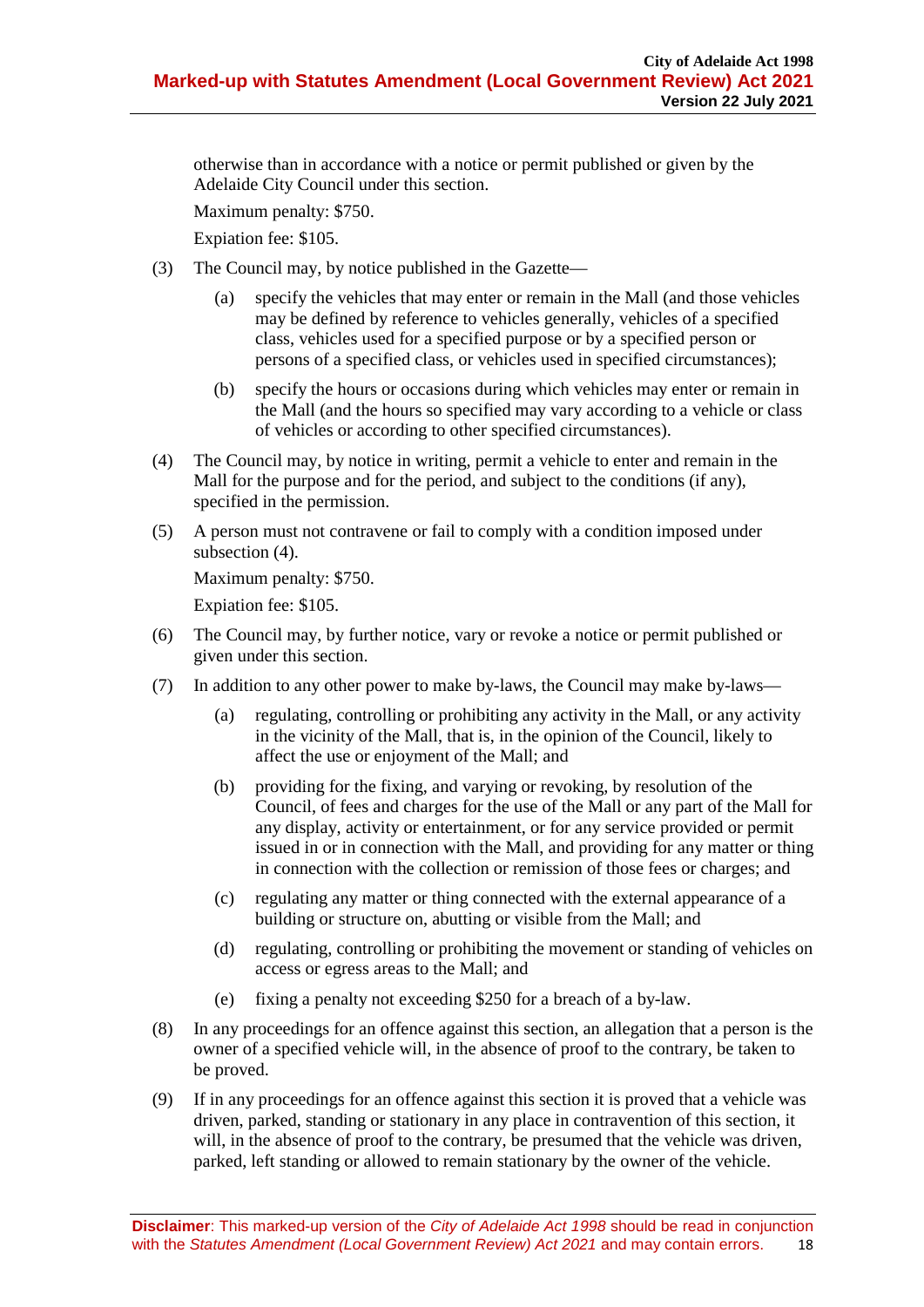(10) The *[Local Government Act](http://www.legislation.sa.gov.au/index.aspx?action=legref&type=act&legtitle=Local%20Government%20Act%201999) 1999* applies to and in relation to by-laws made under this section as if they were by-laws made under that Act.

### <span id="page-18-0"></span>**37B—Corporate name**

The corporate name of the Corporation of Adelaide continues to be *The Corporation of the City of Adelaide*.

### <span id="page-18-1"></span>**37C—The Corporation Acre**

The land known as "The Corporation Acre" within the City of Adelaide is vested in the Adelaide City Council.

#### <span id="page-18-5"></span><span id="page-18-2"></span>**38—Regulations**

- (1) The Governor may make such regulations as are contemplated by this Act, or as are necessary or expedient for the purposes of this Act.
- (2) Without limiting the generality of [subsection](#page-18-5) (1), the regulations may make specific provision concerning the furnishing of reports and other information to the Adelaide City Council by council members who are members of the Capital City Committee.

# <span id="page-18-3"></span>**Schedule 1—Special provisions for elections and polls**

# **Part 1—Preliminary**

#### <span id="page-18-4"></span>**1—Interaction with** *Local Government (Elections) Act 1999*

- (1) In this Schedule—
	- (a) Part 2 operates, in relation to the Council and the City of Adelaide in substitution for the provisions of Part 4 of the *[Local Government \(Elections\)](http://www.legislation.sa.gov.au/index.aspx?action=legref&type=act&legtitle=Local%20Government%20(Elections)%20Act%201999)  Act [1999](http://www.legislation.sa.gov.au/index.aspx?action=legref&type=act&legtitle=Local%20Government%20(Elections)%20Act%201999)*; and
	- (b) Part 3 operates, in relation to the Council and the City of Adelaide, in substitution for the provisions of Part 5 of the *[Local Government \(Elections\)](http://www.legislation.sa.gov.au/index.aspx?action=legref&type=act&legtitle=Local%20Government%20(Elections)%20Act%201999)  Act [1999](http://www.legislation.sa.gov.au/index.aspx?action=legref&type=act&legtitle=Local%20Government%20(Elections)%20Act%201999)*; and
	- (c) [clause](#page-27-0) 18 operates, in relation to the Council and the City of Adelaide, in substitution for the provisions of section 39 of the *[Local Government](http://www.legislation.sa.gov.au/index.aspx?action=legref&type=act&legtitle=Local%20Government%20(Elections)%20Act%201999)  [\(Elections\) Act](http://www.legislation.sa.gov.au/index.aspx?action=legref&type=act&legtitle=Local%20Government%20(Elections)%20Act%201999) 1999*;
	- (d) [clause](#page-29-0) 19 operates, in relation to the Council and the City of Adelaide, in substitution for the provisions of section 47 of the *[Local Government](http://www.legislation.sa.gov.au/index.aspx?action=legref&type=act&legtitle=Local%20Government%20(Elections)%20Act%201999)  [\(Elections\) Act](http://www.legislation.sa.gov.au/index.aspx?action=legref&type=act&legtitle=Local%20Government%20(Elections)%20Act%201999) 1999*;
	- (e) Part 8 operates, in relation to the Council and the City of Adelaide, in substitution for the provisions of Part 14 of the *[Local Government \(Elections\)](http://www.legislation.sa.gov.au/index.aspx?action=legref&type=act&legtitle=Local%20Government%20(Elections)%20Act%201999)  Act [1999](http://www.legislation.sa.gov.au/index.aspx?action=legref&type=act&legtitle=Local%20Government%20(Elections)%20Act%201999)*.
- (2) Section 13A(2)(a) of the *[Local Government \(Elections\) Act](http://www.legislation.sa.gov.au/index.aspx?action=legref&type=act&legtitle=Local%20Government%20(Elections)%20Act%201999) 1999* does not apply in relation to the Council.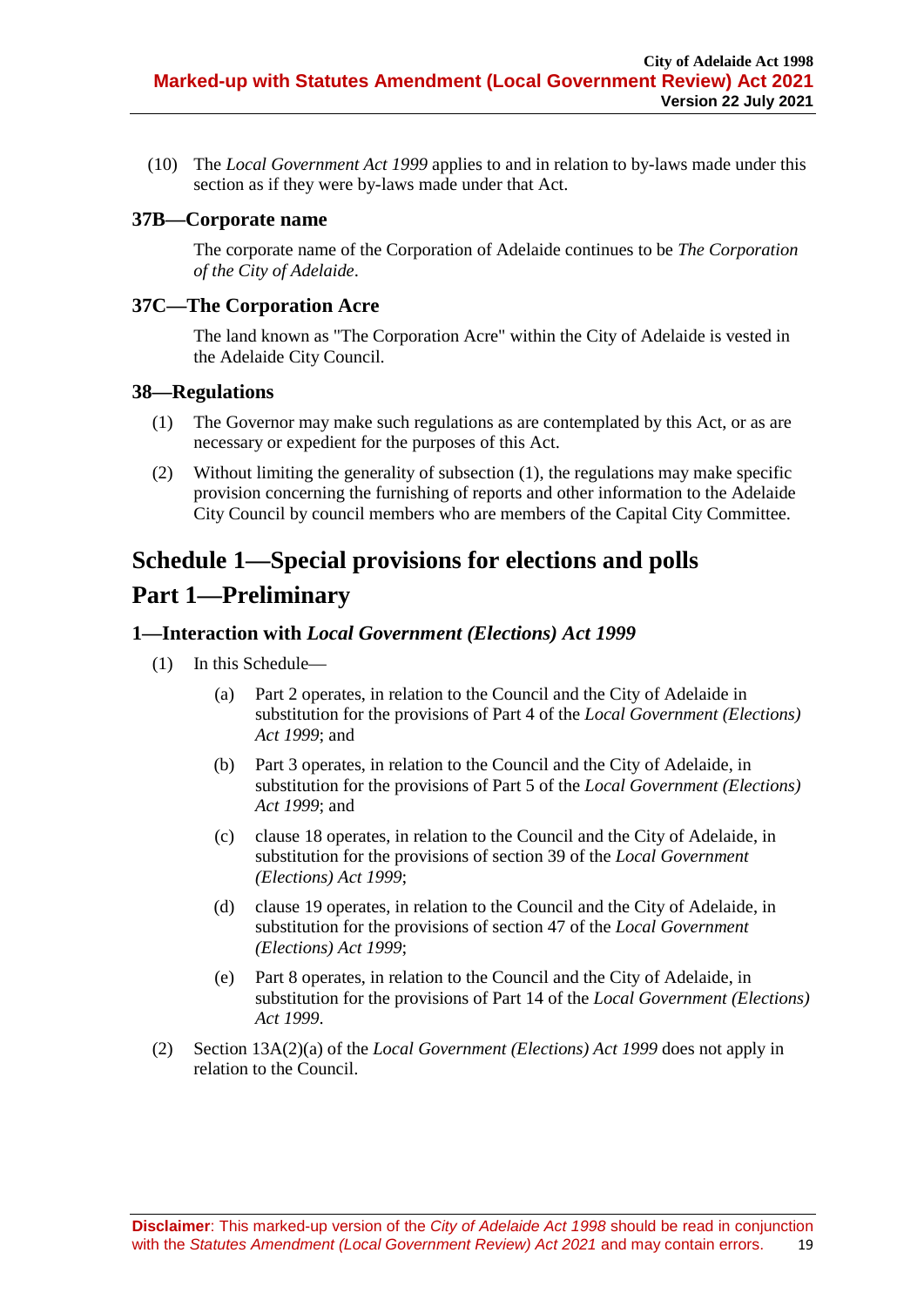# **Part 2—Enrolment**

# <span id="page-19-7"></span><span id="page-19-0"></span>**2—Qualifications for enrolment**

- <span id="page-19-5"></span><span id="page-19-4"></span><span id="page-19-3"></span><span id="page-19-2"></span><span id="page-19-1"></span>(1) Subject to this Schedule<sup>1</sup>—
	- (a) a natural person of or above the age of majority is entitled to be enrolled on the voters roll for an area or ward if that person—
		- (i) is enrolled as an elector for the House of Assembly in respect of a place of residence within the area or ward; or
		- (ii) has lodged the prescribed application with the chief executive officer of the Council, is resident at a place of residence within the area or ward and has been so resident for a continuous period of at least 1 month immediately preceding the date of the application; or
		- (iii) is a ratepayer in respect of rateable property within the area or ward and is the sole owner of that rateable property; or
		- (iv) is a ratepayer in respect of rateable property within the area or ward, is the sole occupier of that rateable property, and is not a resident in respect of that rateable property; and
	- (b) a body corporate is entitled to be enrolled on the voters roll for an area or ward if it is a ratepayer in respect of rateable property within the area or ward and is the sole owner or sole occupier of the rateable property; and
	- (c) a group of persons (consisting of natural persons, bodies corporate or partly of natural persons and partly of bodies corporate) is entitled to be enrolled as a group on the voters roll for an area or ward if—
		- (i) the members of the group are all ratepayers in respect of rateable property within the area or ward; and
		- (ii) the members of the group are joint owners, owners in common or joint occupiers of the rateable property; and
		- (iii) at least 1 member of the group (being a natural person of or above the age of majority or a body corporate) is not enrolled on the relevant voters roll under [paragraph](#page-19-1) (a) or [\(b\),](#page-19-2) and no member of the group is enrolled on the relevant voters roll under [paragraph](#page-19-3) (a)(i) or [\(ii\)](#page-19-4) as a resident in respect of the rateable property; and
		- (iv) no member of the group who is an occupier of the rateable property but not an owner is a resident in respect of the rateable property.
- <span id="page-19-6"></span>(2) A natural person is entitled, without application, to provisional enrolment on the voters roll for an area or ward if he or she is provisionally enrolled as an elector for the House of Assembly in respect of a place of residence within the area or ward.
- (3) No enrolment will be made on the voters roll on the basis of a claim or application received between the time at which rolls for an election or poll close and polling day for the election or poll.
- $(4)$  If
	- (a) a person has been enrolled as an elector under [subclause](#page-19-4)  $(1)(a)(ii)$  on the basis of residence at a particular place of residence; and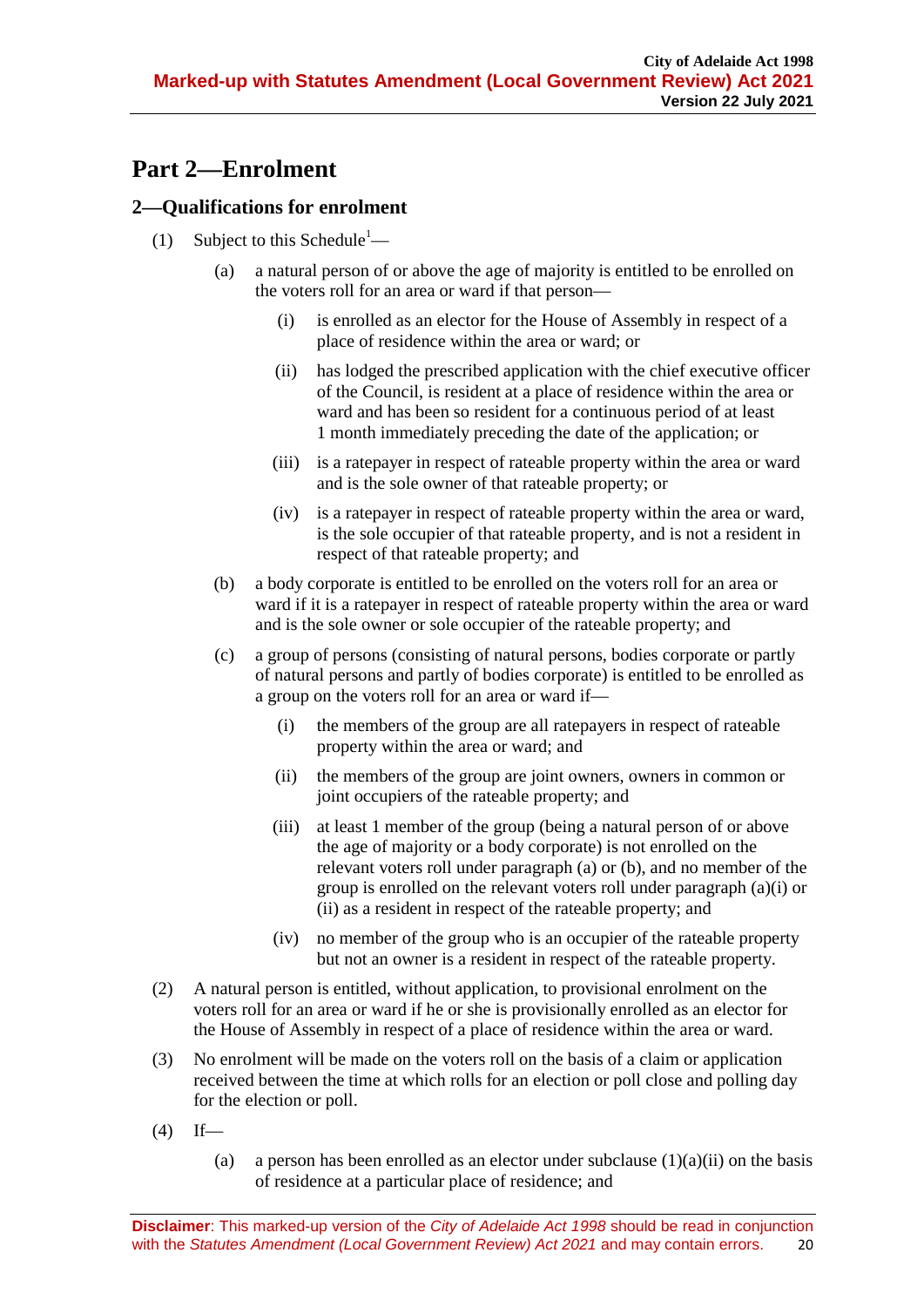- (b) the chief executive officer sends a notice to the relevant address asking the elector to indicate whether he or she is still resident at that address; and
- (c) the chief executive officer receives no reply within 28 days of the date of the notice or receives a reply indicating that the elector is no longer resident at that address,

it may be presumed, for the purposes of the revision of the voters roll, that the elector is not still resident in the area or ward.

- <span id="page-20-1"></span>(5) A group of persons may, on application to the chief executive officer in a form determined by the chief executive officer—
	- (a) nominate a name for the group for the purposes of the voters roll;
	- (b) change the name for the group for the purposes of the voters roll.
- (6) The chief executive officer may reject an application under [subclause](#page-20-1) (5) if the name is, in the opinion of the chief executive officer, obscene or frivolous.
- (7) Subject to the adoption of a name under [subclause](#page-20-1) (5), the chief executive officer may determine the name of a group for the purposes of the voters roll.
- (8) The name of a group must include the word "Group" at the end.
- (9) For the purposes of [subclause](#page-19-5)  $(1)(a)(iv)$  and  $(c)(iv)$ , the chief executive officer is entitled to assume (in the absence of any information in the hands of the chief executive officer to the contrary) that a ratepayer in respect of rateable property used for residential purposes who is a natural person and who is (or who appears to be) an occupier but not an owner of that rateable property is a resident in respect of that rateable property (and the voters roll may have effect accordingly).
- (10) A person must not make a statement that is false or misleading in a material particular (whether by reason of the inclusion or omission of any particular) in any information provided under this clause.

Maximum penalty: \$10 000.

#### **Note—**

1 [Subclause](#page-19-7) (1) does not apply to the Crown (see section 302 of the *[Local Government](http://www.legislation.sa.gov.au/index.aspx?action=legref&type=act&legtitle=Local%20Government%20Act%201999)  Act [1999](http://www.legislation.sa.gov.au/index.aspx?action=legref&type=act&legtitle=Local%20Government%20Act%201999)*).

#### <span id="page-20-0"></span>**3—The voters roll**

- (1) The chief executive officer is responsible for the maintenance of a voters roll for the area.
- (2) Subject to this clause, the voters roll must set out in relation to each person, body corporate or group enrolled—
	- (a) the full name of the person, body corporate or group; and
	- (b) in the case of a natural person—the address of the person's place of residence; and
		- (a) in the case of a natural person—the full name of the person and the address of the person's place of residence; and
		- (b) in the case of a body corporate or group—
			- (i) the full name of the body corporate or group; and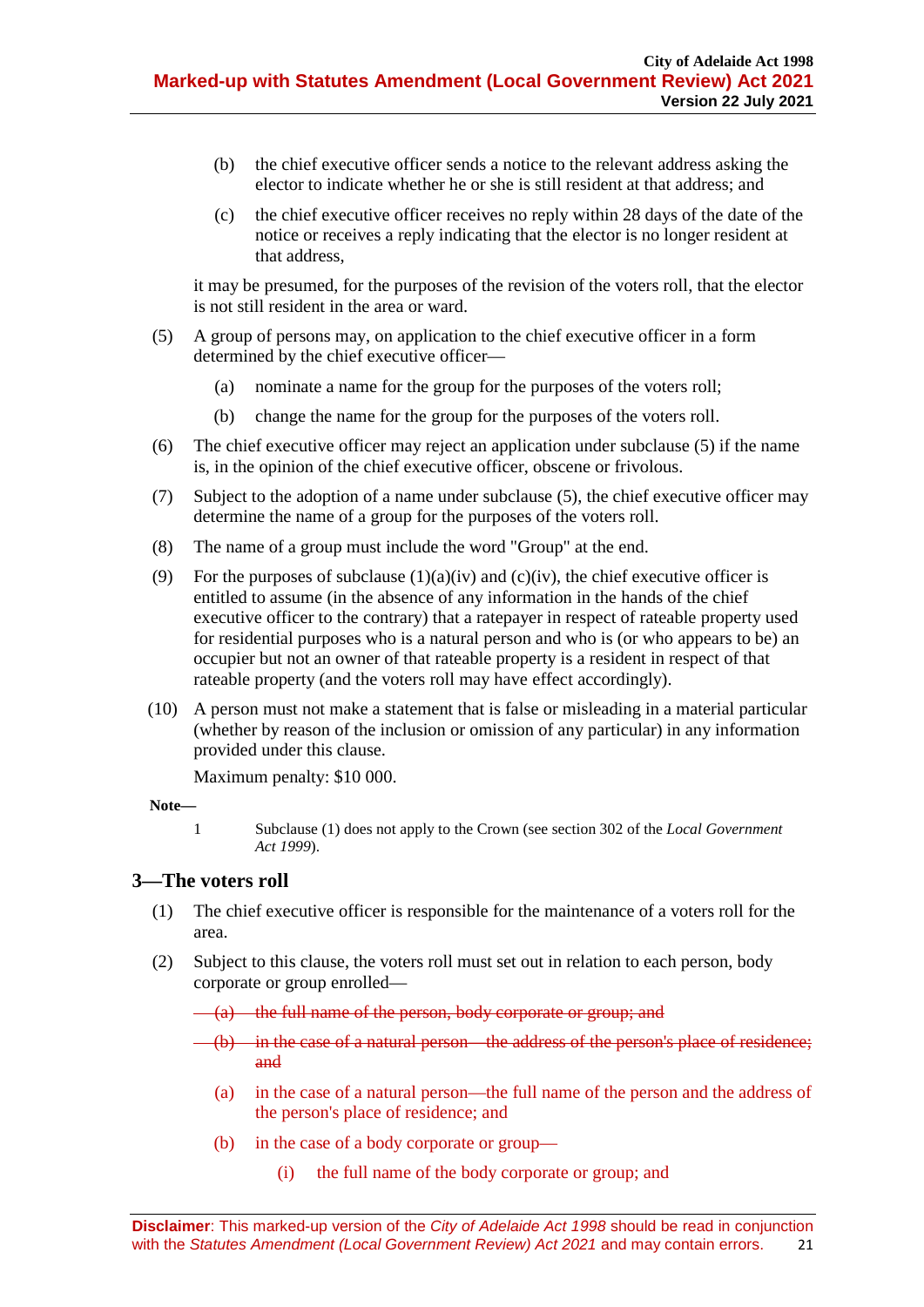- $(ii)$ 
	- (A) if the body corporate or group has nominated an eligible person under clause 3A(3) or 3C(2)—the full name and date of birth of the nominated person for the body corporate or group; or
	- (B) if a default person has been nominated for the body corporate or group under clause 3B(1)—the full name and date of birth of the default person for the body corporate or group; and
- (c) the address of the place of residence or rateable property (as the case may be) by virtue of which the person, body corporate or group is entitled to be enrolled; and
- (d) at the option of the person, body corporate or group—an additional address nominated by the person, body corporate or group (in a manner and form determined by the chief executive officer) for the service of postal voting papers under [clause](#page-27-0) 18; and
- (e) any prescribed particulars.
- (2a) The chief executive officer must redact the full name and date of birth of a default person for a body corporate or group from any copy of the voters roll available for inspection by the public or provided to any person (other than a copy of the voters roll supplied to the returning officer in accordance with subclause (16)).
- (3) If the chief executive officer is satisfied that the inclusion on the voters roll of the address of the place of residence of a person or the address of a place of residence or rateable property (as the case may be) by virtue of which a person is entitled to be enrolled would place at risk the personal safety of that person, a member of that person's family or any other person, the chief executive officer may suppress the address from the voters roll.
- (4) If the chief executive officer is satisfied that the address of the place of residence of a person entitled to be enrolled to vote is suppressed from a roll under the *[Electoral](http://www.legislation.sa.gov.au/index.aspx?action=legref&type=act&legtitle=Electoral%20Act%201985)  Act [1985](http://www.legislation.sa.gov.au/index.aspx?action=legref&type=act&legtitle=Electoral%20Act%201985)*, the chief executive officer must also suppress that address from the voters roll.
- (5) If an area is divided into wards, the voters roll must differentiate the electors enrolled on the roll according to the wards in respect of which they are entitled to vote.
- (6) The voters roll must be maintained in a form that allows for the roll to be brought into an up-to-date form (including by the merger of enrolment information for the House of Assembly) within 3 weeks after the supply of relevant information by the Electoral Commissioner under [subclause](#page-22-0) (10).
- <span id="page-21-1"></span><span id="page-21-0"></span>(7) The voters roll must be brought up-to-date whenever an election or poll is to be held so as to reflect entitlements as they exist—
	- (a) in the case of a periodic election—on a day fixed by the returning officer for the close of the roll;
	- (b) in the case of any other election, or a poll—on a day fixed for the close of the roll by the proclamation or notice fixing polling day for the election or poll.
- <span id="page-21-2"></span>(8) A day that falls within the ambit of [subclause](#page-21-0) (7) will be the *closing date* for the roll.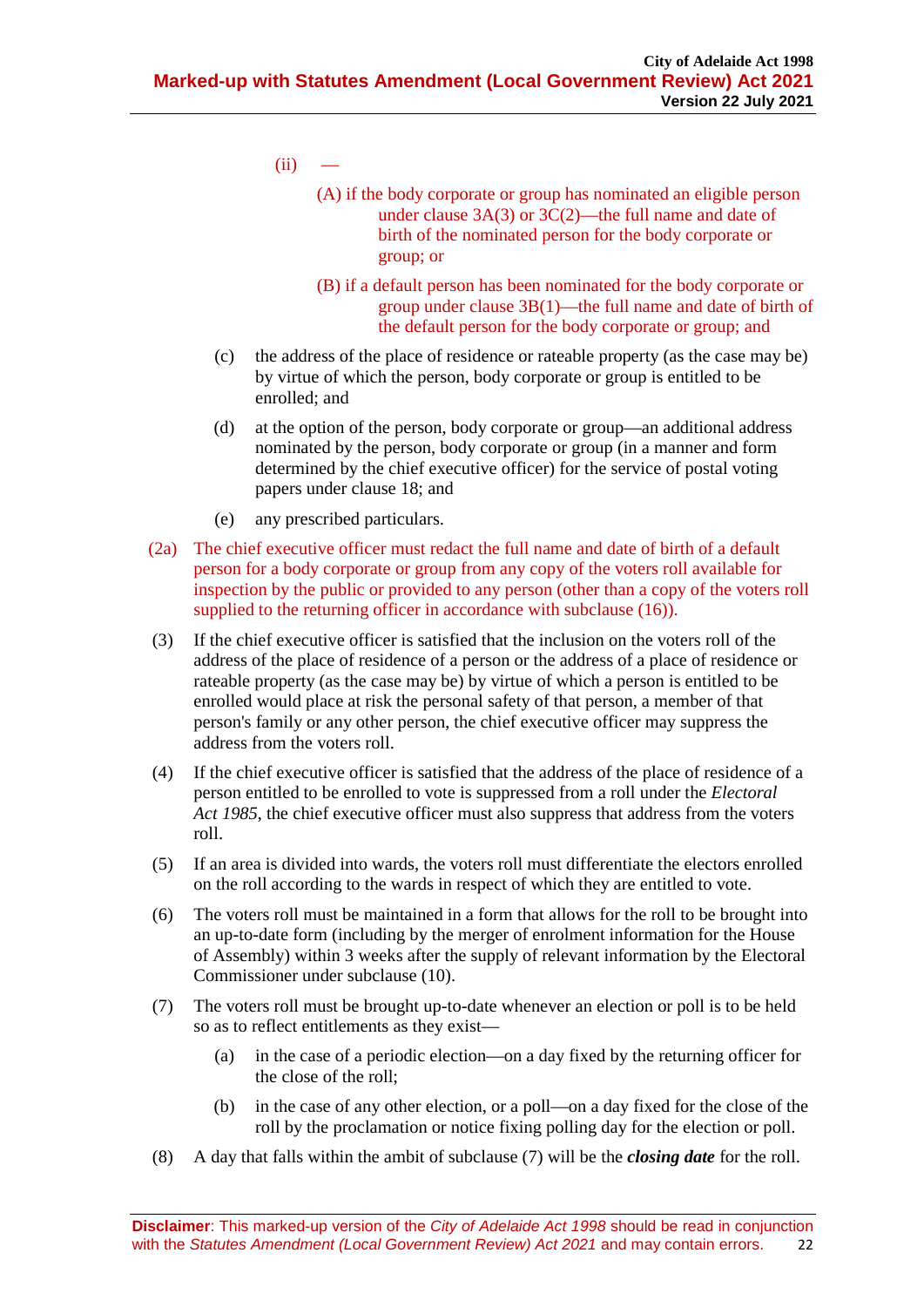- (9) The closing date must not be less than
	- (a) in the case of the closing date under [subclause](#page-21-1)  $(7)(a)$  13 weeks before polling day for the relevant election;
	- (b) in the case of the closing date under [subclause](#page-21-2)  $(7)(b)$ —8 weeks before polling day for the relevant election or poll.
- <span id="page-22-0"></span>(10) The Electoral Commissioner <del>must, within 7 days after a closing date, supply the chief</del> executive officer with a list of the persons who are, as at the closing date, enrolled (including those provisionally enrolled) as electors for the House of Assembly in respect of a place of residence within the area. —
	- (a) must, within 7 days after a closing date; and
	- (b) may, at any other time,

supply the chief executive officer with a list of the persons who are, as at the closing date or relevant time, enrolled (including those provisionally enrolled) as electors for the House of Assembly in respect of a place of residence within the area.

- A list may be supplied in electronic form, or in another manner agreed between the Electoral Commissioner and the chief executive officer.
- (11) If the area of the Council is divided into wards, the list supplied under [subclause](#page-22-0) (10) must differentiate the electors according to the wards in relation to which they are enrolled.
- (12) The Electoral Commissioner is entitled to recover as a debt from the Council a fee of an amount determined by the Electoral Commissioner for the supply of a list under this clause.
- (13) The voters roll must be brought up-to-date in accordance with the requirements of [subclause](#page-21-0) (7) within 4 weeks after the relevant closing date.
	- A voters roll will be taken to have been brought up-to-date when copies of the roll are available for public inspection under this clause.
- (13a) For the purposes of subclause (13), a voters roll will be taken to have been brought upto-date when copies of the roll are available for public inspection under this clause.
- (14) The Council must ensure that copies of the roll are available for inspection (without charge) by the public at the principal office of the Council.
- (15) At any time between the close of nominations and polling day for an election, a nominated candidate for the election is entitled to obtain from the relevant council a copy of the voters roll in printed form for the area (and he or she may, during that period, obtain further copies of the voters roll in printed form from the Council on payment of the fees fixed by the Council).
- (16) The chief executive officer must supply the returning officer with sufficient copies of the voters roll, certified by the chief executive officer, for use at an election or poll.
- (17) The chief executive officer is not responsible to check the accuracy of a list supplied by the Electoral Commissioner under this clause and is entitled to assume that such a list is accurate.
- (18) The validity of a voters roll is not affected by a misdescription or other error in the roll.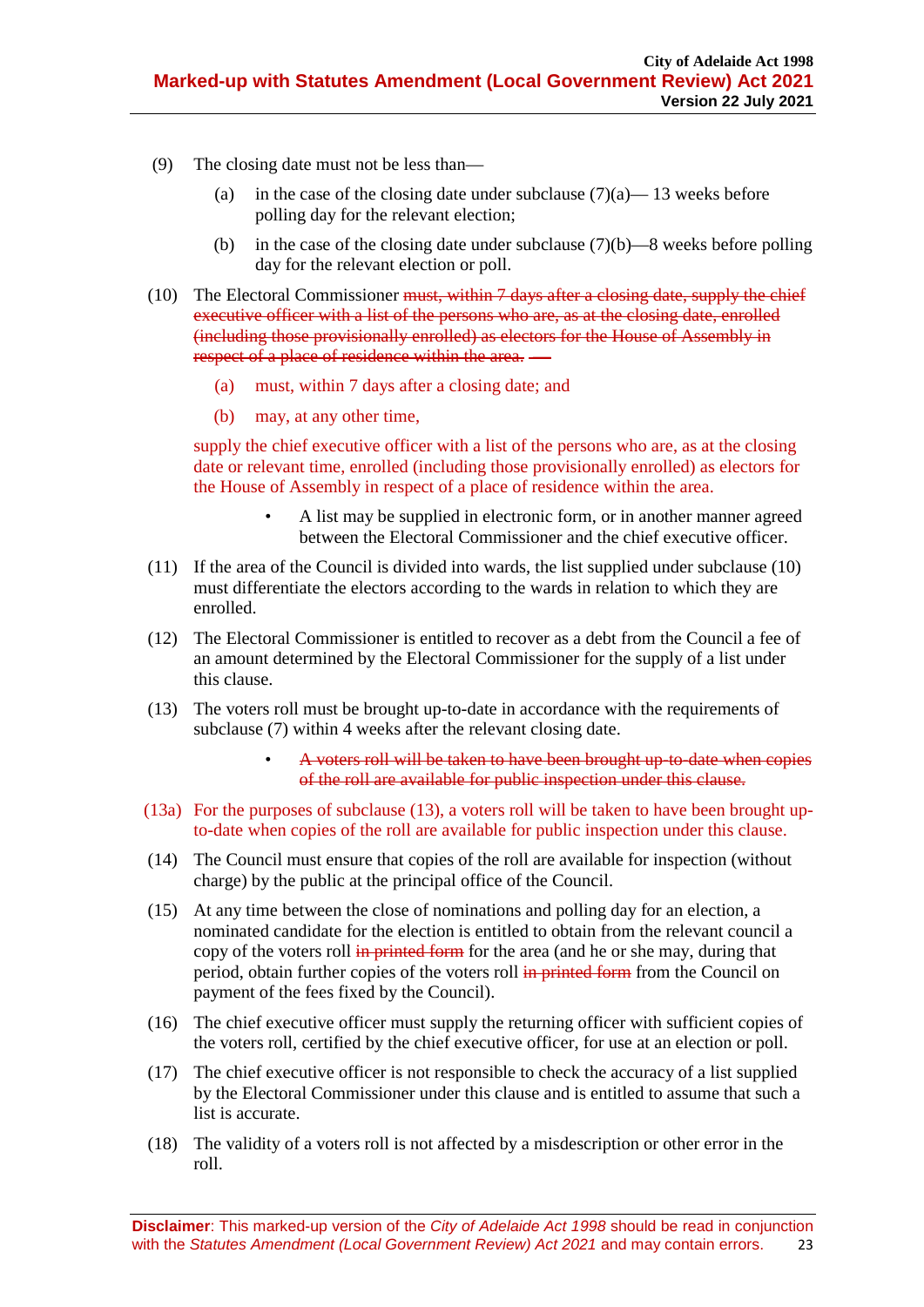- (19) A voters roll is conclusive evidence of the entitlement of a person, body corporate or group whose name appears in the roll as an elector to vote at an election or poll at which the roll is used.<sup>1</sup>
- (20) If a copy of the voters roll is provided to a person under this clause, a person who uses that copy of the roll, or information contained in that copy of the roll, for a purpose other than the distribution of matter calculated to affect the result of a local government election or a purpose related to the holding of such an election is guilty of an offence.

Maximum penalty: \$10 000.

**Note—**

1 Part 3 is also relevant to determining entitlements to vote.

### <span id="page-23-0"></span>**3A—Nominating person to vote on behalf of body corporate or group**

- (1) The chief executive officer must, by notice in writing to each body corporate and group on the voters roll, request that the body corporate or group nominate, in the form determined by the Electoral Commissioner (the *nomination form*), an eligible person to vote on its behalf.
- (2) The notice in subclause (1) must—
	- (a) be issued to each body corporate or group—
		- (i) in the case of a periodic election—not later than 7 weeks before the relevant closing date; or
		- (ii) in the case of any other election, or a poll—not later than 4 weeks before the relevant closing date; and
	- (b) enclose the nomination form.
- (3) A body corporate or group may nominate an eligible person to vote on its behalf by providing the completed nomination form to the chief executive officer by the relevant closing date.

#### <span id="page-23-1"></span>**3B—Nominating default person to vote on behalf of body corporate or group**

- (1) If the chief executive officer has not received a nomination under clause 3A(3) by the relevant closing date, or the person nominated is not an eligible person, the chief executive officer must—
	- (a) in the case of a body corporate—nominate the first officer of the body corporate (to be taken alphabetically); or
	- (b) in the case of a group—nominate the first member of the group or officer of a body corporate that is a member of the group (to be taken alphabetically) (as the chief executive officer thinks fit),

to vote on behalf of the body corporate or group (a *default person*).

- (2) Despite subclause (1), the chief executive officer must not nominate a person under that subclause if the person is already on the voters roll or otherwise entitled to be enrolled on the voters roll.
- (3) For the purposes of subclause (1), the chief executive officer may—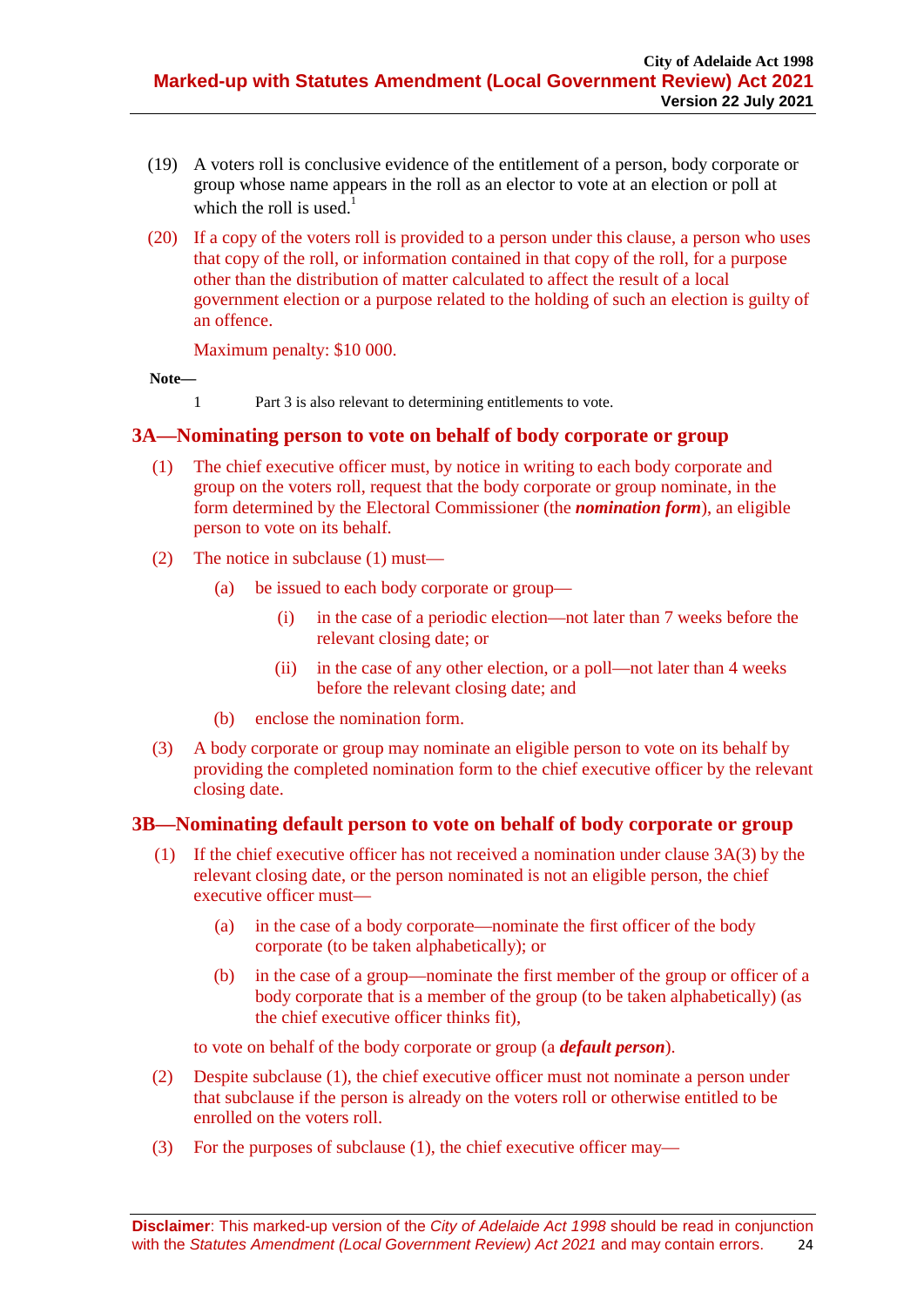- (a) in the case of a body corporate (including a body corporate that is a member of a group)—use the most recent information that is available after the relevant closing date from the Australian Securities and Investments Commission concerning the name and age of the persons specified in that subclause; or
- (b) in the case of a group—use the most recent information held by the council after the relevant closing date concerning the name and age of the persons specified in that subclause.

# <span id="page-24-0"></span>**3C—Notice of default person and further nomination of person to vote on behalf of body corporate or group**

- (1) The chief executive officer must, within 14 days after the relevant closing date, give notice in writing to each body corporate or group enrolled on the voters roll in respect of which there is no nominated person—
	- (a) if a default person has been nominated by the chief executive officer under clause 3B(1)—of the name of the default person; or
	- (b) if a default person has not been nominated—that no default person has been nominated,

and of the option for the body corporate or group to nominate an eligible person (if any) in the form determined by the Electoral Commissioner (the *nomination form*) and within the prescribed period.

- (2) A body corporate or group may nominate an eligible person to vote on its behalf by providing the completed nomination form to the chief executive officer within the prescribed period.
- (3) If the chief executive officer does not receive a nomination from the body corporate or group within the prescribed period, or receives a nomination but the person nominated is not an eligible person—
	- (a) where a default person has been nominated under clause 3B(1)—the default person remains the person nominated to vote on behalf of the body corporate or group; or
	- (b) where a default person has not been nominated—no person is nominated to vote on behalf of the body corporate or group (and ballot papers will not be issued to the body corporate or group under clause 18).
- (4) In this clause—

*prescribed period* means 21 days after the relevant closing date.

# **Part 3—Entitlement to vote**

# <span id="page-24-1"></span>**4—Entitlement to vote**

- (1) Subject to [subclause](#page-24-2) (2), a natural person who has his or her name on the voters roll used for an election or poll as an elector in his or her own right is entitled to vote at that election or poll.
- <span id="page-24-2"></span>(2) A natural person is not entitled to vote at an election if—
	- (a) he or she was provisionally enrolled; and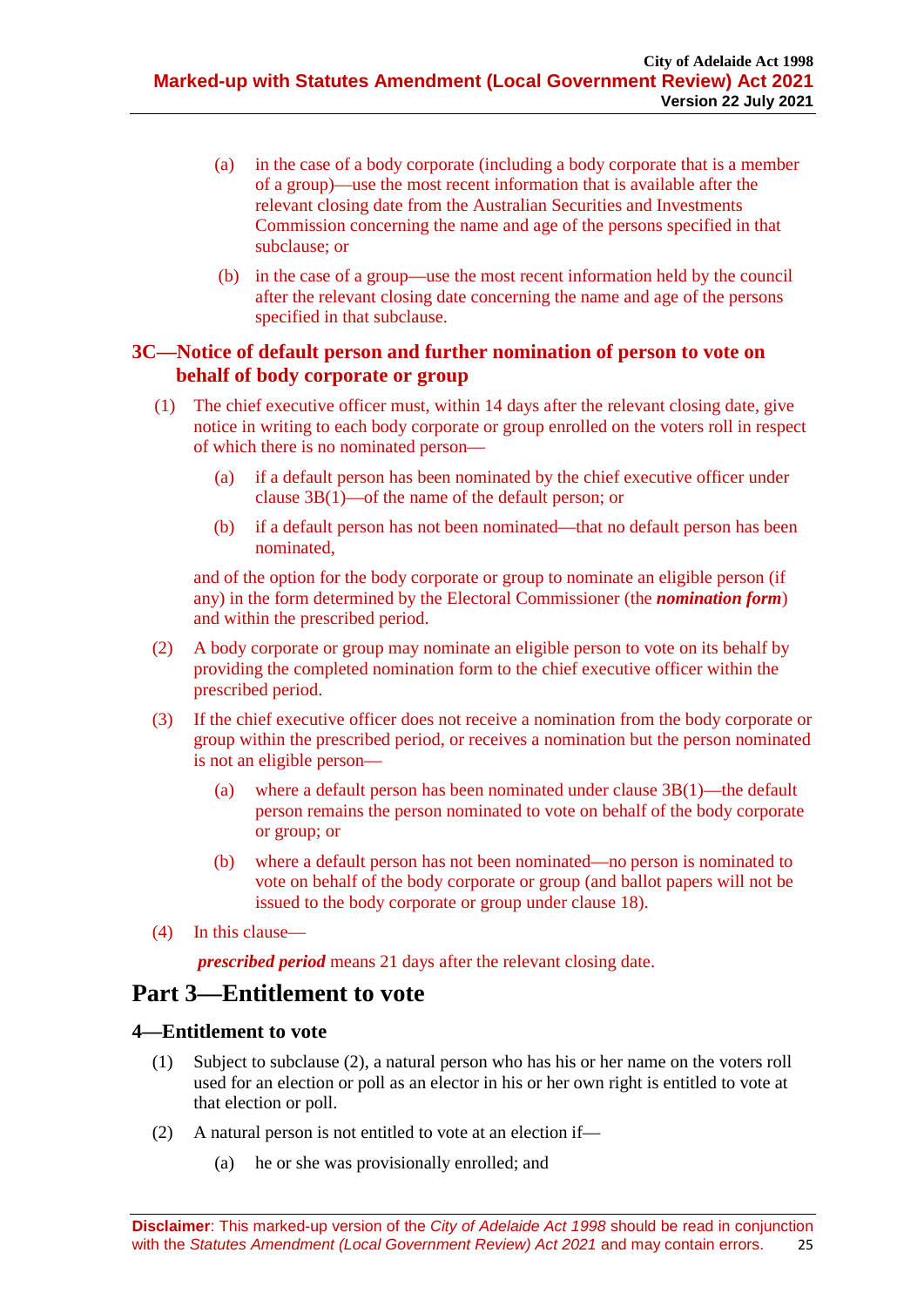- (b) he or she is not, as at polling day, of or above the age of majority.
- <span id="page-25-1"></span>(3) A natural person is entitled to vote at an election or poll for a body corporate which has its name on the voters roll if —
	- (a) the natural person is an officer of the body corporate; and
	- (b) the natural person is acting on behalf of the body corporate (which may be assumed on the basis of a declaration under [clause](#page-27-0) 18).
- <span id="page-25-2"></span>(4) A natural person is entitled to vote at an election or poll for a group which has its name on the voters roll if—
	- (a) the natural person is a member of the group or an officer of a body corporate that is a member of the group; and
	- (b) the natural person is acting on behalf of the group (which may be assumed on the basis of a declaration unde[r clause](#page-27-0) 18).
- (5) A natural person is not entitled to vote under [subclause](#page-25-1) (3) or [\(4\)](#page-25-2) unless he or she is of or above the age of majority.
	- (3) A natural person is entitled to vote at an election or poll for a body corporate or group which has its name on the voters roll if—
		- (a) the natural person is the nominated person on the voters roll for the body corporate or group; or
		- (b) the natural person is the default person on the voters roll for the body corporate or group.
	- (6) If the name of a natural person has been omitted in error from a voters roll used for an election or poll, the person is, subject to this Schedule, entitled to vote at the election or poll as if the error had not occurred.
	- (7) If the name of a body corporate has been omitted in error from a voters roll used for an election or poll, a person is, subject to this Schedule, entitled to vote at the election or poll under [subclause](#page-25-1) (3) as if the error had not occurred.
	- (8) If the name of a group has been omitted in error from a voters roll used for an election or poll, a person is, subject to this Schedule, entitled to vote at the election or poll under [subclause](#page-25-2) (4) as if the error had not occurred.
	- (9) A natural person cannot vote at an election or poll for another natural person pursuant to a power of attorney.
	- (10) A natural person may only vote in 1 capacity at an election or poll for the City of Adelaide (but this clause does not prevent a person voting at 2 or more elections for the City of Adelaide held on the same day).

# <span id="page-25-0"></span>**5—Entitlement to stand for election**

(1) Subject to this Schedule and the *[Local Government Act](http://www.legislation.sa.gov.au/index.aspx?action=legref&type=act&legtitle=Local%20Government%20Act%201999) 1999*, a person is eligible to be a candidate for election as a member of the Council if—

 $\frac{a}{b}$  the person is—

(i) an Australian citizen; or

(ii) a prescribed person; and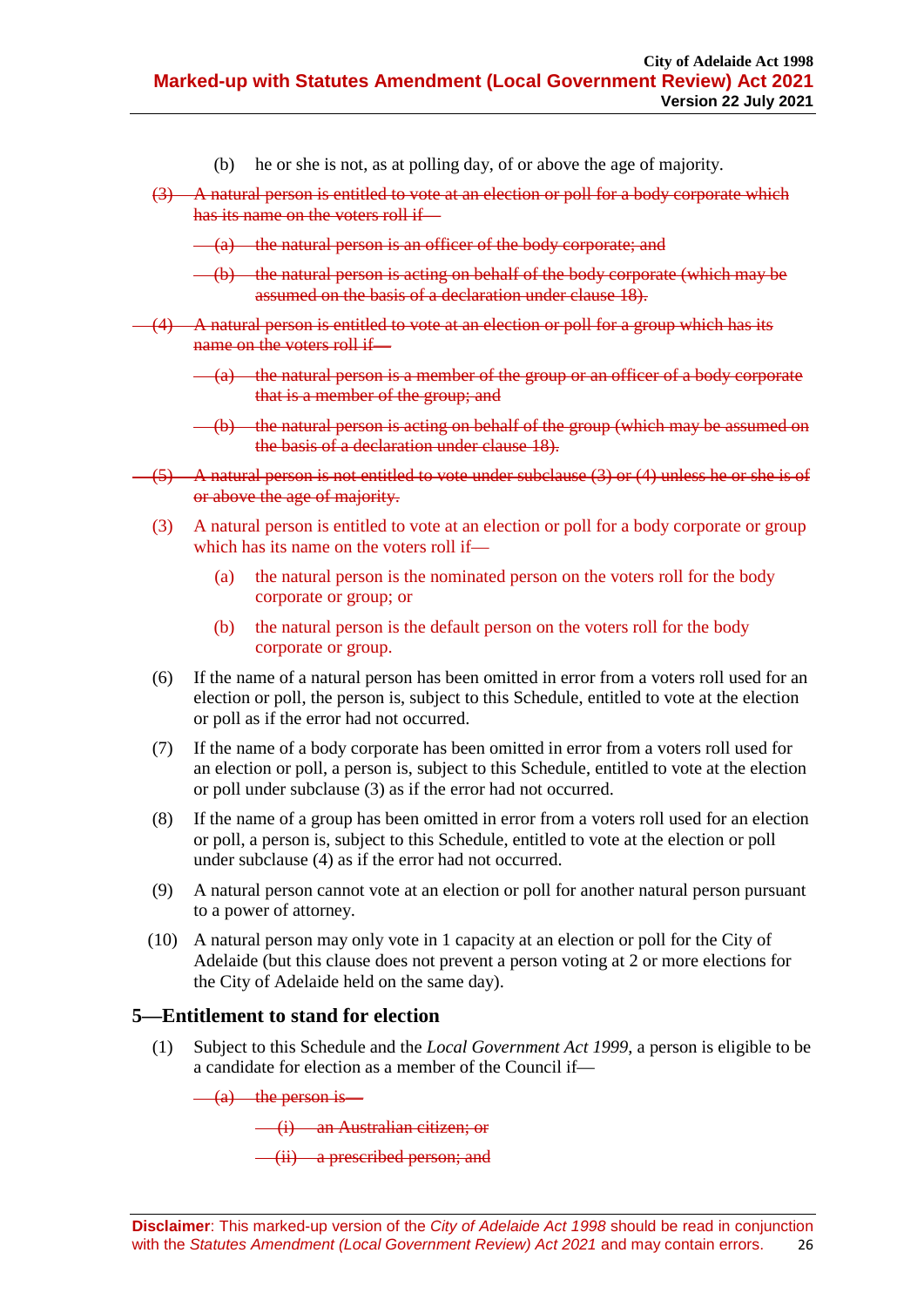- (a) the person is an Australian citizen; and
- <span id="page-26-2"></span><span id="page-26-1"></span><span id="page-26-0"></span> $(b)$
- (i) the person is an elector for the area; or
- (ii) the person is the nominee of a body corporate which has its name on the voters roll for the area; or
- (iii) the person is the nominee of a group which has its name on the voters roll for the area; or
- (iv) the person's name has been omitted in error from the voters roll for the area, or the person is the nominee of a body corporate or group which has had its name omitted in error from the voters roll for the area (and would be eligible for nomination under [subparagraph](#page-26-0) (ii) or [\(iii\)](#page-26-1) (as the case may be) were the name on the roll).
- (2) [Subclause](#page-26-2) (1)(b) operates subject to the following qualifications:
	- (a) a nominee of a body corporate must be an officer of the body corporate;
	- (b) a nominee of a group must be a member of the group, or an officer of a body corporate that is a member of the group;
	- (c) a body corporate or group cannot nominate more than one person for a particular election;
	- (d) a body corporate or group cannot nominate a person who has not attained the age of majority.
- (3) A person is not eligible to be a candidate for election as a member of the Council if the person—
	- (a) is a member of an Australian Parliament; or
	- (b) is an undischarged bankrupt or is receiving the benefit of a law for the relief of insolvent debtors; or
	- (c) has been sentenced to imprisonment and is, or could on the happening of some contingency become, liable to serve the sentence or the remainder of the sentence; or
	- (d) is an employee of the Council; or
	- (e) is disqualified from election by court order under the *[Local Government](http://www.legislation.sa.gov.au/index.aspx?action=legref&type=act&legtitle=Local%20Government%20Act%201999)  Act [1999](http://www.legislation.sa.gov.au/index.aspx?action=legref&type=act&legtitle=Local%20Government%20Act%201999)*.
- (4) A person is not eligible to be a candidate for election as a member of the Council if the person—
	- (a) in the case of a supplementary election—is a member of another council; or
	- (b) in the case of any election—is a candidate for election as a member of another council.
- (5) In this clause—

*prescribed person* means a person who has held office as a member of a council at any time between 5 May 1997 and the commencement of this clause.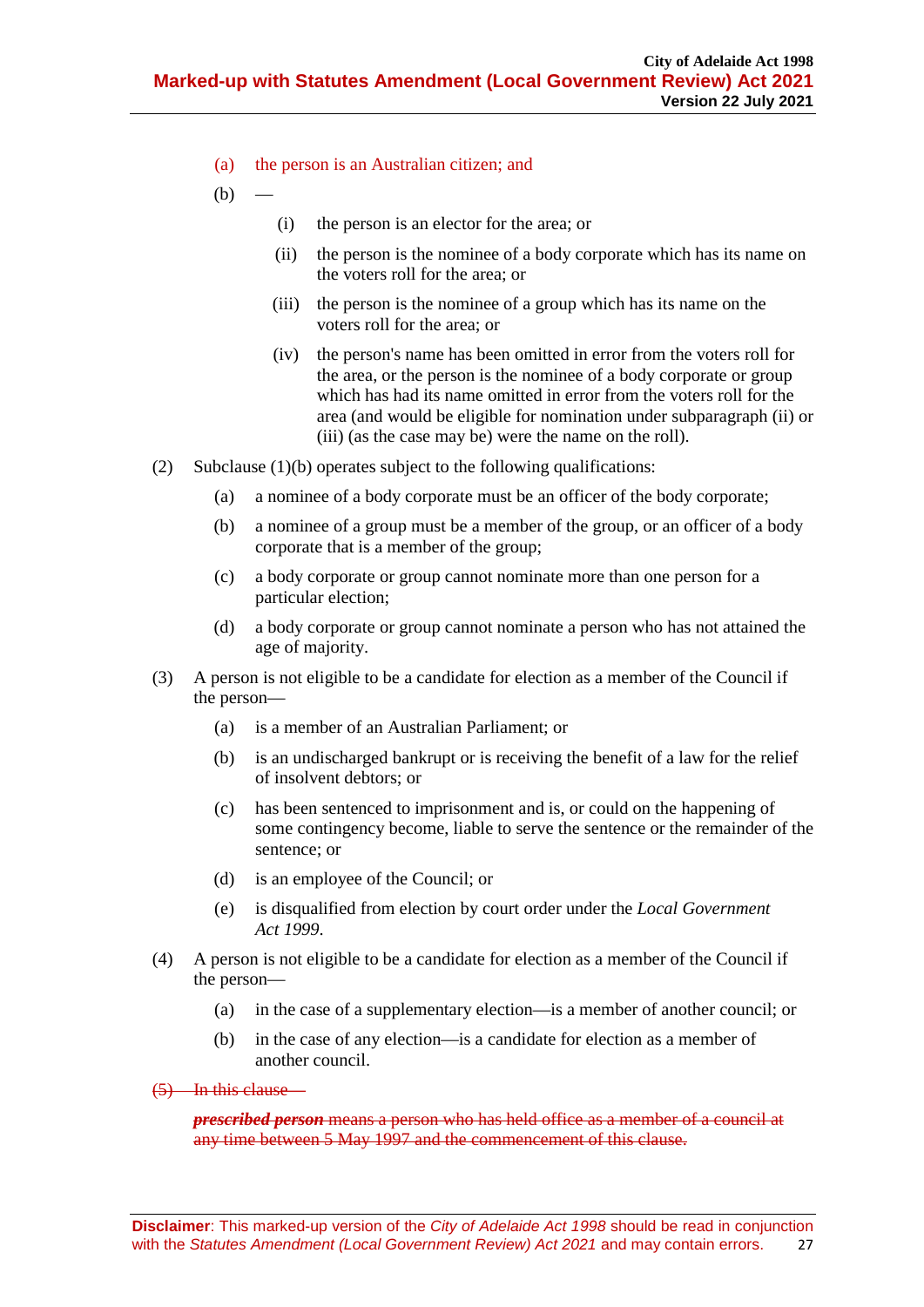# **Part 7—Special provisions relating to postal voting**

# <span id="page-27-0"></span>**18—Issue of postal voting papers**

- <span id="page-27-1"></span>(1) The returning officer must, as soon as practicable after the twenty first day before polling day, and in any event not later than 14 days before polling day, issue to every natural person, body corporate or group who or which has his, her or its name on the voters roll used for the purposes of the election or poll postal voting papers consisting  $\theta$ 
	- (a) a ballot paper (or, in an appropriate case, ballot papers) authenticated to the satisfaction of the returning officer; and
	- (b) an opaque envelope bearing a declaration (in a form determined by the Electoral Commissioner), to be completed by the voter, declaring the voter's date of birth and—
		- (i) that the ballot paper contained in the envelope contains his or her vote; and
		- (ii) that he or she has not already voted at the election or poll; and
		- (iii) if the voting papers are issued to a body corporate or group—that he or she is eligible to vote and is acting on behalf of the body corporate or group.
	- (1) Subject to subclause (1a), the returning officer must, as soon as practicable after the twenty eighth day before polling day, and in any event not later than 21 days before polling day, issue to every natural person, body corporate or group who or which has their or its name on the voters roll used for the purposes of the election or poll postal voting papers consisting of—
		- (a) a ballot paper (or, in an appropriate case, ballot papers) authenticated to the satisfaction of the returning officer; and
		- (b) an opaque envelope bearing a declaration (in a form determined by the Electoral Commissioner), to be completed by the voter, declaring the voter's date of birth and—
			- (i) that the ballot paper contained in the envelope contains their vote; and
			- (ii) that they have not already voted at the election or poll; and
			- (iii) if the voting papers are issued to a body corporate or group—
				- (A) the voter's full name; and
				- (B) that the voter is the nominated person or default person for the body corporate or group.
	- (1a) Postal voting papers must not be issued under this clause to a body corporate or group which has its name on the voters roll for the election or poll if there is no nominated person or default person for the body corporate or group.
	- (2) The declaration under [subclause](#page-27-1) (1) must appear on a tear-off extension to the envelope flap.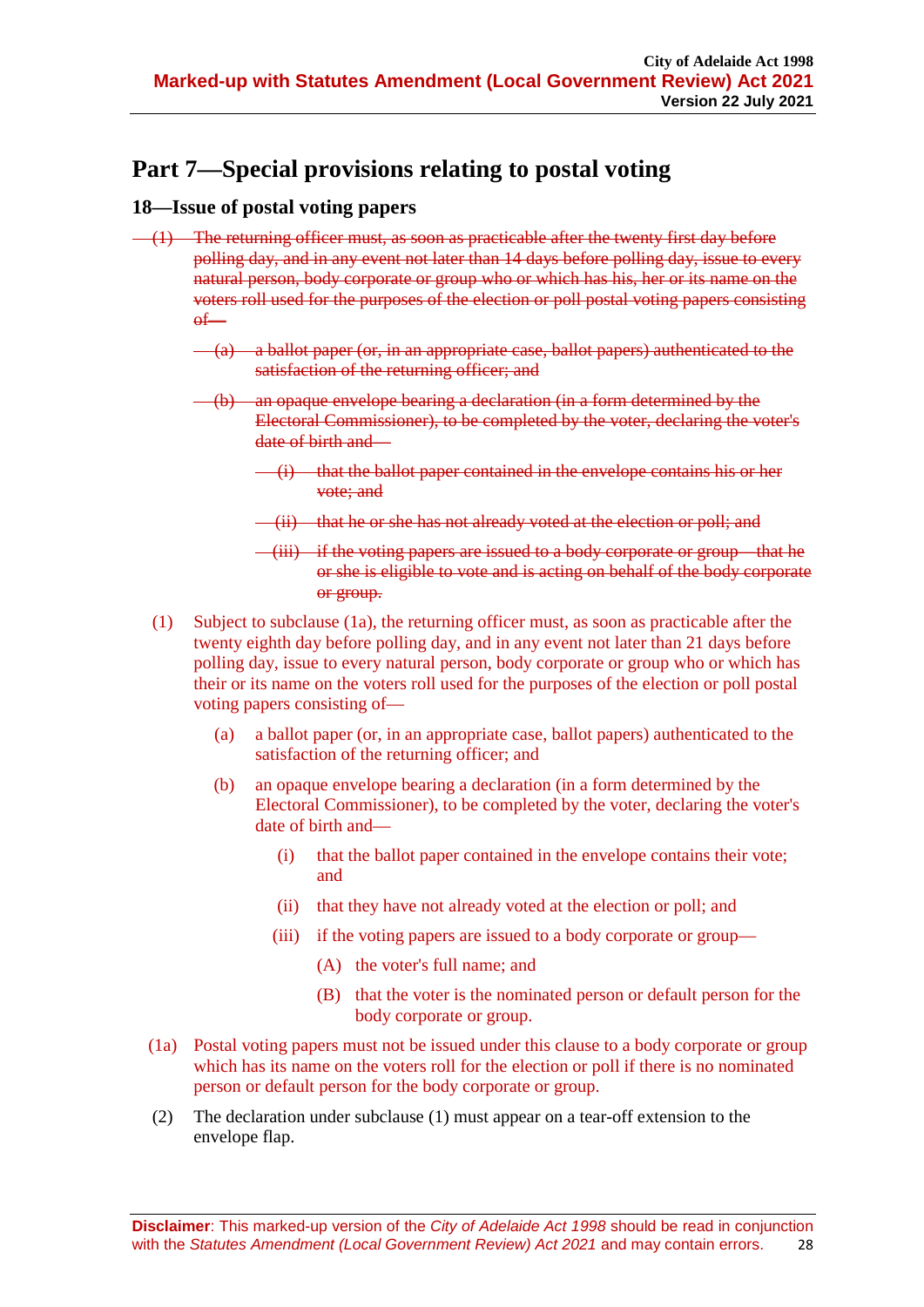- (3) An envelope used under [subclause](#page-27-1) (1) must be—
	- (a) a pre-paid post envelope addressed to the returning officer; or
	- (b) accompanied by a pre-paid post envelope addressed to the returning officer,

and must comply with any prescribed requirement.

- <span id="page-28-0"></span>Postal voting papers must also be issued to any person, body corporate or group of persons whose name does not appear on the voters roll but who claims to be entitled to vote at the election or poll and applies to the returning officer for voting papers not later than—
	- $(a)$  in the case of an application made by post—5 pm on the second business day before polling day;
	- $(-6)$  in the case of an application made personally—the close of voting on polling day.
	- (4) Postal voting papers must also be issued to any person, body corporate or group of persons whose name does not appear on the voters roll but who claims to be entitled to vote at the election or poll and applies to the returning officer for voting papers not later than 5 pm on the seventh day before polling day.
	- (5) Postal voting papers issued under [subclause](#page-28-0) (4) must also include a declaration (in a form determined by the Electoral Commissioner) for the voter to set out the grounds on which an entitlement to vote is claimed.
	- (6) Postal voting papers issued under this clause must be accompanied by an explanatory notice and a set of candidate profiles that comply with the regulations and may be accompanied by other material determined by the returning officer.
	- (7) Postal Subject to subclause (1a), postal voting papers may be issued under this clause—
		- (a) by giving them to the prospective voter personally; or
		- (b) by sending them by post—
			- (i) to a prospective voter at the appropriate address on the voters roll; or
			- (ii) in the case of a body corporate or group (without limiting any other method of delivery)—to the body corporate or group at an address nominated by the body corporate or group in a manner determined or approved by the returning officer; or
			- (iii) in the case of a prospective voter whose name and address do not appear on the voters roll—at some other address of which the returning officer has received notice in a manner determined or approved by the returning officer.
	- (8) The returning officer must keep a record of the electors and other persons to whom voting papers are issued under this clause.
	- (9) If postal voting papers are returned because they have not been able to be successfully delivered, the returning officer must retain those voting papers in a secure place.<sup>1</sup>
	- (10) The returning officer is not obliged to check the date of birth of a voter, or any other information, provided under this clause (but may do so on a selective, random or other basis determined by the returning officer).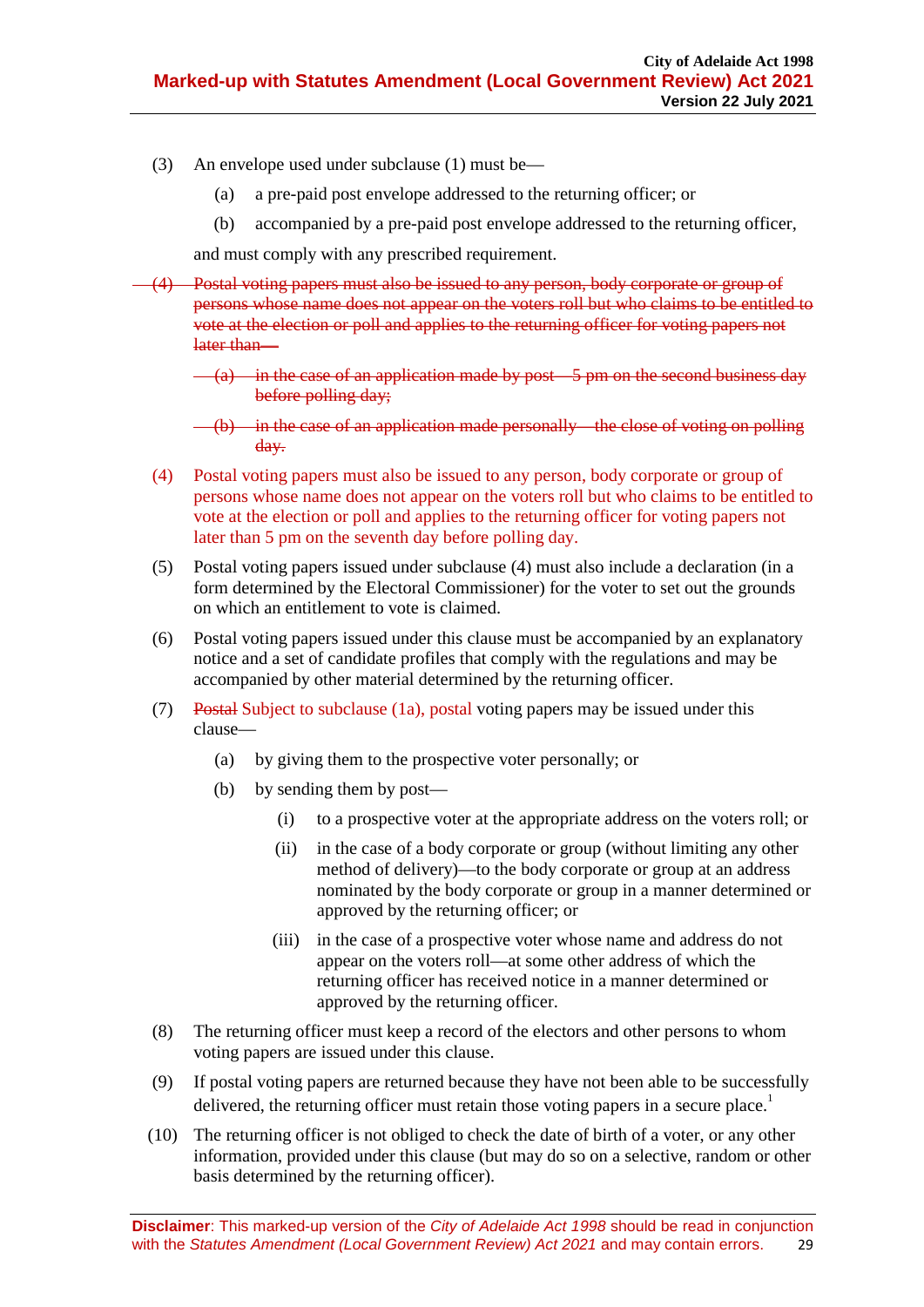- (11) A vote may be admitted to the count notwithstanding that the voter's date of birth has not been declared (or accurately declared) under this clause, or that there has been some other formal defect or error on the part of the voter in complying with the requirements of this clause (unless the returning officer is of the opinion that the defect or error is sufficiently significant to warrant the rejection of the vote).
- (12) The returning officer is not required to issue postal voting papers under this clause with respect to a person who the returning officer has reason to believe has died.

**Note—**

1 Fresh voting papers may be subsequently issued under section 43 of the *[Local](http://www.legislation.sa.gov.au/index.aspx?action=legref&type=act&legtitle=Local%20Government%20(Elections)%20Act%201999)  [Government \(Elections\) Act](http://www.legislation.sa.gov.au/index.aspx?action=legref&type=act&legtitle=Local%20Government%20(Elections)%20Act%201999) 1999*.

### <span id="page-29-0"></span>**19—Arranging postal papers**

- <span id="page-29-1"></span>(2) For the purposes of the scrutiny of voting papers for each election or poll, the returning officer will, with the assistance of any other electoral officers who may be present, and in the presence of any scrutineers who may be present—
	- (a) examine the declarations on all envelopes used for voting (and validly returned) and determine which votes are to be accepted for further scrutiny and which rejected from further scrutiny, rejecting unopened—
		- (i) any envelope that forms part of a set of voting papers that have been cancelled under this Schedule;
		- (ii) any two or more envelopes where it appears to the returning officer that the voter has acted in more than one capacity at the particular election or poll;
		- (iii) any envelope where the voter's name does not appear on the voters roll, unless the voter is voting on behalf of a body corporate or group of persons in accordance with this Schedule the nominated person or default person for a body corporate or group, or unless the voter's name has been omitted from the roll in error;
		- (iv) any envelope where the voter is purporting to be voting on behalf of a body corporate or group of persons but the returning officer concludes that the voter is in fact attempting to exercise an unauthorised vote;
			- (v) any envelope where the signature does not, to the satisfaction of the returning officer, correspond with the signature on the application (if any) of the voter for the relevant voting papers;
	- (b) tear off the extensions to the envelope flaps on the envelopes accepted under [paragraph](#page-29-1) (a);
	- (c) rearrange the envelopes that no longer bear their tear-off extensions so that the anonymity of voters is maintained;
	- (d) remove the ballot papers from those envelopes;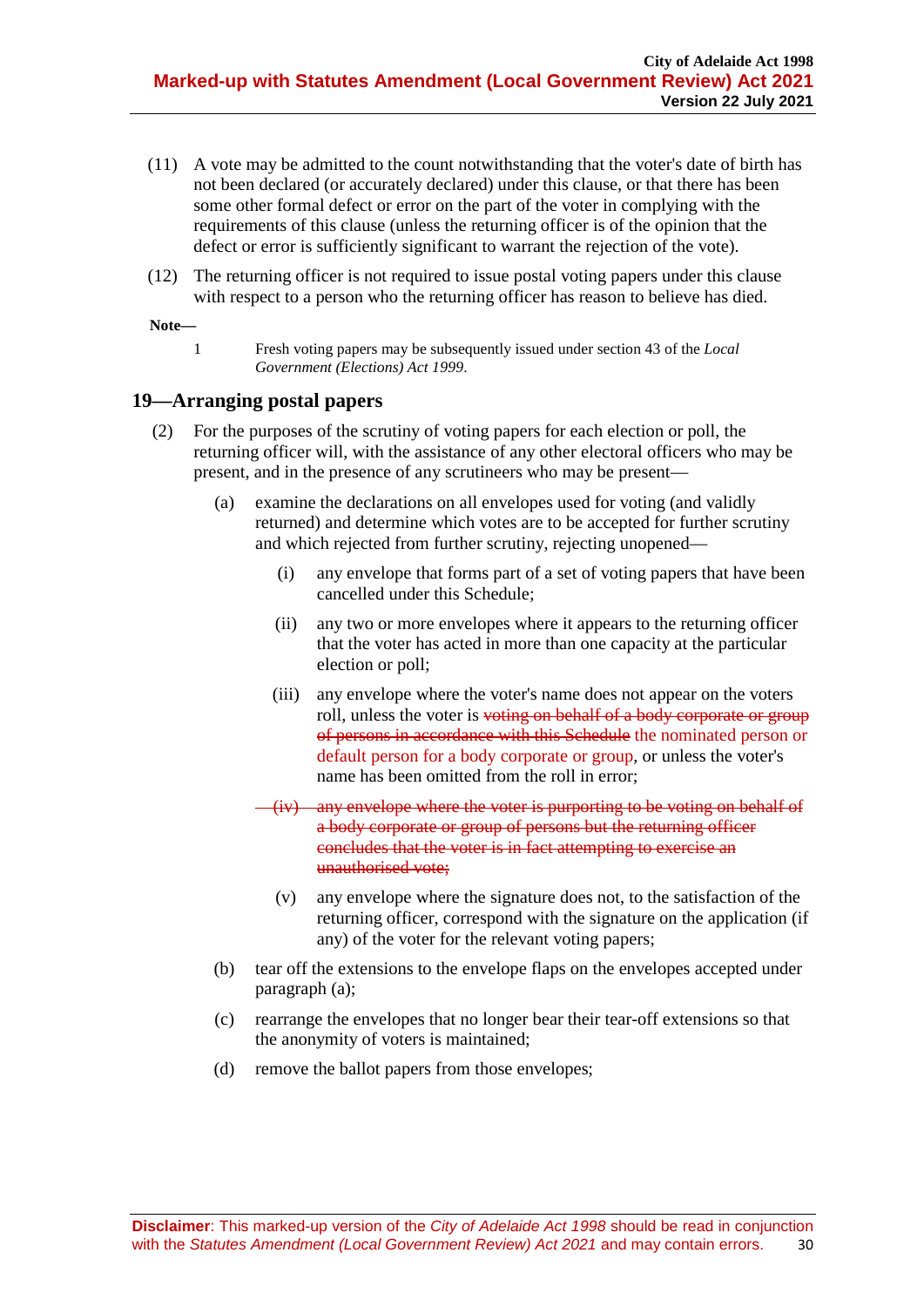- (e) if an envelope contains more than one ballot paper and a scrutineer challenges the number of ballot papers contained in the envelope—satisfy himself or herself that the envelope does not contain more ballot papers than the number to which the voter is entitled and, if the returning officer is not so satisfied, return all of those ballot papers to the envelope and reject them from the count;
- (f) examine the remaining ballot papers and reject any informal ballot papers;
- (g) arrange all unrejected ballot papers into appropriate parcels for counting.

# **Part 8—Campaign donations and expenditure**

# **Division 1—Preliminary**

#### <span id="page-30-0"></span>**22—Interpretation**

In this Part—

*disposition of property* means a conveyance, transfer, assignment, settlement, delivery, payment or other alienation of property, and includes—

- (a) the allotment of shares in a company; and
- (b) the creation of a trust in property; and
- (c) the grant or creation of a lease, mortgage, charge, servitude, licence, power or partnership or any interest in property; and
- (d) the release, discharge, surrender, forfeiture or abandonment, at law or in equity, of a debt, contract or chose in action or any interest in property; and
- (e) the exercise by a person of a general power of appointment of property in favour of another person; and
- (f) a transaction entered into by a person with intent thereby to diminish, directly or indirectly, the value of the person's own property and to increase the value of the property of another person;

*electoral advertisement* means an advertisement containing electoral material;

*electoral material* means an advertisement, notice, statement or representation calculated to affect the result of an election or poll;

*gift* means a disposition of property made by a person to another person, otherwise than by will, being a disposition made without consideration in money or money's worth or with inadequate consideration, and includes the provision of a service (other than volunteer labour) for no consideration or for inadequate consideration;

*journal* means a newspaper, magazine or other periodical, whether published for sale or for distribution without charge;

*property* includes money;

*registered industrial organisation* means an organisation registered under the *[Industrial and Employee Relations Act](http://www.legislation.sa.gov.au/index.aspx?action=legref&type=act&legtitle=Industrial%20and%20Employee%20Relations%20Act%201994) 1994* or under a law of the Commonwealth or another State or a Territory concerning the registration of industrial organisations.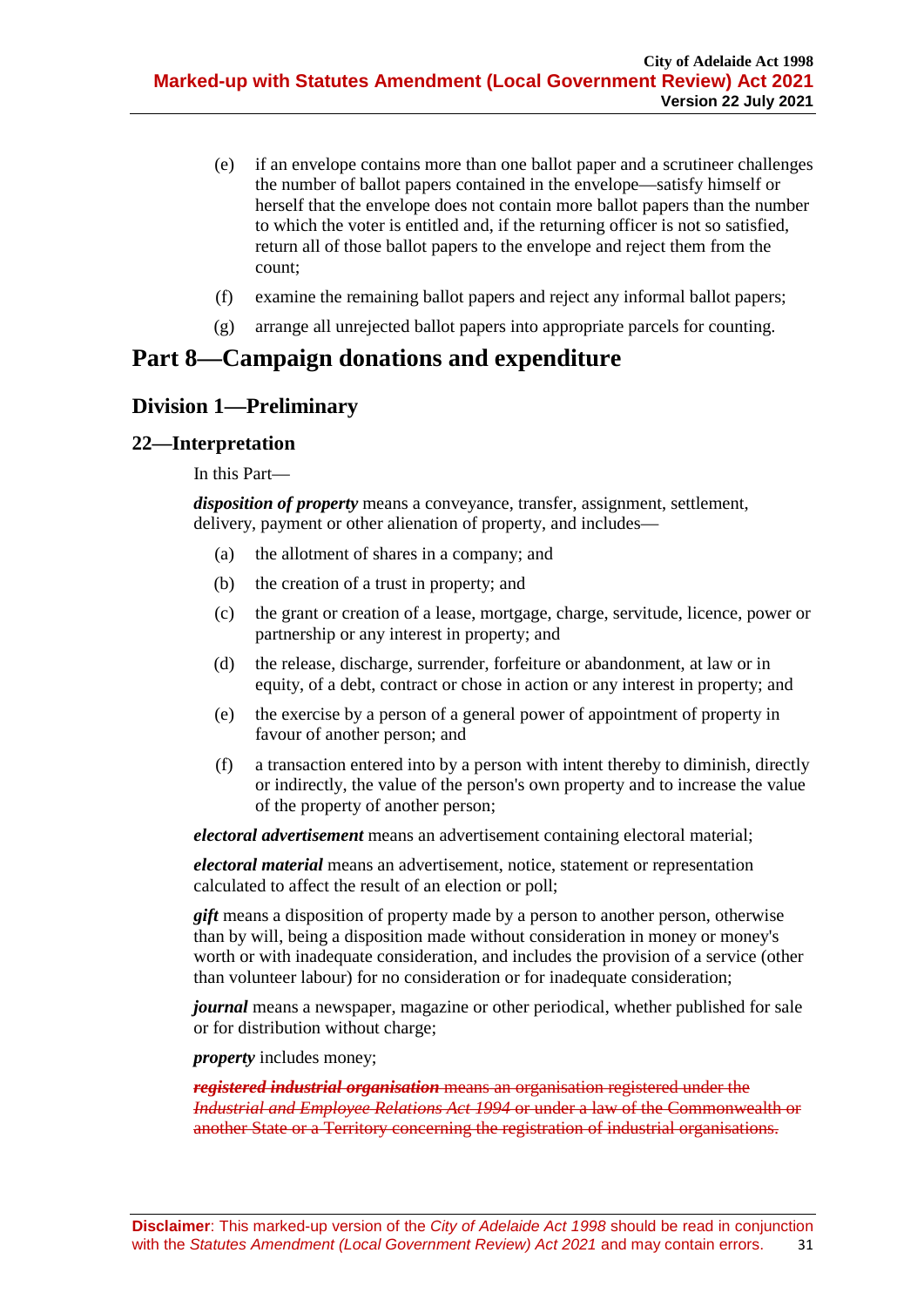# **Division 2—Returns**

### <span id="page-31-0"></span>**23—Returns for candidates**

 $(1)$  A person who is a candidate for election to an office of the Adelaide City Council must, within 30 days after the conclusion of the election, furnish to the chief executive officer of the Council, in accordance with the requirements of this Part—

 $(a)$  a campaign donations return under this Division; and

(b) a campaign expenditure return under this Division.

 $(2)$  The returns must be in the prescribed form and completed in the prescribed manner.

### **23—Returns for candidates**

- (1) A person who is a candidate for election to an office of the Adelaide City Council must furnish to the returning officer, in accordance with the requirements of this Part—
	- (a) at the prescribed times—a campaign donations return under this Division; and
	- (b) within 30 days after the conclusion of the election—a campaign expenditure return under this Division; and
	- (c) within the period applying under clause 24A(1)—a large gifts return under this Division.
- (2) A return under this Division must be in the form determined by the returning officer and completed and furnished in the manner determined by the returning officer.
- (3) For the purposes of this clause, the *prescribed times* for furnishing a campaign donations return are—
	- (a) within 7 days of the end of the period commencing from the start of the disclosure period for the election (within the meaning of clause 24B(a)) and ending—
		- (i) in the case of a periodic election—21 days after the close of nominations; or
		- (ii) in any other case—7 days after the close of nominations; and
	- (b) within 30 days after the conclusion of the election.

# <span id="page-31-2"></span><span id="page-31-1"></span>**24—Campaign donations returns**

- (1) Subject to this clause and clause 24B, a campaign donations return for a candidate for election to an office of the Adelaide City Council must set out—
	- (a) the total amount or value of all gifts received by the candidate during the disclosure period; and
	- (b) the number of persons who made those gifts; and
	- (c) the amount or value of each gift; and
	- (d) the date on which each gift was made; and
	- (e) in the case of each gift made on behalf of the members of an unincorporated association<del>, other than a registered industrial organisation</del>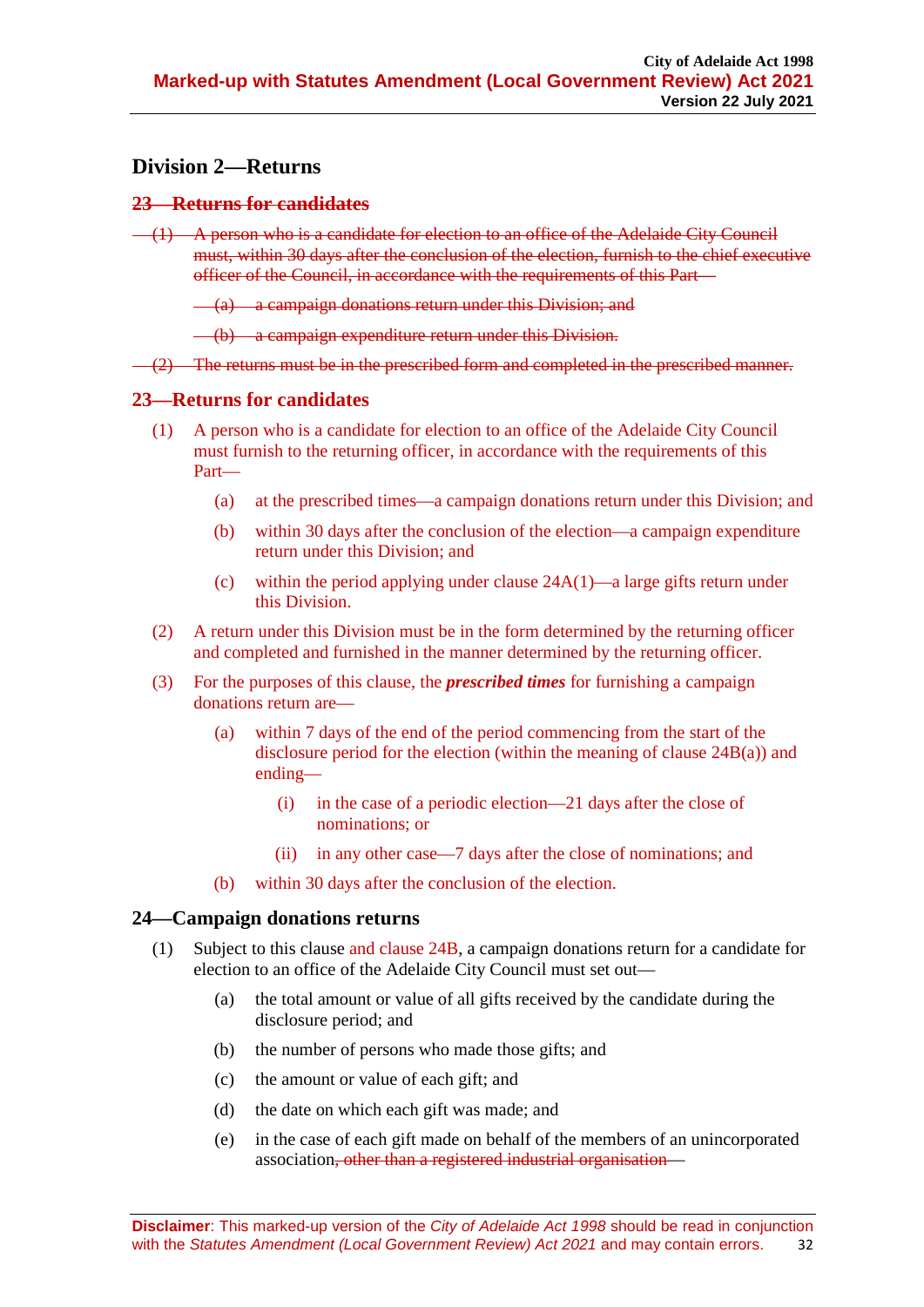- (i) the name of the association; and
- (ii) the names and addresses of the members of the executive committee (however described) of the association; and
- (f) in the case of each gift purportedly made out of a trust fund or out of the funds of a foundation—
	- (i) the names and addresses of the trustees of the fund or of the funds of the foundation; and
	- (ii) the title or other description of the trust fund or the name of the foundation, as the case requires; and
- (g) in the case of each other gift—the name and address of the person who made the gift.
- (2) A campaign donations return need not set out any details required by [subclause](#page-31-2) (1) in respect of—
	- (a) a private gift made to the candidate; or
	- (b) a gift if the amount or value of the gift is less than \$500; or
	- (c) a gift disclosed in a large gifts return under clause 24A.
- <span id="page-32-0"></span>(3) For the purposes of this clause—
	- $(a)$  the disclosure period is the period that commenced—
		- $(i)$  in relation to a candidate in an election who was a new candidate (other than a candidate referred to in [subparagraph](#page-32-0)  $(ii)$ )  $-12$  months before polling day for the election;
		- (ii) in relation to a candidate in an election who was a new candidate and when he or she became a candidate in the election was a member of the Council by virtue of having been appointed under the *[Local](http://www.legislation.sa.gov.au/index.aspx?action=legref&type=act&legtitle=Local%20Government%20Act%201999)  [Government Act](http://www.legislation.sa.gov.au/index.aspx?action=legref&type=act&legtitle=Local%20Government%20Act%201999) 1999*—on the day on which the person was so appointed as a member of the Council;
		- (iii) in relation to a candidate in an election who was not a new candidate—at the end of 21 days after polling day for the last preceding election in which the person was a candidate,

and that ended, in any of the above cases, at the end of 21 days after polling day for the election;

- a candidate is a new candidate, in relation to an election, if the person had not been a candidate in the last general election of the Council and had not been elected at a supplementary election held after the last general election of the Council;
- (d) two or more gifts (excluding private gifts) made by the same person to a candidate during the disclosure period are to be treated as one gift;
- a gift made to a candidate is a private gift if it is made in a private capacity to the candidate for his or her personal use and the candidate has not used, and will not use, the gift solely or substantially for a purpose related to an election.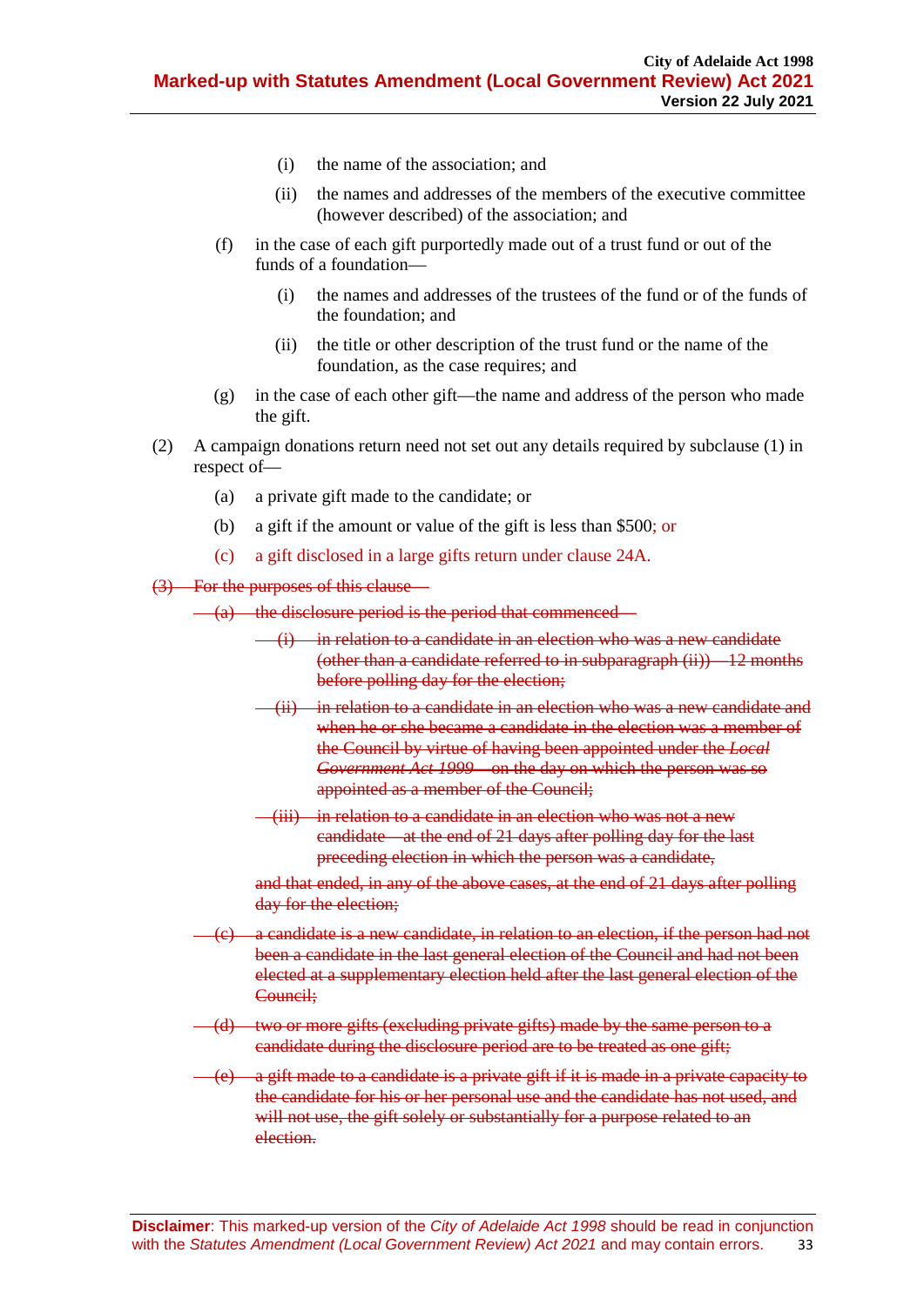(4) If no details are required to be included in a return under this clause for a candidate, the return must nevertheless be lodged and must include a statement to the effect that no gifts of a kind required to be disclosed were received.

# <span id="page-33-0"></span>**24A—Large gifts returns**

- $(1)$  If—
	- (a) a candidate for election to an office of the Adelaide City Council receives a gift or gifts from a person during the disclosure period; and
	- (b) the total amount or value of the gift or gifts is more than the prescribed amount, the candidate must, within the prescribed period, furnish a return to the returning officer.
- (2) A large gifts return must set out—
	- (a) the amount or value of each gift; and
	- (b) the date on which each gift was made; and
	- $(c)$
- (i) if the gift or gifts were made on behalf of the members of an unincorporated association—
	- (A) the name of the association; and
	- (B) the names and addresses of the members of the executive committee (however described) of the association; or
- (ii) if the gift or gifts were purportedly made out of a trust fund or out of the funds of a foundation—
	- (A) the names and addresses of the trustees of the fund or of the funds of the foundation; and
	- (B) the title or other description of the trust fund or the name of the foundation, as the case requires; or
- (iii) in any other case—the name and address of the person who made the gift or gifts. (3) A large gifts return need not be furnished in respect of a private gift made to the candidate.

# <span id="page-33-1"></span>**24B—Disclosure period etc for returns**

For the purposes of clauses 24 and 24A—

- (a) the *disclosure period* is the period that commenced—
	- (i) in relation to a candidate in an election who was a new candidate (other than a candidate referred to in subparagraph (ii))—12 months before polling day for the election; or
	- (ii) in relation to a candidate in an election who was a new candidate and when they became a candidate in the election was a member of the Council by virtue of having been appointed under the Local Government Act 1999—on the day on which the person was so appointed as a member of the Council; or
	- (iii) in relation to a candidate in an election who was not a new candidate—at the end of 21 days after polling day for the last preceding election in which the person was a candidate,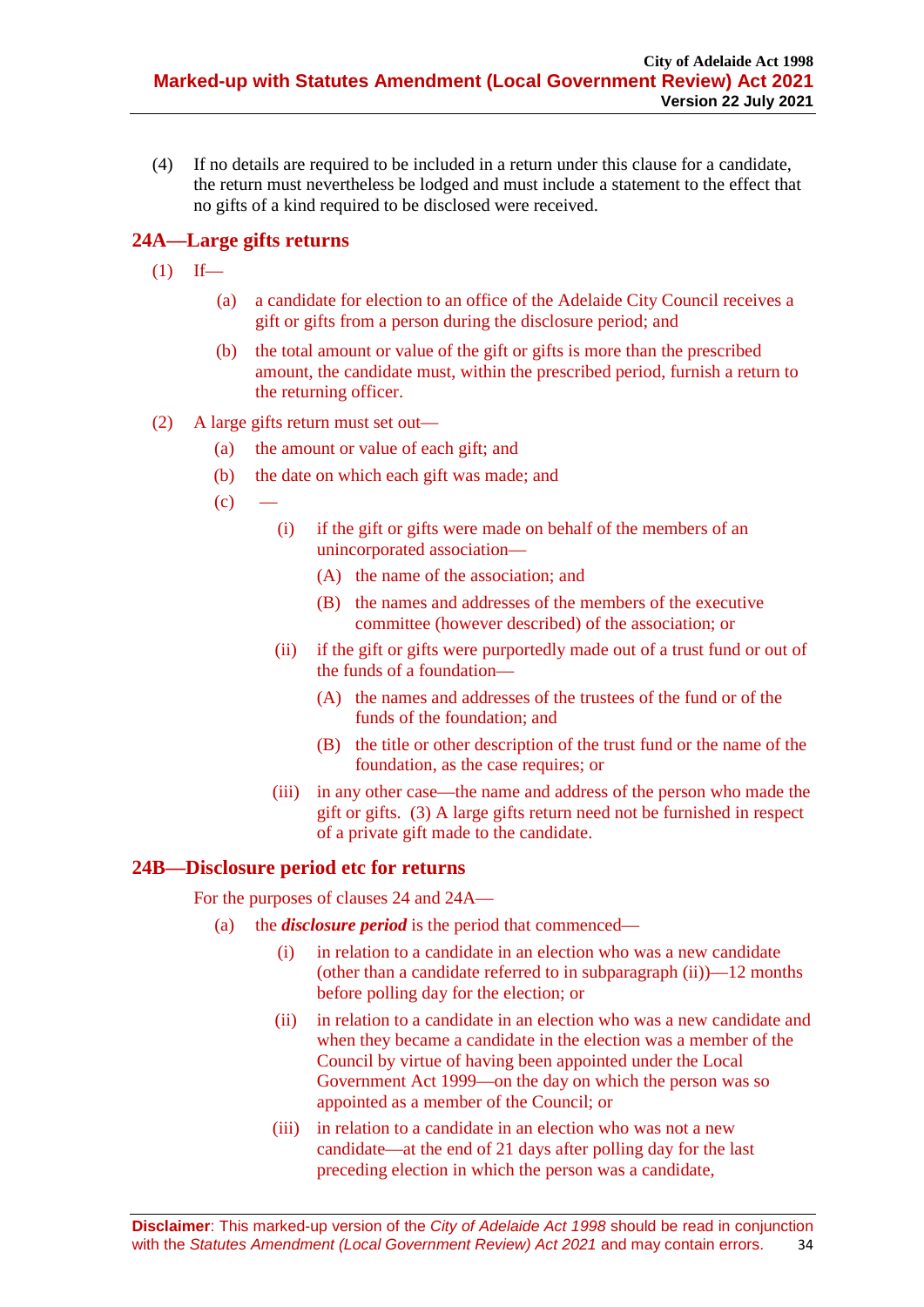and that ended, in any of the above cases, at the end of 21 days after polling day for the election; and

- (b) a candidate is a new candidate, in relation to an election, if the person had not been a candidate in the last general election of a council and had not been a candidate at a supplementary election held after the last general election of a council; and
- (c) 2 or more gifts (excluding private gifts) made by the same person to a candidate during the disclosure period are to be treated as 1 gift; and
- (d) a gift made to a candidate is a private gift if it is made in a private capacity to the candidate for their personal use and the candidate has not used, and will not use, the gift solely or substantially for a purpose related to an election.

### <span id="page-34-0"></span>**25—Campaign expenditure return**

- (1) Subject to this clause, a campaign expenditure return for a candidate for election to an office of the Adelaide City Council must set out details of all campaign expenditure in relation to the election incurred by or with the authority of the candidate.
- <span id="page-34-3"></span><span id="page-34-2"></span><span id="page-34-1"></span>(2) For the purposes of this clause, campaign expenditure, in relation to an election, is expenditure incurred on—
	- (a) the broadcasting of an electoral advertisement relating to the election; or
	- (b) the publishing in a journal of an electoral advertisement relating to the election; or
	- (c) the display at a theatre or other place of entertainment, of an electoral advertisement relating to the election; or
	- (d) the production of an electoral advertisement relating to the election, being an advertisement that is broadcast, published or displayed as mentioned in [paragraph](#page-34-1) (a), [\(b\)](#page-34-2) or [\(c\);](#page-34-3) or
	- (e) the production of any material (not being material referred to in [paragraph](#page-34-1) (a), [\(b\)](#page-34-2) or [\(c\)\)](#page-34-3) that is required under section 27 of the *[Local Government](http://www.legislation.sa.gov.au/index.aspx?action=legref&type=act&legtitle=Local%20Government%20(Elections)%20Act%201999)  [\(Elections\) Act](http://www.legislation.sa.gov.au/index.aspx?action=legref&type=act&legtitle=Local%20Government%20(Elections)%20Act%201999) 1999* to include the name and address of the author of the material or of the person who is the printer of the material (in the case of printed electoral material); or
	- (f) consultants' or advertising agents' fees in respect of—
		- (i) services relating to the election; or
		- (ii) material relating to the election; or
	- (g) the carrying out of an opinion poll, or other research, relating to the election; or
	- (h) the production and distribution of electoral material that is addressed to particular persons or organisations; or
	- (i) other matters or items of a prescribed kind.
- (3) If a candidate incurred campaign expenditure of a total amount not exceeding \$500 in relation to an election (or incurred no campaign expenditure), the return may be lodged as a "Nil" return.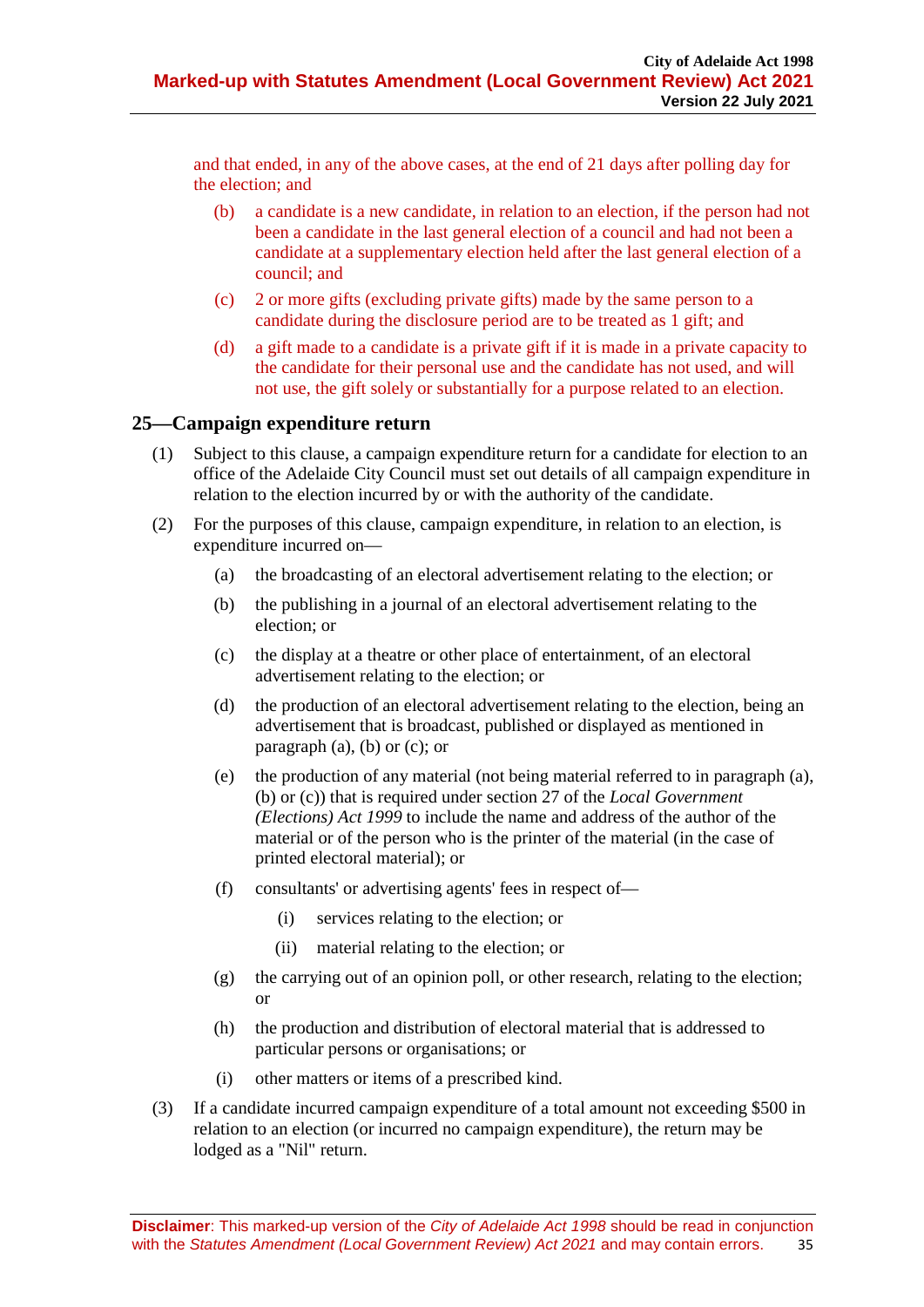# <span id="page-35-0"></span>**26—Certain gifts not to be received**

- (1) It is unlawful for a member of the Adelaide City Council to receive a gift made to or for the benefit of the member the amount or value of which is not less than \$500 unless—
	- (a) the name and address of the person making the gift are known to the member; or
	- (b) at the time when the gift is made, the person making the gift gives to the member his or her name and address and the member has no grounds to believe that the name and address so given are not the true name and address of the person making the gift.
- (2) It is unlawful for a candidate in an election, or a person acting on behalf of a candidate in an election, to an office of the Adelaide City Council to receive a gift made to or for the benefit of the candidate the amount or value of which is not less than \$500 unless—
	- (a) the name and address of the person making the gift are known to the person receiving the gift; or
	- (b) at the time when the gift is made, the person making the gift gives to the person receiving the gift his or her name and address and the person receiving the gift has no grounds to believe that the name and address so given are not the true name and address of the person making the gift.
- (3) For the purposes of this clause—
	- (a) a reference to a gift made by a person includes a reference to a gift made on behalf of the members of an unincorporated association;
	- (b) a reference to the name and address of a person making a gift is—
		- (i) in the case of a gift made on behalf of the members of an unincorporated association<del>, other than a registered industrial</del> organisation—a reference to—
			- (A) the name of the association; and
			- (B) the names and addresses of the members of the executive committee (however described) of the association; and
		- (ii) in the case of a gift purportedly made out of a trust fund or out of the funds of a foundation—a reference to—
			- (A) the names and addresses of the trustees of the fund or of the funds of the foundation; and
			- (B) the title or other description of the trust fund or the name of the foundation, as the case requires;
	- (c) a person who is a candidate in an election is to be taken to remain a candidate for 30 days after the polling day for the election;
	- (d) a reference to a candidate in an election includes a reference to a person who is already a member of the Council.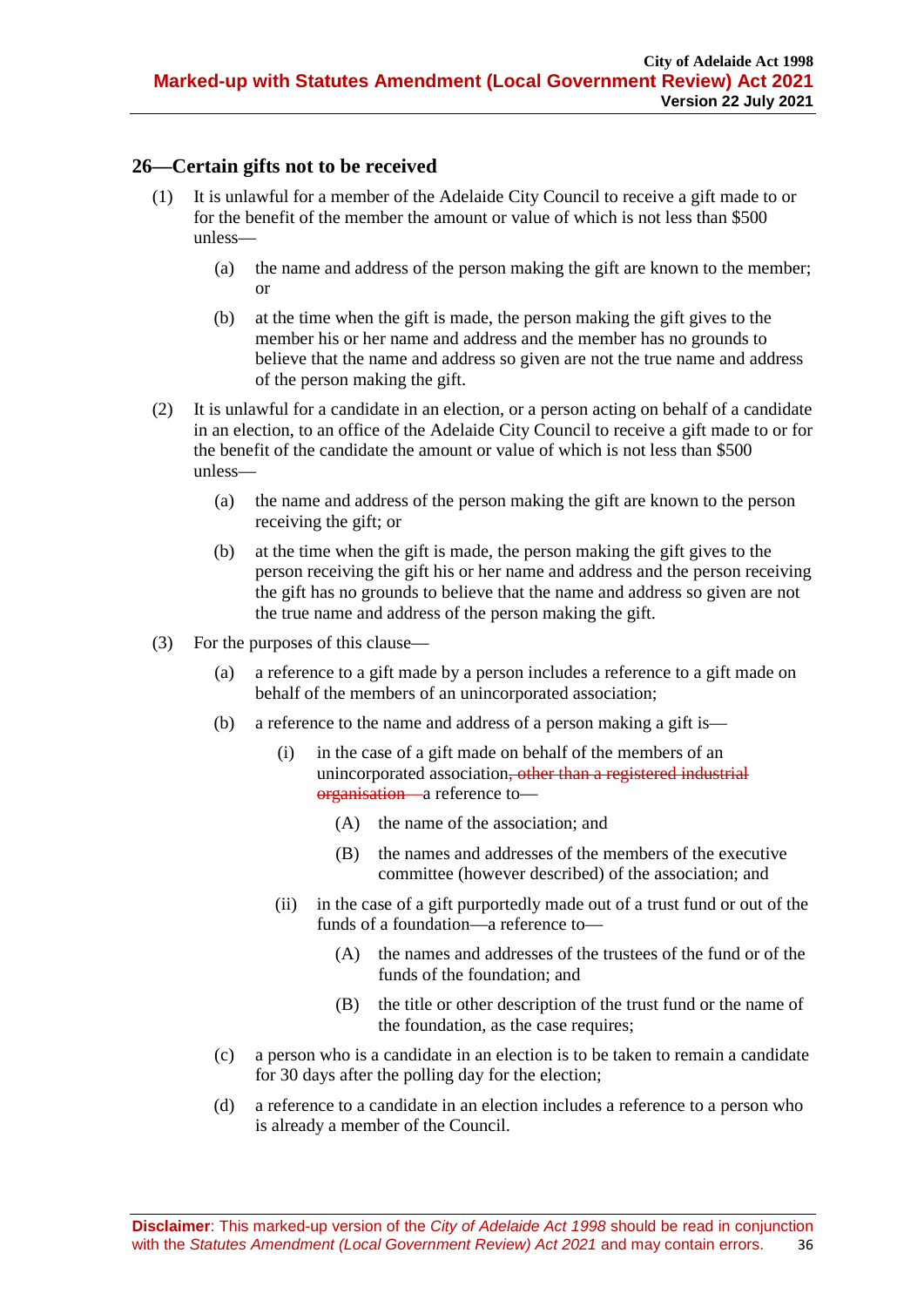(4) If a person receives a gift that, by virtue of this clause, it is unlawful for the person to receive, an amount equal to the amount or value of the gift is payable by that person to the Crown and may be recovered by the Crown as a debt by action, in a court of competent jurisdiction, against the person.

# <span id="page-36-0"></span>**27—Inability to complete returns**

If a person who is required to furnish a return under this Division considers that it is impossible to complete the return because he or she is unable to obtain particulars that are required for the preparation of the return, the person may—

- (a) prepare the return to the extent that it is possible to do so without those particulars; and
- (b) furnish the return so prepared; and
- (c) give to the chief executive returning officer notice in writing—
	- (i) identifying the return; and
	- (ii) stating that the return is incomplete by reason that he or she is unable to obtain certain particulars; and
	- (iii) identifying those particulars; and
	- (iv) setting out the reasons why he or she is unable to obtain those particulars; and
	- (v) if the person believes, on reasonable grounds, that another person whose name and address he or she knows can give those particulars—stating that belief and the reasons for it and the name and address of that other person,

and a person who complies with this clause is not, by reason of the omission of those particulars, to be taken, for the purposes of this Division, to have furnished a return that is incomplete.

# <span id="page-36-2"></span><span id="page-36-1"></span>**28—Amendment of returns**

- (1) A person who has furnished a return under this Division may request the permission of the chief executive returning officer to make a specified amendment of the return for the purpose of correcting an error or omission.
- (2) A request under [subclause](#page-36-2) (1) must—
	- (a) be by notice in writing signed by the person making the request; and
	- (b) be lodged with the chief executive returning officer.
- $(3)$  If—
	- (a) a request has been made under [subclause](#page-36-2) (1); and
	- (b) the chief executive returning officer is satisfied that there is an error in, or omission from, the return to which the request relates,

the chief executive returning officer must amend the return, or permit the person making the request to amend the return, in accordance with the request.

(4) The amendment of a return under this clause does not affect the liability of a person to be convicted of an offence arising out of the furnishing of the return.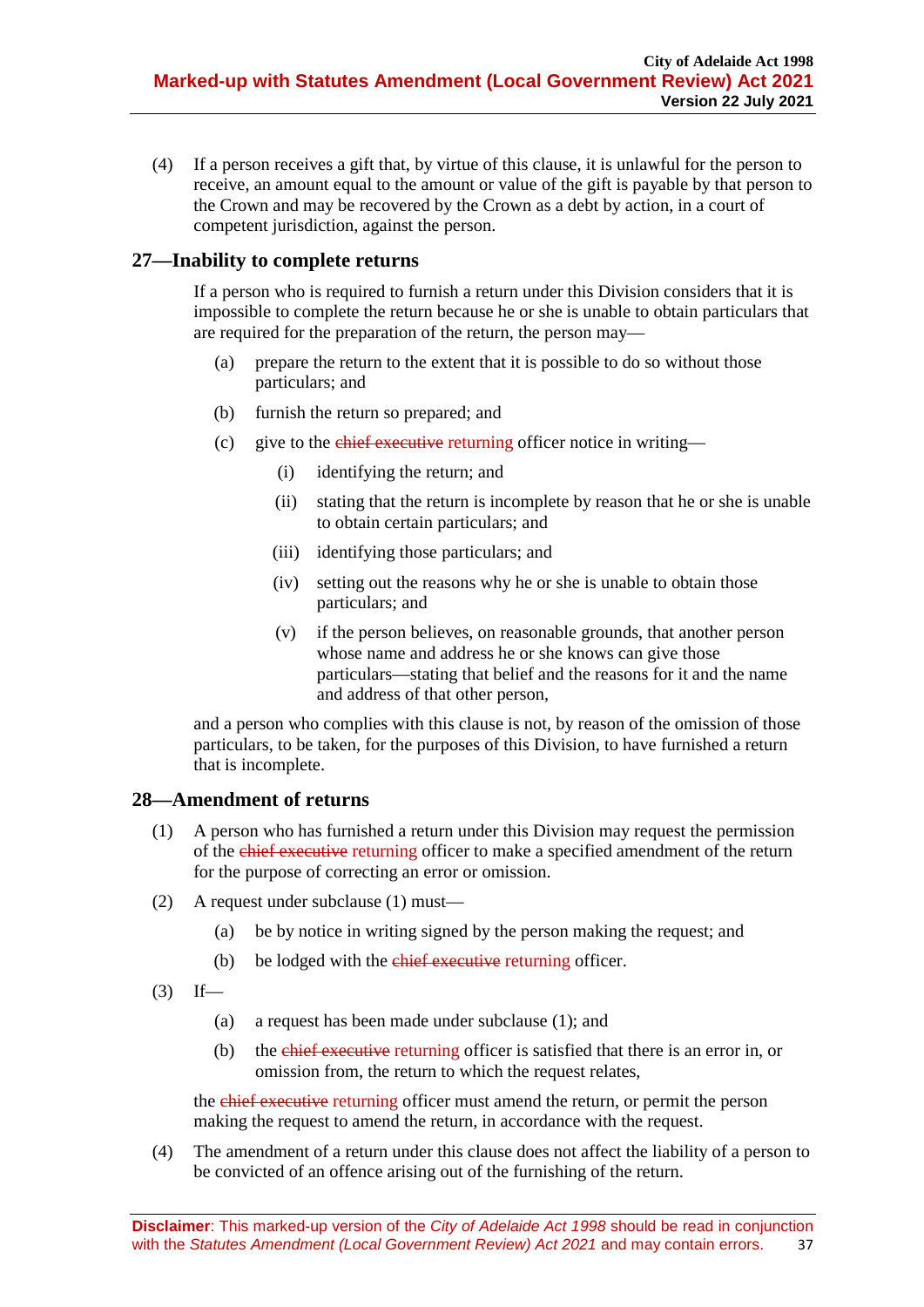# <span id="page-37-0"></span>**29—Offences**

- (1) A person who fails to furnish a return that the person is required to furnish under this Division within the time required by this Division is guilty of an offence. Maximum penalty: \$10 000.
- (2) A person who furnishes a return or other information—
	- (a) that the person is required to furnish under this Division; and
	- (b) that contains a statement that is, to the knowledge of the person, false or misleading in a material particular,

is guilty of an offence.

Maximum penalty: \$10 000.

- (3) A person who furnishes to another person who is required to furnish a return under this Division information—
	- (a) that the person knows is required for the purposes of that return; and
	- (b) that is, to that person's knowledge, false or misleading in a material particular,

is guilty of an offence.

Maximum penalty: \$10 000.

(4) An allegation in a complaint that a specified person had not furnished a return of a specified kind as at a specified date will be taken to have been proved in the absence of proof to the contrary.

# <span id="page-37-3"></span><span id="page-37-1"></span>**30—Failure to comply with Division**

- (1) If a person who is required to furnish a return under this Division fails to submit the return within the time required by this Division, the chief executive returning officer must as soon as practicable notify the person of that fact.
- (2) A notification under [subclause](#page-37-3) (1) must be given by letter sent to the person by registered mail.
- (3) A failure of a person to comply with a provision of this Division in relation to an election does not invalidate that election.

**Note**—

The office of a member of a council who fails to submit a return may become vacant under Chapter 5 Part 2 of the *[Local Government Act](http://www.legislation.sa.gov.au/index.aspx?action=legref&type=act&legtitle=Local%20Government%20Act%201999) 1999*.

# **Division 3—Public access to information**

#### <span id="page-37-2"></span>**31—Public inspection of returns**

- (1) The chief executive officer of the Adelaide City Council must keep at the principal office of the Council each return furnished to the chief executive officer under Division 2
- (2) Subject to this clause, a person is entitled to inspect a copy of a return under Division 2, without charge, during ordinary business hours at the principal office of the Council.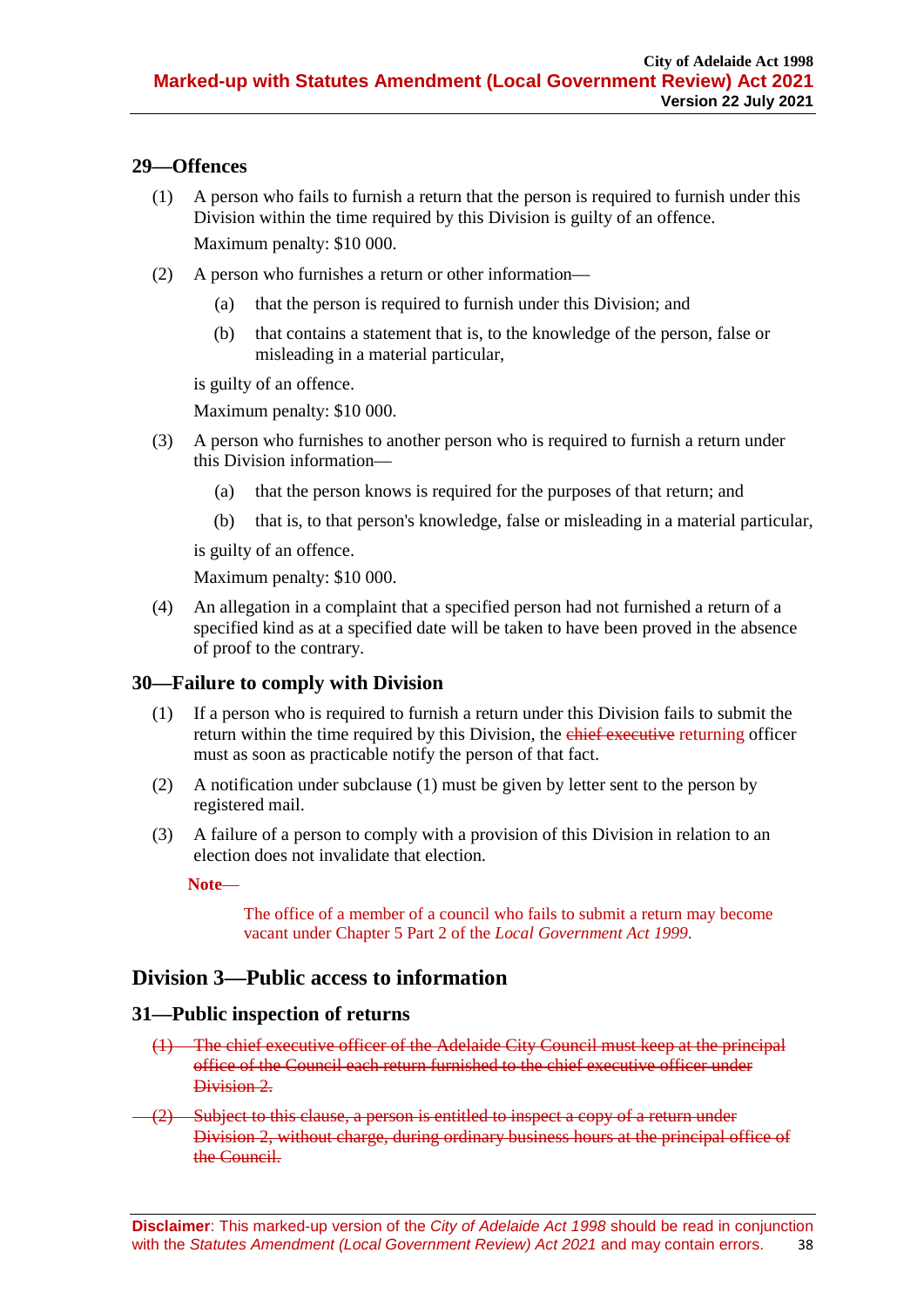- (3) Subject to this clause, a person is entitled, on payment of a fee fixed by the Council, to obtain a copy of a return under Division 2.
- (4) A person is not entitled to inspect or obtain a copy of a return until the end of eight weeks after the day before which the return was required to be furnished to the chief executive officer.
	- (1) The returning officer must keep at their principal office each return furnished to the returning officer under Division 2.
	- (2) The returning officer must—
		- (a) in the case of a large gifts return—within the prescribed period after the return is received by the returning officer; and
		- (b) in the case of a campaign donations return required to be furnished at the prescribed time applying under clause 23(3)(a)—within 7 days after that prescribed time; and
		- (c) in the case of a campaign donations return required to be furnished at the prescribed time applying under clause 23(3)(b)—within 8 weeks after that prescribed time; and
		- (d) in any other case—at the end of 8 weeks after the day before which the return was required to be furnished to the returning officer,

make a copy of each return available on a website maintained by the returning officer.

(5) The chief executive returning officer is only required to keep a return under this clause for a period of 4 years following the election to which the return relates.

# <span id="page-38-2"></span><span id="page-38-0"></span>**32—Restrictions on publication**

- (1) A person must not publish—
	- (a) information derived from a return under Division 2 unless the information constitutes a fair and accurate summary of the information contained in the return and is published in the public interest; or
	- (b) comment on the facts set forth in a return under Division 2 unless the comment is fair and published in the public interest and without malice.
- (2) If information or comment is published by a person in contravention of [subclause](#page-38-2) (1), the person, and any person who authorised the publication of the information or comment, is guilty of an offence.

Maximum penalty: \$10 000.

# **Division 4—Related matters**

#### <span id="page-38-3"></span><span id="page-38-1"></span>**33—Requirement to keep proper records**

(1) A person must take reasonable steps to keep in his or her possession all records relevant to completing a return under this Part.

Maximum penalty: \$5 000.